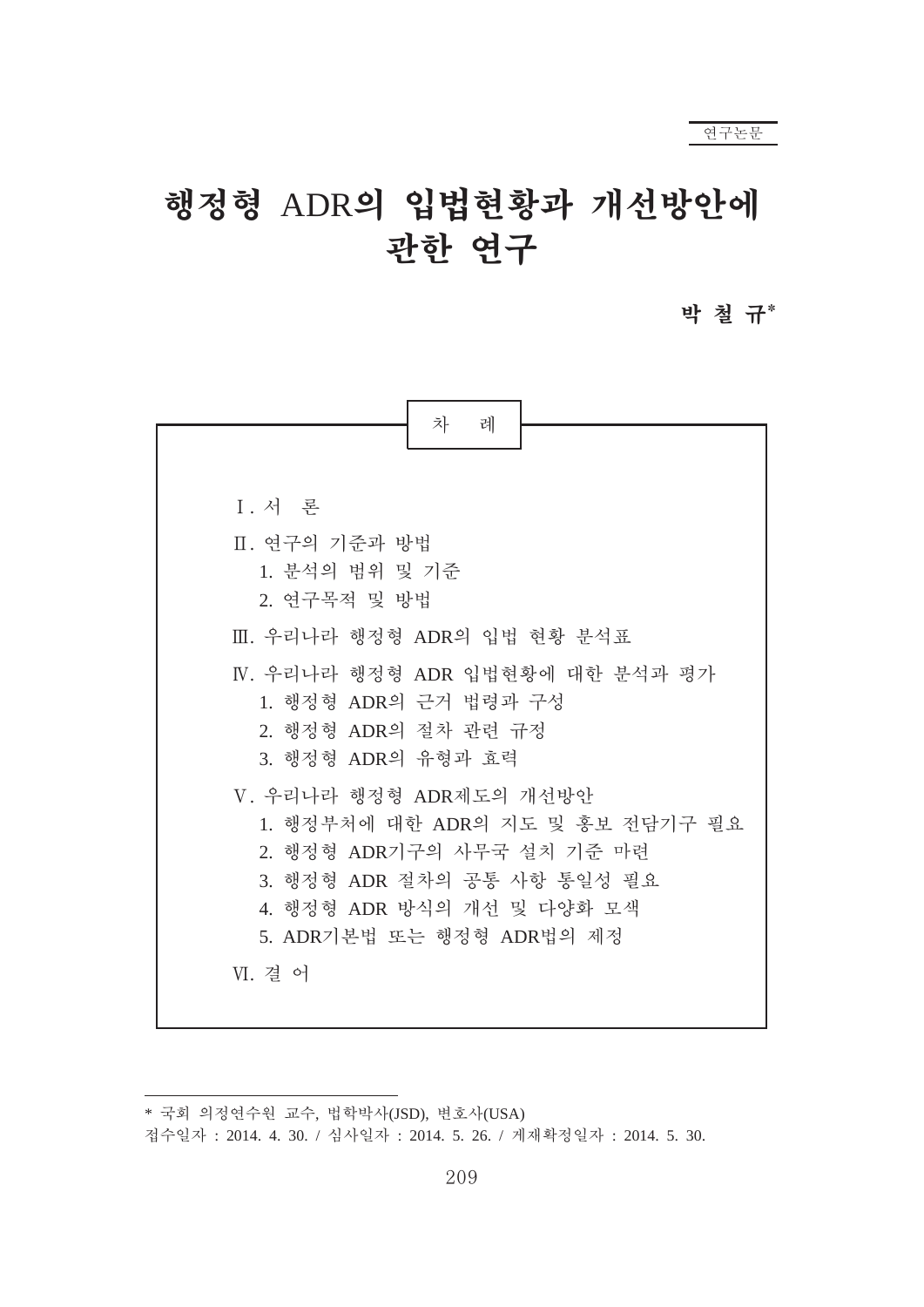## I. 서 론

행정형 ADR이란 법령에 근거하여 행정부나 정부 산하의 공적인 기관 등에 설치된 분쟁해결기구에 의해서 소송 외의 방법으로 분쟁을 해결하 는 제도를 말한다.1) 이러한 분쟁해결기구는 정부와 민간 사이 또는 정부 기관 간의 갈등이나 분쟁을 조정할 뿐만 아니라 공공기관의 업무와 관련 하여 민간 사이에 발생하는 이해관계에 관한 분쟁을 해결하기도 한다. 미 국에서는 연방정부나 주정부 차원에서 다양한 행정형 분쟁해결기구가 있 고.2) 우리나라에서는 법령상의 근거 하에 분쟁조정위원회, 분쟁심의회, 분쟁조정협의회 등 다양한 형태로 설치되어 운영되고 있다.

행정형 ADR에 대한 그동안의 여구에서는 환경분쟁조정위원회나 언론 중재위원회, 소비자분쟁조정위원회와 같이 우영 실적이 축적된 분쟁조정 기구들을 중심으로 그 운영실태와 개선방안들을 제시하는 연구들이 주로 많았다.3) 행정형 ADR기구의 법적·제도적 기반, 구조 및 기능, 조직과 권

<sup>1)</sup> 행정형 ADR 기구에 행정심판위원회를 포함하여야 하는가에 대해서는 통일되어 입지 않다. '소송 외의' 방법으로 분쟁을 해결한다는 점을 엄격히 해석하면 행정심판도 행 정형 ADR의 일종이라는 입장이 있는가 하면, 행정심판도 당사자 사이에 소송과 같이 대립적(adversarial)의 구조 하에서 타협이나 조정보다는 법률적 판단에 근거하여 승리 와 패배를 구별한다는 점에서 ADR의 형식으로 볼 수 없다는 입장도 있다. 본 연구에 서는 행정심판의 소송과 같은 정도의 공식적 성격과 유연한 타협 과정의 결여 등을 감안하여 행정형 ADR에서 제외하고자 한다. Tina Nabatchi는 미국 연방정부의 ADR 제도화에 관한 연구에서 행정심판을 소송과 같이 ADR에서 제외하고 있다. "Alternative dispute resolution ... is an umbrella term ... used in lieu of traditional judicial and administrative dispute resolution processes, such as litigation and administrative adjudication." Tina Nabatchi, "The Institutionalization of Alternative Dispute Resolution in the Federal Government", Public Administration Review, 67(4), 2007, p. 646.

<sup>2)</sup> 임동진, 대안적 갈등해결방식(ADR)제도의 운영실태 및 개선방안 연구, 한국행정연구 원, 2012, 290-297쪽 참조.

<sup>3)</sup> 김영욱·임유진, "언론-소스 간 갈등해소와 '조정' 기능 강화장치로서의 언론중재제도 연 구", 『한국언론학보』제54권1호, 2010; 홍준형 "환경갈등과 조정: 쟁점과 대안", 『환경법 연구』, 2010; 하혜영, "환경분쟁에서 조정성립의 결정요인에 관한 연구: 조성성립 요인 의 판결과 예측을 중심으로", 『한국행정학보』, 2009; 강정혜, "대체적 분쟁해결(ADR)로 서의 환경분쟁조정과 환경소송", 『환경법연구』제30권3호, 2008; 김인숙, "내용분석을 통 한 소비자 분쟁조정 실태 연구", 『소비자문제연구』제32호, 2007; 조홍식, "대안적(代案 的) 분쟁해결제도(ADR)의 경제학: 환경분쟁조정제도에 대한 평가를 중심으로", 「법학」, 2006; 김상수, "환경분쟁해결을 위한 재판과 ADR의 역할 분담," 『환경법연구』제28권1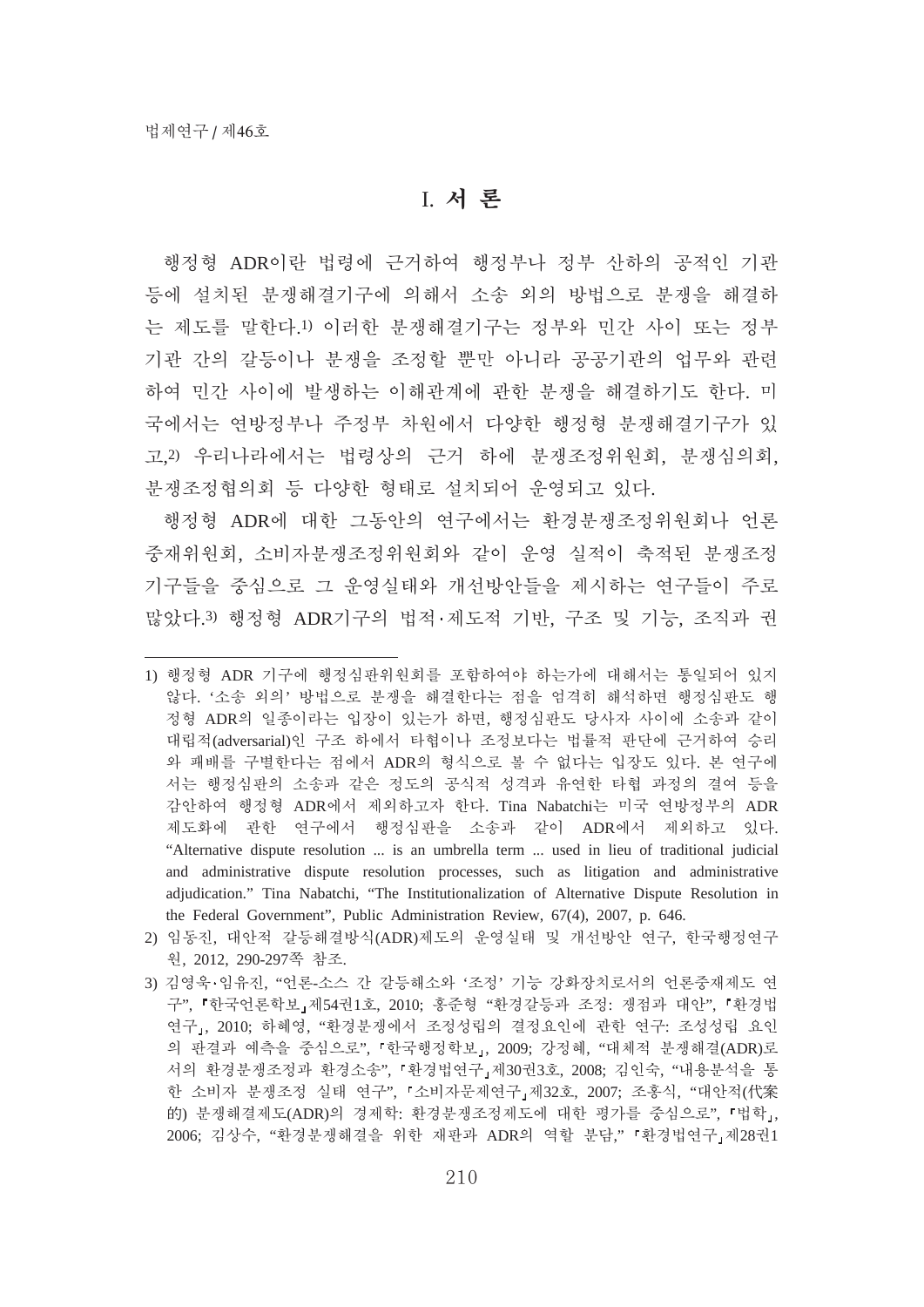한 등에 대한 부부적인 여구는 있어 왔지만.4) 행정형 ADR의 전체적인 현황이나 전반적인 운영실태 등에 대한 연구는 거의 없는 실정이다.5) 이 에 본 연구는 그동안 행정형 ADR에 대해 부분적으로는 검토가 꽤 있었 으나 전체적인 현황에 대하여 총체적으로 망라하여 분석한 연구는 거의 없는 상황에 주목하였다. 따라서 본 연구의 목적은 행정형 ADR기구의 전체적인 입법 현황을 정리하여 분석·검토하고 그 문제점을 진단하여 개 선방안을 도출하는 데 있다.

## Ⅱ. 연구의 기준과 방법

1. 부석의 범위 및 기주

본 여구는 우리나라 행정형 ADR의 입법 현황을 부석하기 위해 그 부 석 대상의 범위를 정하는데 몇 가지 점에 착안하였다. 첫째로 행정형 ADR기관으로 분류되는 것을 살펴보면, 행정기관으로 국민권익위원회, 국 가인권위원회, 노동위원회, 환경분쟁조정위원회 등이 있고,6) 행정기관의 산하기관으로는 한국소비자원, 한국정보통신진흥원, 한국인터넷진흥원, 한 국공정거래조정원, 한국의료분쟁조정중재원 등이 있으며, 그 외 언론중재 위원회 같은 독립적인 기관이 있다. 그런데 행정기관의 산하기관의 경우 그 자체와는 별도로 그 기관 소속 하에 분쟁해결을 위한 분쟁조정위원회 등을 두고 있는 경우가 많다. 따라서 본 연구에서는 분석의 통일성과 기 준 마련을 위하여 ADR 기능을 수행하는 관련 행정기관 중에서도 위원회

- 5) 임동진, 위의 글, 136쪽.
- 6) 하혜영, 위의 글, 43쪽.

호, 2006; 이희정, "환경분쟁의 발생배경, 유형, 그리고 대책", 『환경법연구』, 2006.

<sup>4)</sup> 임동진, "행정형 ADR 기구의 운영실태 및 개선방안 여구", 한국행정학보제47권제3호, 2013 가을; 심준섭, "국내 행정형 ADR 기구의 비교부석; 문제점과 대안", 『공존협력역 구』창간호, 2012. 12; 하혜영, "행정형 ADR 기구의 제도설계에 대한 비교 연구", 「분쟁 해결연구』제10권제2호, 2012. 8; 김연, "법원이 관여하지 않는 특별 조정절차의 검토". 「 민사소송,, 2010; 함영주, "우리 법제 하 행정형 ADR의 현황과 과제", 『언론중재』제29 권제1호, 언론중재위원회, 2009 봄; 유병현, "법원 외 분쟁조정위원회의 발전방향", 『고 려법학』제43호, 2004; 김준한, "행정부와 대체적 분쟁해결제도". 『한국행정학보』, 1996.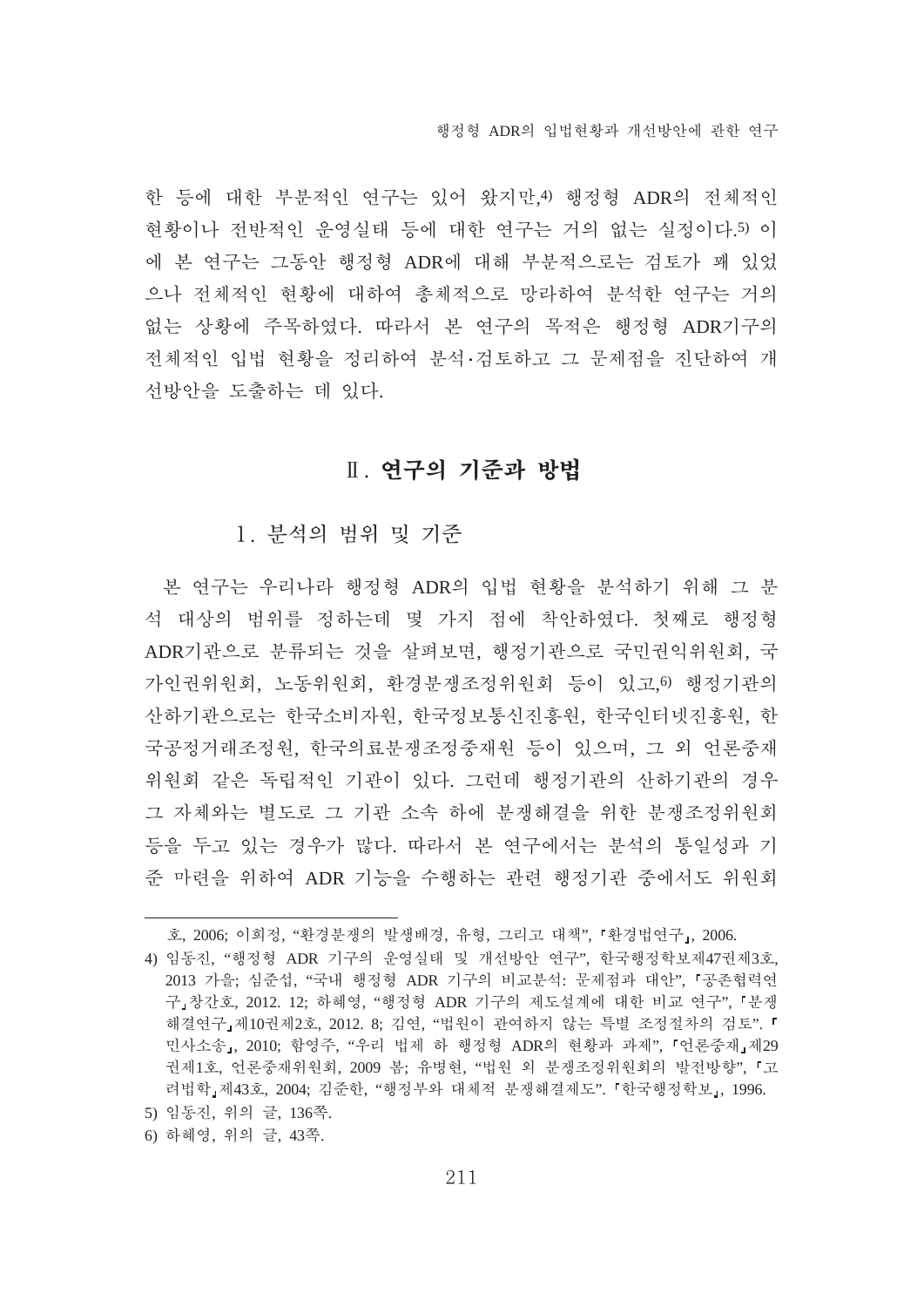의 명칭을 가지고 있는 행정기관을 부석대상으로 하고, 행정기관의 산하 기관이나 민간기관에 대해서도 한국공정거래조정원, 한국의료분쟁조정중 재원, 한국소비자원과 같은 기관 자체들을 대상으로 하기보다 그 기관에 서 분쟁해결을 위해 부수적으로 설치되어 있는 위원회 형식의 ADR기구 (공정거래분쟁조정협의회, 의료분쟁조정위원회, 소비자분쟁조정위원회 등) 들을 분석의 대상으로 하고자 한다. 둘째로 행정형 ADR기구의 입법 현 황에 대한 분석의 범위를 정함에 있어 현행 법령 중에서 법률과 대통령 령 상에 규정된 ADR기구를 대상으로 하기로 하였다. 대통령령보다 하위 에 있는 부령(시행규칙)이나 각 기관의 자체 법규 또는 정관상에 분쟁조 정위원회의 설치가 규정되는 경우도 있으나? 분석의 일관성과 입법 현황 의 전체적인 파악을 쉽게 하기 위하여 부령 이하의 설치 규정에 대하여 는 제외하기로 하였다. 셋째로 집행기관에 부수적으로 설치되어 있는 행 정형 ADR기구가 분쟁조정위원회의 명칭으로 되어 있는 경우가 많으나 개별법령과 기구의 성격에 따라 심의위원회, 분쟁심의회, 협의회, 관리위 원회, 조정부와 같이 다양하게 설치되어 있는 것이 현실이다. 본 연구에 서는 그 명칭과 관계없이 분쟁의 조정 내지는 해결을 위하여 설치되어 ADR 기능을 하는 기구들을 모두 분석의 대상으로 하였다.

#### 2. 여구목적 및 방법

본 연구의 목적은 첫째로 행정형 ADR기구의 전체적인 입법 현황을 정 리하여 파악하는데 있다. 혀행 우리나라의 법령상 어느 부야에 어떠한 행 정형 ADR기구가 어느 정도로 구성되어 있는가를 파악하고자 하는 것이 다. 어느 부처 소관에서 ADR을 많이 활용하는지도 드러나게 될 것이다. 둘째로 최근들어 ADR이 확산되고 행정형 ADR기구를 설치하는 법령이 증가하고 있는 현상에 주목하고, 행정상의 분쟁조정기구를 규정함에 있어

<sup>7)</sup> 자본시장과 금융투자업에 관한 법률에 의한 시장감시위원회는 자체 규정으로 분쟁조 정규정을 두고 있고, 그 규정으로 '분쟁조정심의위원회'의 설치를 규정하고 있다. 따 라서 민간형 ADR로 볼 여지가 있으나 시장감시위원회 자체가 법률에 의해 규정되어 있어 본 연구에서는 행정형 ADR로 분류하였다. 시장감시위원회 분쟁조정규정(제13 조) 참조.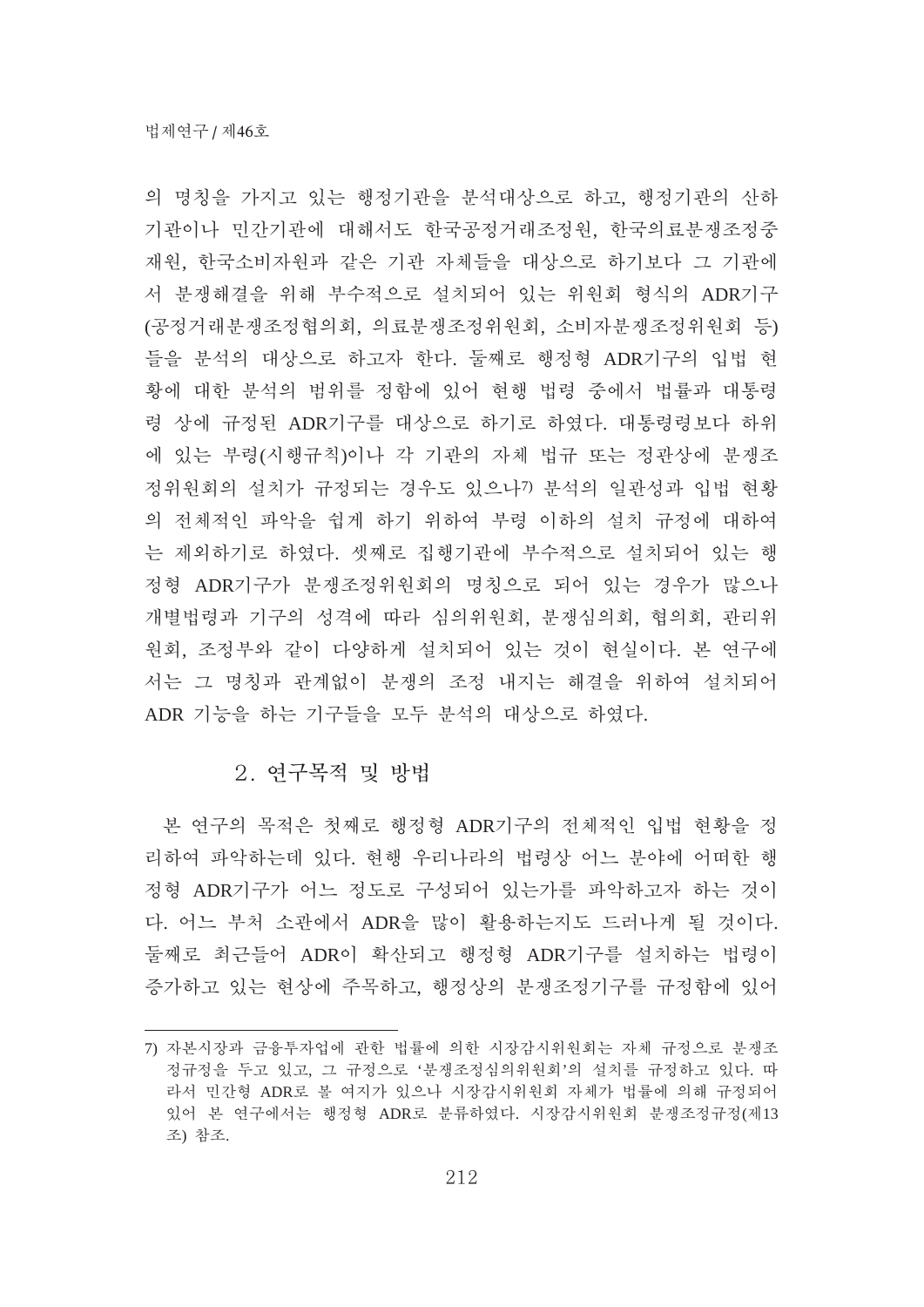입법상의 어떠한 추세나 기주이 있는지를 탐색해 보고자 한다. 셋째로 행 정형 ADR기구에 대하여 전체적으로 법률에 근거한 기구와 하위 대통령 령에 의거하여 규정된 기구의 실태를 알아보고, 어떠한 형식으로 구성되 어 있으며 사무국의 지원을 받고 있는 기구와 그렇지 않은 기구의 현황 및 그 설치의 기준이 있는지 등을 알아보고자 한다. 넷째로 개별적인 분 석으로서 법령상 규정되어 있는 행정형 ADR기구의 분쟁해결 절차에 있 어 공통적으로 중요하게 취급되는 사항이 무엇이고, 소홀하게 규정되고 있는 절차는 어느 것인가를 식별하고자 한다. 다섯째로 행정형 ADR에서 가장 논란이 되고 있는 행정상의 조정의 효력에 대하여 법령에서 주로 택하고 있는 입장은 어느 것이며 추세상의 변화는 어떤지 등에 대하여 알아보고자 한다.

본 연구를 하기 위하여 선행 연구에서 분석 대상이 된 행정형 ADR기 구들을 검토하였다. 그 결과 기존 연구에서 예시된 행정형 ADR기구들은 대상 기구의 숫자로나 분석 단위에 있어 제한적인 경향을 보였다. 또 아 직까지 행정형 ADR을 정부에서 공식적으로 일괄하여 조사를 하거나 통 계를 내어 발표한 자료는 찾아볼 수가 없기 때문에, 본 연구에서는 분석 대상을 정함에 있어 선행 연구에서 분석 대상이 된 행정형 ADR기구들을 중복적으로 체크하였고 추가적으로 국회법률정보시스템과 법제처의 국가 법령정보센터에서 '분쟁조정', '조정위원회' 등의 키워드를 사용하여 각 법 령의 내용을 검색하여 현행 법령상의 행정형 ADR기구들을 탐색해 냈다.

분석 대상 위원회를 선정함에 있어서 어떤 기준으로 하여야 할지를 정 하는 것도 쉽지 않았다. 우선 독립적인 조직 자체인 위원회(국가인권위원 회, 노동위원회 등)와 그 안에 있는 분쟁조정위원회를 어떻게 취급할 것 인가도 문제가 되었다. 예를 들어 국가인권위원회는 그 안에 별도의 조정 위원회가 있으므로 조정위원회를 분석 대상으로 한 반면, 국민권익위원회 는 그 안에 소위원회와 분과위원회를 가지고 있으나 별도의 분쟁조정위 원회 같은 기구가 설치되어 있지 않으므로 국민권익위원회 자체를 대상 으로 하였다. 또한 노동위원회의 분과위원회적인 성격과 독립적인 분쟁조 정을 위한 기구로서의 성격8)을 함께 갖고 있는 차별시정위원회, 조정위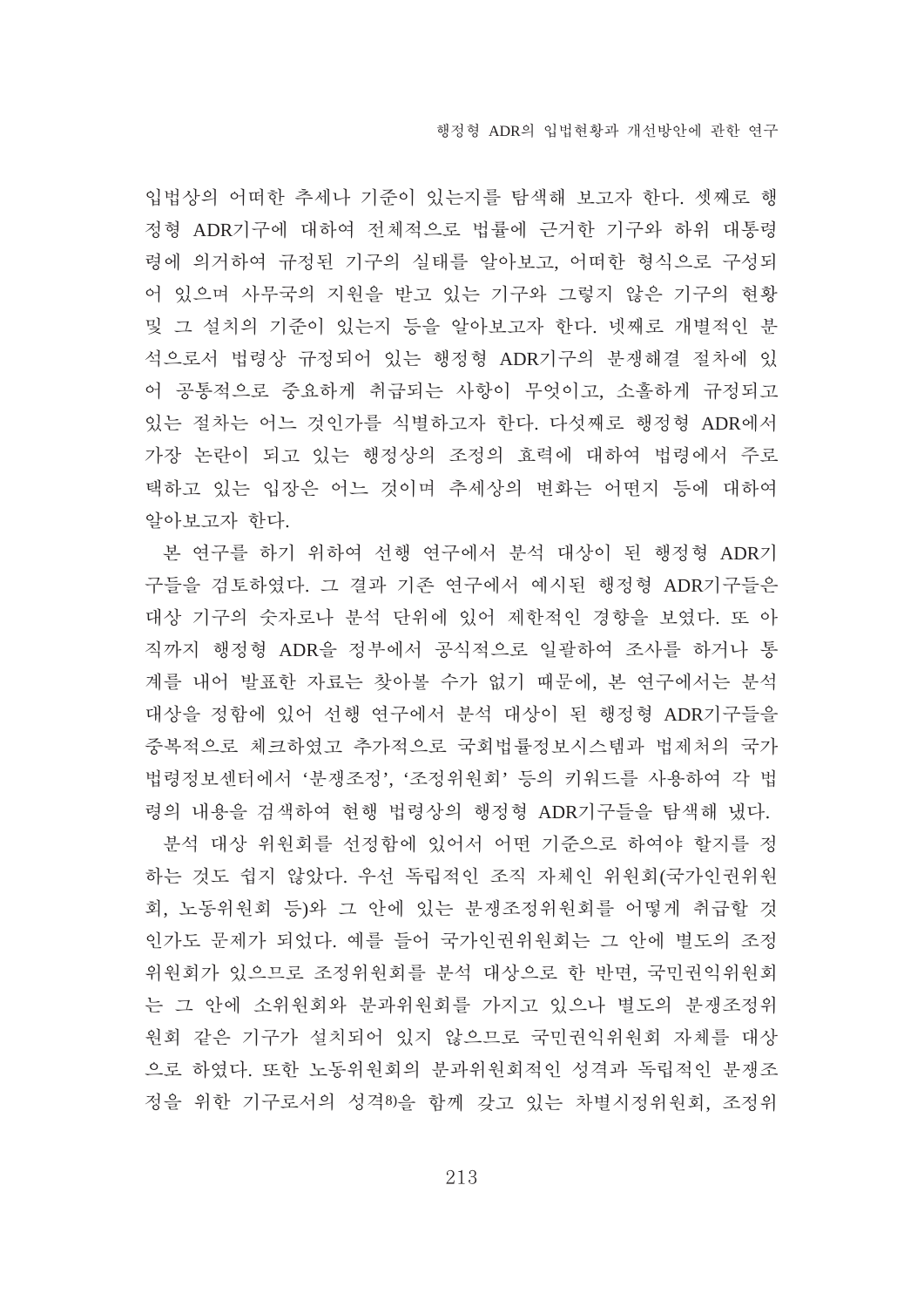원회, 중재위원회, 교원노동관계조정위원회, 공무원노동관계조정위원회 등 은 노동위원회와는 별도로 분석의 대상으로 추가하였다. 9 또한 그 명칭 이 심의위원회, 협의회 등으로 되어 있는 것 중에서 일부는 분쟁해결을 위한 ADR기구로 분명히 구별될 수 있으나 어느 것은 애매한 경우도 있 어 대상에서 제외된 것도 있다. 그럼에도 불구하고 본 연구에서 탐색된 행정형 ADR기구들은 우리나라의 법령상 행정형 ADR에 대한 전체적인 규정 실태를 망라하여 검토함으로써 총괄적인 현황을 파악하고 의미 있 는 분석 결과를 도출함에 있어서는 큰 지장이 없을 것으로 본다.

### Ⅲ. 우리나라 행정형 ADR의 입법 현황 분석표

ADR은 수행하는 주체가 어디인가를 기준으로 사법형, 민간형, 행정형 으로 분류된다. ① 사법형 ADR은 법원에 의해 이루어지는 민사조정, 가 사조정을 비롯해서 재판상 화해, 제소전화해 등을 들 수 있다. ② 민간형 ADR은 사인간의 분쟁을 해결하기 위하여 민간기관이나 단체에 설치되어 있는 경우로 대한상사중재원을 대표적인 민간형 ADR기구로 꼽는데 이의 가 없는 것 같다. 3 행정형 ADR은 그 분류가 그리 간단하지는 않다. 첫 째로 행정기관 자체이거나 행정기관 내에 설치된 ADR기구가 있다. 둘째 로 행정기관 산하기관에 설치되어 있는 경우이다. 셋째로 민간기관이나 단체에 설치되어 있는 경우가 있다. 여기에서 행정형 ADR 중 세 번째인 민간기관이나 단체에 설치되어 있는 경우와 민간형 ADR을 구별하기가 어려운 경우가 발생할 수 있다. 실제로 적지 않은 연구에서 그 구별을 달 리하는 경우가 나타나고 있다. 가맹사업거래분쟁조정협의회에 대하여 민 간형으로 분류하는 견해가 있는가 하면10) 행정형으로 분류하기도 한다.11)

<sup>8)</sup> 예를 들어 공무원의 노동조합 설립 및 운영 등에 관한 법률 제15조제1항에 의하면 '공무원노동관계조정위원회'는 전원회의와 소위원회를 두게 되어 있어 독립적인 분쟁 조정을 위한 ADR기구로서의 성격을 명백히 알 수 있다.

<sup>9)</sup> 노동위원회법 제15조(회의의 구성등) ①노동위원회에는 전원회의 외에 그 권한에 속 하는 업무를 부문별로 처리하기 위하여 다른 법률에 특별한 규정이 있는 경우를 제 외하고는 심판위원회·차별시정위원회·조정위원회·특별조정위원회·중재위원회·교원노 동관계조정위원회 및 공무원노동관계조정위원회(이하 "부문별위원회"라 한다)를 둔다.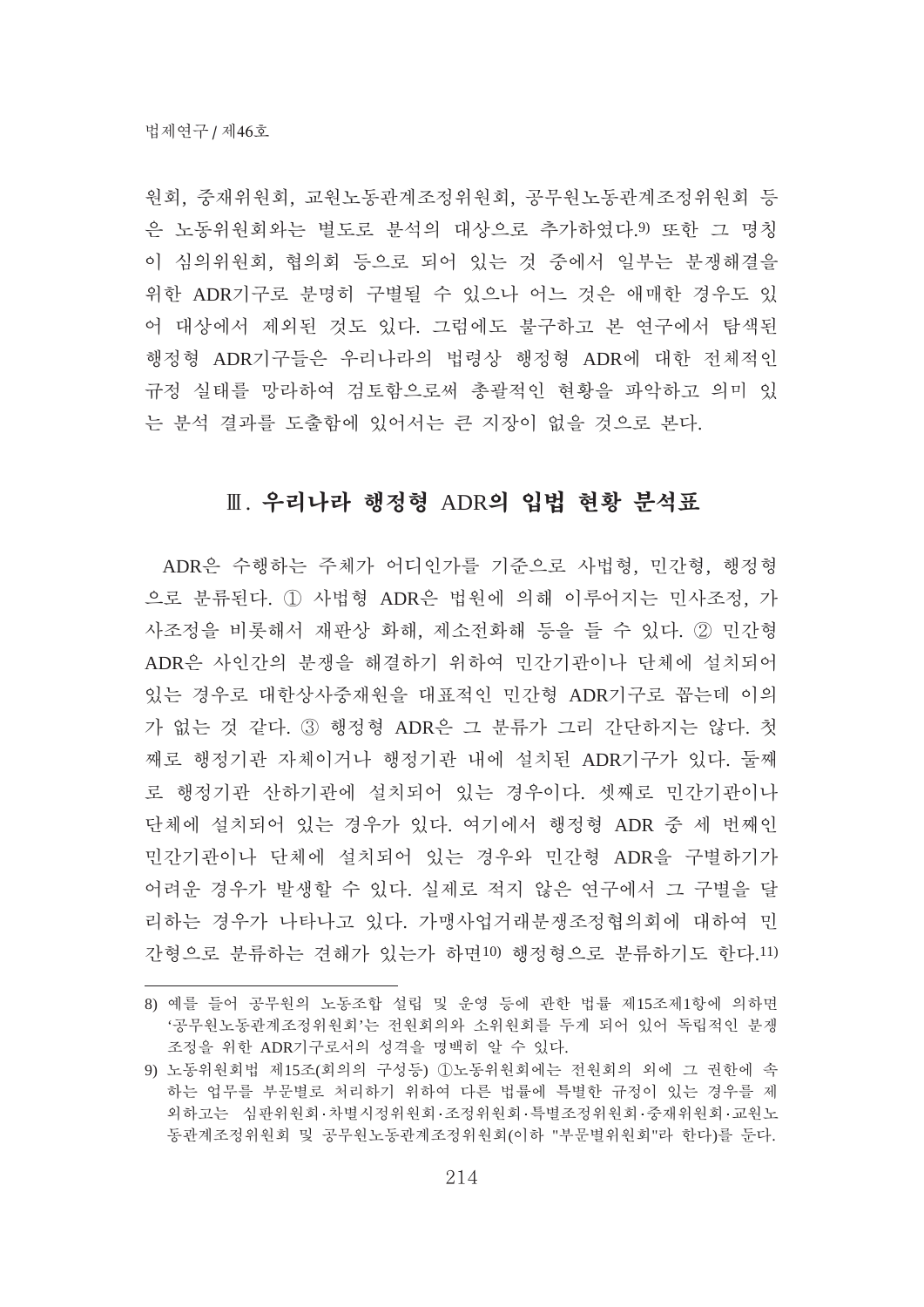하도급분쟁조정협의회에 대하여도 민간형으로 분류하는 견해가 있는가 하면12) 행정형으로 분류하기도 한다.13) 이 밖에 소비자단체의 자율분쟁조 정위원회, 소비자분쟁조정위원회, 인터넷주소분쟁조정위원회 등에 대해서 도 견해가 갈린다. 이와 같이 행정형 ADR 중에서 민간기관에 의해서 설 치되는 ADR기구와 민간형 ADR기구를 구별하는데 뚜렷한 기준을 찾아보 기가 어려운 것이 현실이다. 본 연구에서는 민간형 ADR로 일반적으로 분류되는 것(자율적 분쟁조정위원회, 통관업분쟁·고충조정위원회 등)을 제외하고는 민간기관에 의해 설치되는 분쟁조정기구라 할지라도 법률이 나 대통령령에 그 고유 명칭까지 규정되어 있고, 그 민간기관이 정부로부 터 재정적 지원을 받거나 업무적으로 긴밀히 연계되어 정부의 사업을 대 행하는 역할을 하는 성격을 가질 경우 가급적이면 행정형 ADR로 분류하 여 검토할 것이다. 법률이나 대통령령에 그 고유 명칭까지 직접 규정하는 것은 정부의 관리 의지가 표현된 것이라 할 수 있고, 민간기관의 ADR은 기본적으로 그 명칭이나 설치 여부를 민간기관의 자율에 맡기는 것이 원 칙이기 때문이다.

이러한 원리를 바탕으로 앞에서 설명한 분석의 범위 및 기준을 적용하 여 2014년 4월을 기준으로 분석 대상 행정형 ADR기구를 표로 정리하였 다. 분석표를 작성함에 있어서는 행정형 분쟁해결 절차에 있어 법령상 갖 춰야 할 기본적인 핵심 사항이 무엇일까에 중점을 두어 분석 요소를 결 정하였다. 우선 ADR기구의 설치 근거를 보기 위하여 근거법령과 그 법 령의 소관 부처를 분석 요소로 하였고, ADR기구의 구성을 알아보기 위 하여 사무국(처) 규정, 위원 수, 위원의 임기(연임 여부 포함), 위원의 제 척 기피 회피 등을 부석 요소로 삼았다. 또 행정형 ADR의 부쟁해결 절 차를 파악하기 위하여 의결정족수, 절차의 비공개, 비밀유지, 조정안 작성

- 12) 김연, 위의 글, 50쪽.
- 13) 하혜영, 위의 글, 43쪽; 함영주, 위의 글, 29쪽.

<sup>10)</sup> 김연, "법원이 관여하지 않는 특별 조정절차의 검토". 『민사소송』, 2010, 50쪽; 유병 현, "법원 외 분쟁조정위원회의 발전방향", 『고려법학』제43호, 2004, 246쪽.

<sup>11)</sup> 하혜영, "행정형 ADR 기구의 제도설계에 대한 비교 연구", 『분쟁해결연구』제10권제 2호, 2012. 8, 43쪽; 함영주, "우리 법제 하 행정형 ADR의 현황과 과제", 『언론중재』 제29권제1호, 언론중재위원회, 2009 봄, 29쪽.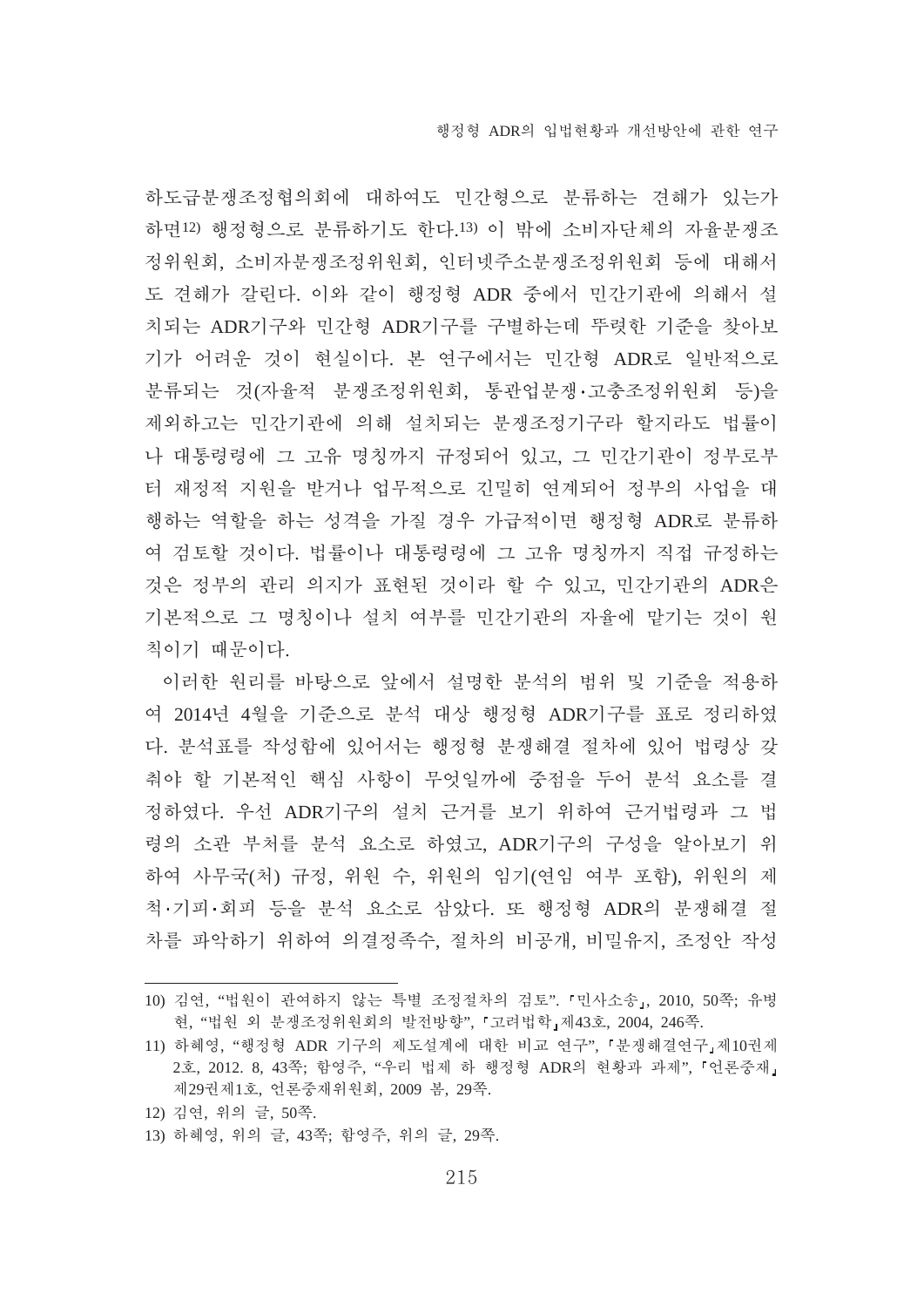기일, 조정안 수락 기간, 당사자 등의 절차참여 등을 분석 요소로 하였으 며, 행정형 ADR이 사용되는 유형과 효력을 알아보기 위하여 분쟁해결의 유형과 그에 대한 효력, 소멸시효 등을 분석 요소로 삼았다.

| 번호            | $\mathbf{1}$                                       | $\overline{2}$                                     | $\mathfrak{Z}$                                        | $\overline{4}$                                    | 5                                                 |
|---------------|----------------------------------------------------|----------------------------------------------------|-------------------------------------------------------|---------------------------------------------------|---------------------------------------------------|
| 위원회명          | 국가계약분쟁<br>조정위원회                                    | 민간투자사업<br>분쟁조정<br>위원회                              | 우체국보험<br>분쟁조정<br>위원회                                  | 인터넷 주소<br>분쟁조정<br>위원회                             | 전자문서<br>•전자거래<br>분쟁조정<br>위원회                      |
| 근거법           | 국가를<br>당사자로 하는<br>계약에 관한<br>법률                     | 사회기반시설<br>에 대한<br>민간투자법                            | 우체국예금·보<br>헊에 관한<br>법률                                | 인터넷주소<br>자원에<br>관한법률                              | 전자문서 및<br>전자거래<br>기본법                             |
| 소관 부처         | 기획재정부                                              | 기획재정부                                              | 미래창조<br>과학부                                           | 미래창조<br>과학부                                       | 미래창조<br>과학부                                       |
| 사무국(처)        | X                                                  | X                                                  | X                                                     | $\overline{0}$                                    | $\overline{0}$                                    |
| 위원 수          | 15인 이내<br>(시행령)                                    | 9인 이내                                              | 11인 이내<br>(시행령)                                       | 30인 이내                                            | 15~50인                                            |
| 위원의<br>임기(연임) | 2년<br>(연임가능)<br>(시행령)                              | 2년(시행령)<br>(연임여부X)                                 | 2년<br>(연임가능)<br>(시행령)                                 | 3년<br>(연임여부X)                                     | 3년(한 차례<br>연임가능)                                  |
| 의결정족수         | 재적 과반수의<br>출석으로 개의,<br>출석 과반수의<br>찬성으로 의결<br>(시행령) | 재적 과반수의<br>출석으로 개의.<br>출석 과반수의<br>찬성으로 의결<br>(시행령) | 재적 과반수의<br>출석으로<br>개의, 출석<br>과반수의<br>찬성으로 의결<br>(시행령) | 재적 과반수의<br>출석으로 개의,<br>출석 과반수의<br>찬성으로<br>의결(시행령) | 재적 과반수의<br>출석으로 개의,<br>출석 과반수의<br>찬성으로<br>의결(시행령) |
| 위원의 제척 등      | X                                                  | 0(시행령)                                             | O(시행령)                                                | $\Omega$                                          | O                                                 |
| 절차의<br>비공개    | X                                                  | X                                                  | $O(\lambda$ 행령)                                       | X                                                 | X                                                 |
| 비밀유지          | X                                                  | X                                                  | X                                                     | $\overline{O}$                                    | $\Omega$                                          |
| 분쟁해결의<br>유형   | 조정                                                 | 전 합의,<br>조정<br>조정                                  | 조정                                                    | 조정                                                | 조정 전 합의,<br>조정                                    |
| 조정안 작성<br>기일  | 50일 이내                                             | 90일 이내                                             | 60일 이내<br>(시행령)                                       | 조정부<br>구성 후<br>14일 이내                             | 45일 이내                                            |
| 수락 기간         | 15일                                                | 15일                                                | X                                                     | 15일                                               | 15일                                               |
| 효력            | 재판상 화해                                             | 당사자 간에<br>조정서와 같은<br>내용 합의                         | $\mathbf X$                                           | 당사자 간<br>조정안과<br>동일한<br>내용의 합의                    | 재판상 화해                                            |
| 소멸시효<br>중단 등  | X                                                  | X                                                  | X                                                     | X                                                 | X                                                 |
| 절차 참여         | 00(시행령)                                            | $\mathbf{0}$                                       | $O(\lambda$ 행령)                                       | $\overline{O}$                                    | $\mathbf{0}$                                      |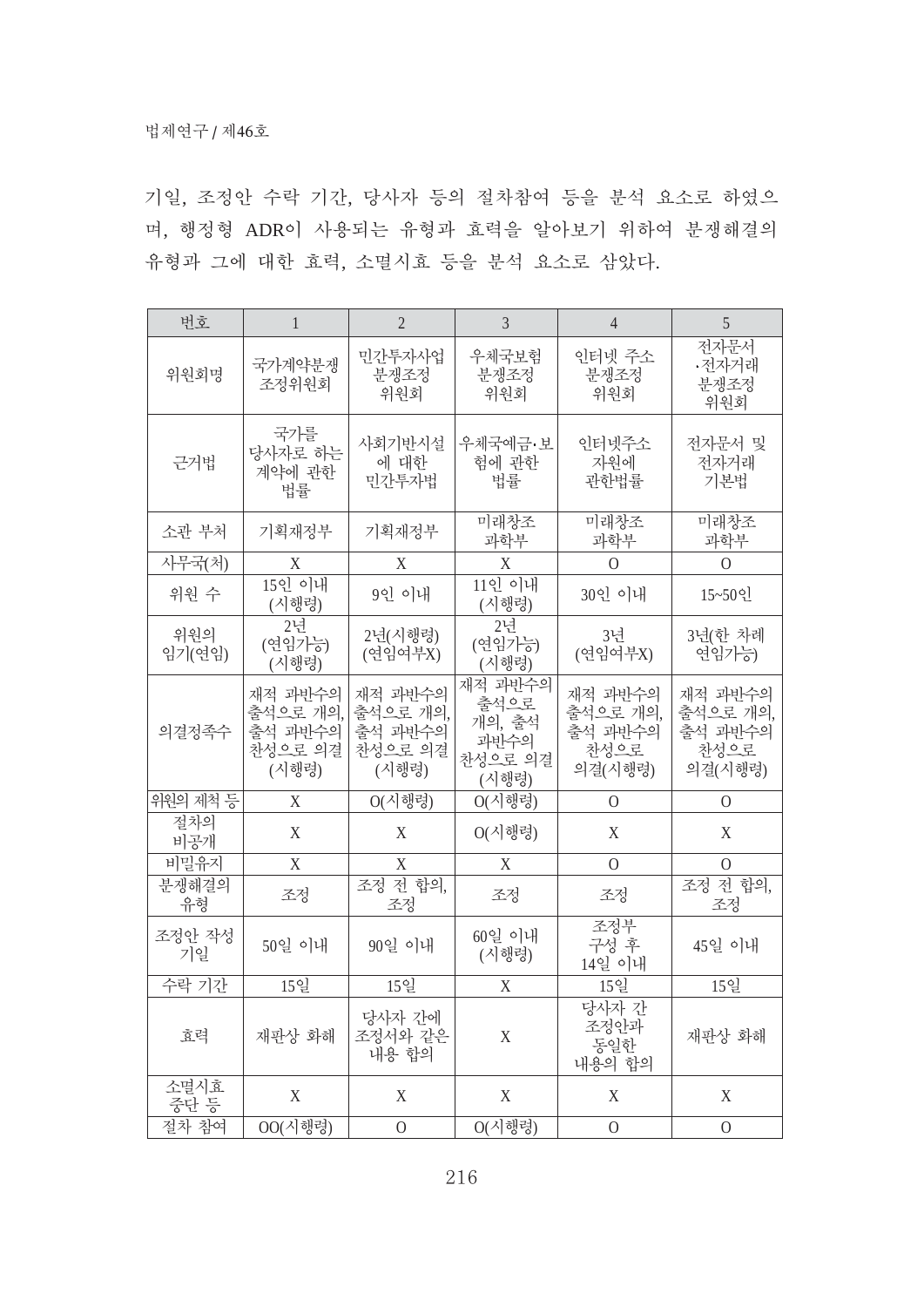| 번호            | 6                                       | $\overline{7}$     | 8                                                     | 9                                           | 10                                                  | 11                                                  |
|---------------|-----------------------------------------|--------------------|-------------------------------------------------------|---------------------------------------------|-----------------------------------------------------|-----------------------------------------------------|
| 위원회명          | 교권보호<br>위원회                             | 사학분쟁<br>조정<br>위원회  | 학교폭력<br>대책<br>자치위원회                                   | 개인정보<br>분쟁조정<br>위원회                         | 공제분쟁<br>조정심의<br>위원회                                 | (지방자치단<br>체)분쟁조정<br>위원회                             |
| 근거법           | 교원예우에<br>관한 규정<br>(시행령)                 | 사립<br>학교법          | 학교폭력<br>예방 및<br>대책에 관한<br>법률                          | 개인정보보<br>호법                                 | 새마을<br>금고법                                          | 지방<br>자치법                                           |
| 소관 부처         | 교육부                                     | 교육부                | 교육부                                                   | 안전<br>행정부                                   | 안전<br>행정부                                           | 아전<br>행정부                                           |
| 사무국(처)        | $\mathbf X$                             | $O(\lambda$ ] 행령)  | X                                                     | $\overline{O}$                              | X                                                   | $\mathbf X$                                         |
| 위원 수          | 학교:<br>5인~10인<br>시·도<br>7인~10인<br>(시행령) | 11인                | 5인~10인                                                | 20인 이내                                      | 5인~9인<br>(시행령)                                      | 11인 이내                                              |
| 위원의<br>임기(연임) | 학교: X<br>시·도: 3년(한<br>차례 연임)<br>(시행령)   | 2년<br>(한 차례<br>연임) | 2년(시행령)<br>(연임여부X)                                    | 2년(1차<br>연임 가)                              | 2년<br>(시행령)<br>(연임 가능)                              | 3년<br>(연임 가)                                        |
| 의결정족수         | X                                       | $\mathbf X$        | 재적 과반수의<br>출석으로<br>개의, 출석<br>과반수의<br>찬성으로 의결<br>(시행령) | 재적<br>과반수의<br>출석 개의,<br>출석<br>과반수의<br>찬성 의결 | 재적<br>과반수의<br>출석과 출석<br>과반수의<br>찬성으로<br>의결<br>(시행령) | 7명이상의<br>출석으로<br>개의, 출석<br>3분의2<br>이상<br>찬성으로<br>의결 |
| 위원의 제척<br>등   | X                                       | $O(\lambda$ 행령)    | $O(\lambda$ 행령)                                       | $\overline{0}$                              | $\mathbf X$                                         | X                                                   |
| 절차의<br>비공개    | X                                       | X                  | $\overline{O}$                                        | $\Omega$<br>(시행령)                           | X                                                   | X                                                   |
| 비밀유지          | X                                       | X                  | $\mathbf{O}$                                          | X                                           | X                                                   | X                                                   |
| 분쟁해결의<br>유형   | 조정                                      | 조정                 | 조정                                                    | 조정 전<br>합의, 조정                              | 조정                                                  | 조정                                                  |
| 조정안 작성<br>기일  | X                                       | X                  | 1개월                                                   | 60일<br>이내                                   | 60일<br>(시행령)                                        | X                                                   |
| 수락 기간         | X                                       | X                  | X                                                     | 15일<br>이내                                   | X                                                   | X                                                   |
| 효력            | X                                       | X                  | X                                                     | 재판상<br>화해                                   | X                                                   | X                                                   |
| 소멸시효<br>중단 등  | X                                       | X                  | X                                                     | X                                           | X                                                   | X                                                   |
| 절차 참여         | X                                       | $O(\lambda$ 행령)    | X                                                     | $\boldsymbol{0}$                            | $O(\lambda$ 행령)                                     | 00                                                  |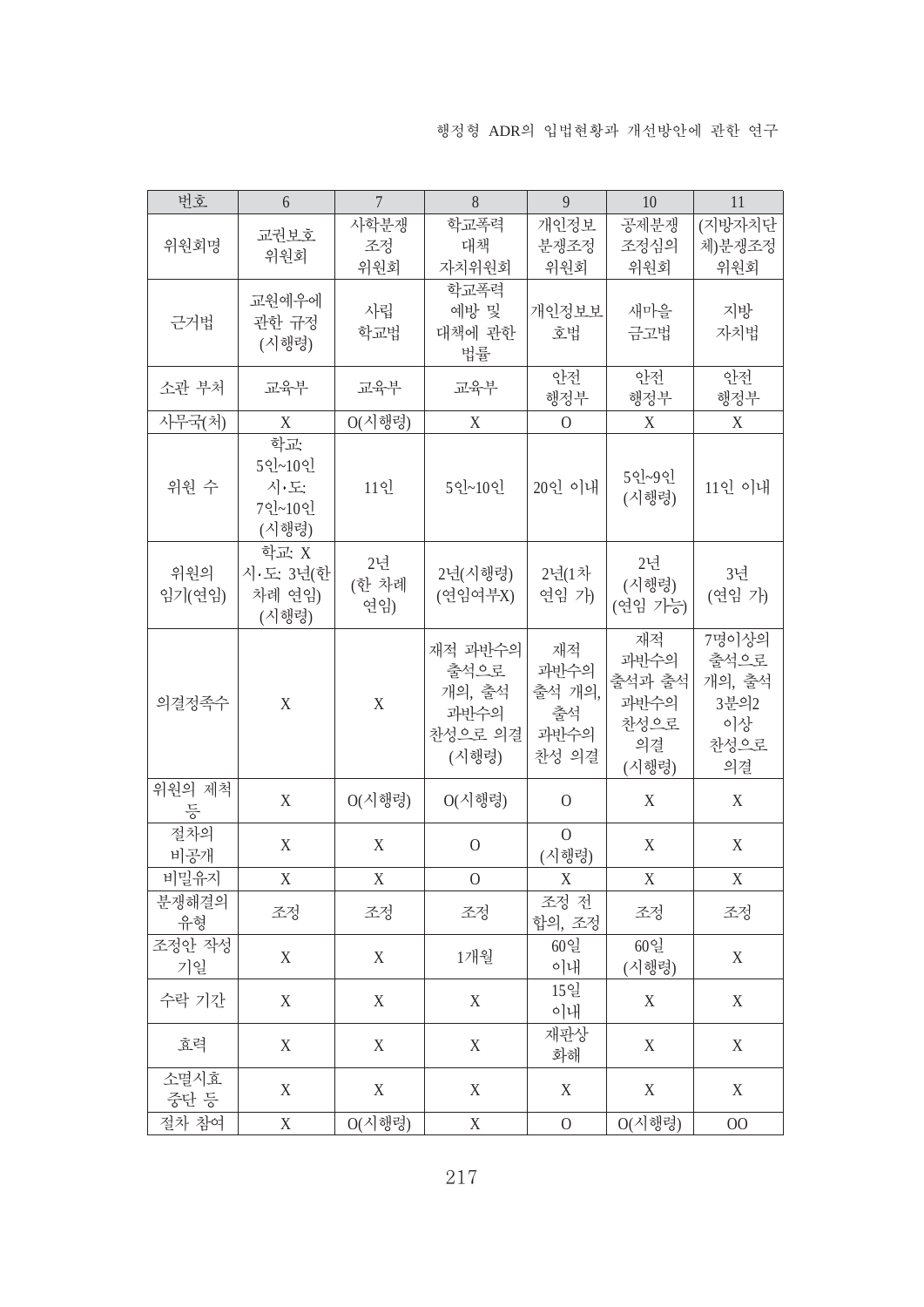| 번호            | 12                                 | 13                 | 14                                                  | 15                                           | 16                     | 17          |
|---------------|------------------------------------|--------------------|-----------------------------------------------------|----------------------------------------------|------------------------|-------------|
| 위원회명          | 언론중재<br>위원회                        | 콘텐츠<br>분쟁조정<br>위원회 | 한국저작권위<br>원회                                        | 농수산물<br>전자거래 분<br>쟁조정<br>위원회                 | 분쟁<br>조정<br>위원회        | 분쟁조정위<br>원회 |
| 근거법           | 언론중재 및<br>피해구제 등에<br>관한 법률         | 콘텐츠<br>산업<br>진흥법   | 저작권법                                                | 농수산물<br>유통 및<br>가격안정에<br>관한 법률               | 농업<br>협동<br>조합법<br>시행령 | 산림<br>조합법   |
| 소관 부처         | 문화체육<br>관광부                        | 문화체육<br>관광부        | 문화체육<br>관광부                                         | 농림축산<br>식품부                                  | 농림<br>축산<br>식품부        | 농림축산<br>식품부 |
| 사무국(처)        | $\overline{O}$                     | $\overline{O}$     | X                                                   | X                                            | X                      | X           |
| 위원 수          | 40인~90인                            | 10명~30인            | 20인~25인                                             | 9인 이내                                        | X                      | 9인<br>(시행령) |
| 위원의<br>임기(연임) | 3년(한 차례<br>연임)                     | 3년(1회 연임)          | 3년<br>(연임가능)                                        | 2년(시행령)<br>(연임여부X)                           | $\mathbf X$            | X           |
| 의결정족수         | 재적 과반수<br>출석과 출석<br>과반수 찬성<br>의결   | $\mathbf X$        | 재적 과반수<br>출석 개의,<br>출석 3분의<br>2이상 찬성<br>의결<br>(시행령) | 재적 과반수<br>출석 개의,<br>출석 과반수<br>찬성 의결<br>(시행령) | $\mathbf X$            | $\mathbf X$ |
| 위원의 제척<br>등   | $\overline{0}$                     | $\mathbf{O}$       | $O(\lambda$ 행령)                                     | O(시행령)                                       | X                      | X           |
| 절차의<br>비공개    | $\overline{0}$                     | X                  | $\Omega$                                            | X                                            | X                      | X           |
| 비밀유지          | X                                  | $\overline{O}$     | X                                                   | X                                            | X                      | X           |
| 분쟁해결의<br>유형   | 조정 전 합의,<br>조정,<br>직권조정, 중재        | 조정                 | 알선, 조정                                              | 조정 전 합의,<br>조정                               | 조정                     | 조정          |
| 조정안 작성<br>기일  | 14일 이내                             | 60일 이내             | 3개월 이내<br>(시행령)                                     | 20일 이내<br>(시행령)                              | X                      | X           |
| 수락 기간         | 7일<br>(직권조정)                       | 5일                 | X                                                   | X                                            | X                      | $\mathbf X$ |
| 효력            | 조정,<br>직권조정:<br>재판상 화해<br>중재: 확정판결 | 재판상 화해             | 재판상 화해                                              | $\mathbf X$                                  | X                      | $\mathbf X$ |
| 소멸시효<br>중단 등  | X                                  | X                  | X                                                   | X                                            | X                      | X           |
| 절차 참여         | 00                                 | $\mathbf{0}$       | $O(\lambda$ 행령)                                     | $\mathbf X$                                  | $\mathbf X$            | $\mathbf X$ |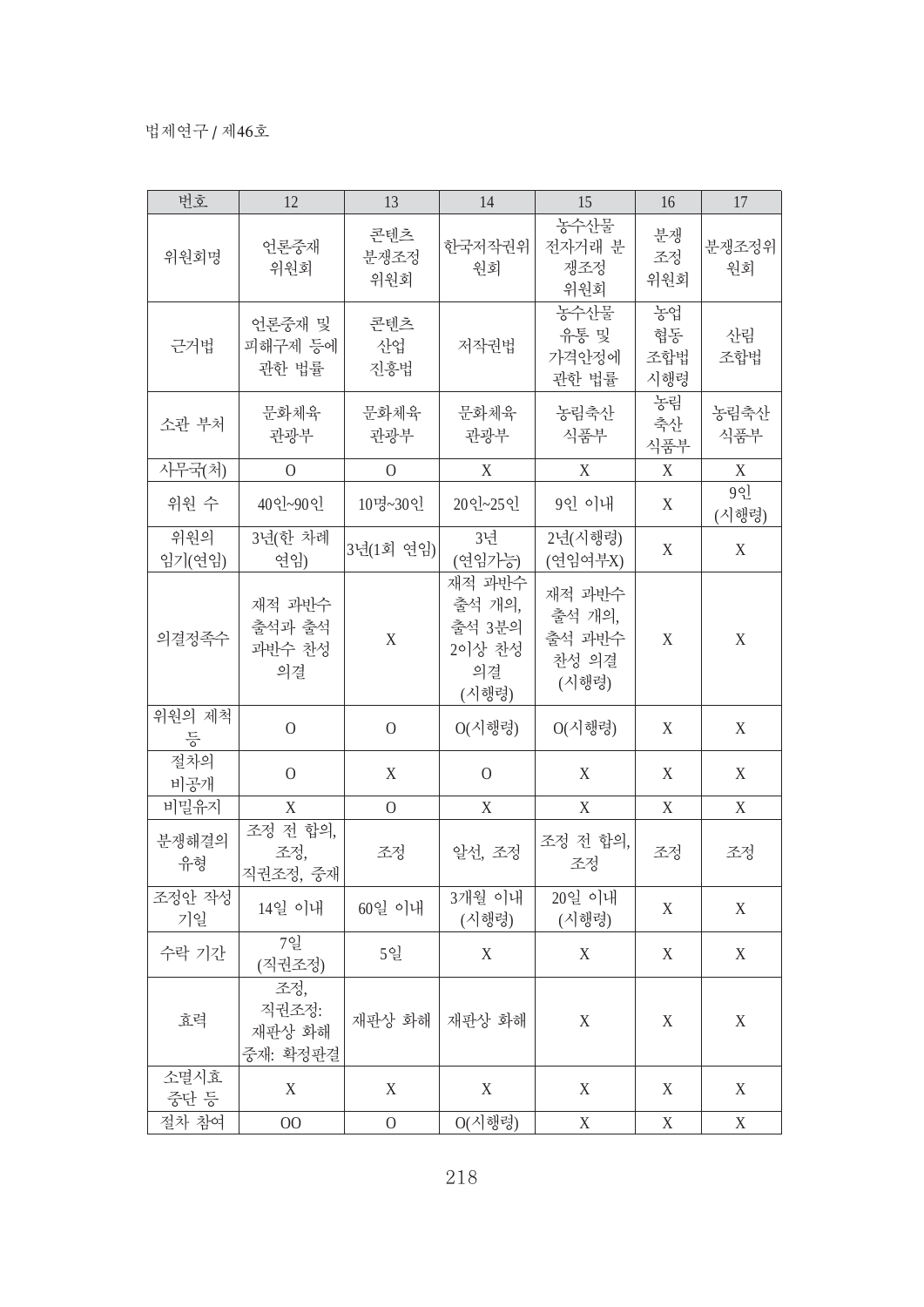| 번호            | 18                                         | 19                                                          | 20                                                           | 21                                                          | 22                                                  | 23                                                                 |
|---------------|--------------------------------------------|-------------------------------------------------------------|--------------------------------------------------------------|-------------------------------------------------------------|-----------------------------------------------------|--------------------------------------------------------------------|
| 위원회명          | 축산계열화사<br>업<br>분쟁조정<br>위원회                 | 환지심의<br>위원회                                                 | 배치설계<br>심의조정<br>위원회                                          | 산업기술<br>분쟁조정<br>위원회                                         | 산업<br>재산권<br>분쟁조정<br>위원회                            | 수·위탁<br>분쟁조정<br>협의회                                                |
| 근거법           | 축산계열화사<br>업에관한법률                           | 농어촌<br>정비법                                                  | 반도체<br>집적회로의<br>배치설계에<br>관한 법률                               | 산업기술의<br>유출방지 및<br>보호에 관한<br>법률                             | 발명<br>진흥법                                           | 대·중소<br>기업<br>상생협력<br>촉진에 관한<br>법률 시행령                             |
| 소관 부처         | 농림축산<br>식품부                                | 농림축산<br>식품부                                                 | 산업통상<br>자원부                                                  | 산업통상<br>자원부                                                 | 산업통상<br>자원부                                         | 산업통상<br>자원부                                                        |
| 사무국(처)        | X                                          | X                                                           | X                                                            | X                                                           | X                                                   | X                                                                  |
| 위원 수          | 9인 이내                                      | 20인 이내<br>(시행령)                                             | 10인~15인                                                      | 15인 이내                                                      | $15$ sl <sub>~40</sub> sl                           | 10인 이내<br>(시행령)                                                    |
| 위원의<br>임기(연임) | 2년<br>(연임가능)                               | X                                                           | 3년<br>(연임가능)                                                 | 3년<br>(연임가능)                                                | 3년<br>(연임여부X)                                       | $\mathbf X$                                                        |
| 의결정족수         | 재적<br>과반수의<br>출석과 출석<br>과반수의<br>찬성으로<br>의결 | 재적<br>과반수의<br>출석으로<br>개의, 출석<br>과반수의<br>찬성으로<br>의결<br>(시행령) | 재적<br>3분의2의<br>출석으로<br>개의, 출석<br>과반수의<br>찬성으로<br>의결<br>(시행령) | 재적<br>과반수의<br>출석으로<br>개의, 출석<br>과반수의<br>찬성으로<br>의결<br>(시행령) | 재적<br>과반수의<br>출석과 출석<br>과반수의<br>찬성으로<br>의결<br>(시행령) | 재적위원<br>과반수의<br>출석으로<br>개의,<br>출석위원<br>과반수의<br>찬성으로<br>의결<br>(시행령) |
| 위원의 제척<br>등   | $\overline{0}$                             | X                                                           | O(시행령)                                                       | $\overline{O}$                                              | $\overline{O}$                                      | $\boldsymbol{\mathrm{X}}$                                          |
| 절차의<br>비공개    | $\boldsymbol{\mathrm{X}}$                  | X                                                           | X                                                            | $\mathbf{O}$                                                | X                                                   | X                                                                  |
| 비밀유지          | X                                          | X                                                           | X                                                            | $\overline{0}$                                              | $\Omega$                                            | X                                                                  |
| 분쟁해결의<br>유형   | 조정                                         | 조정                                                          | 조정                                                           | 조정 전<br>합의, 조정                                              | 조정                                                  | 조정                                                                 |
| 조정안 작성<br>기일  | 60일 이내                                     | X                                                           | 6개월 이내                                                       | 3개월 이내                                                      | 3개월 이내                                              | X                                                                  |
| 수락 기간         | X                                          | X                                                           | X                                                            | 15일                                                         | X                                                   | X                                                                  |
| 효력            | 재판상 화해                                     | X                                                           | 재판상 화해                                                       | 재판상 화해                                                      | 재판상 화해                                              | X                                                                  |
| 소멸시효<br>중단 등  | $\mathbf{O}$                               | X                                                           | $\mathbf{0}$                                                 | X                                                           | $\mathbf{0}$                                        | $\mathbf X$                                                        |
| 절차 참여         | $\mathbf X$                                | X                                                           | 00<br>(시행령)                                                  | $\mathbf{O}$                                                | $\mathbf{O}$                                        | X                                                                  |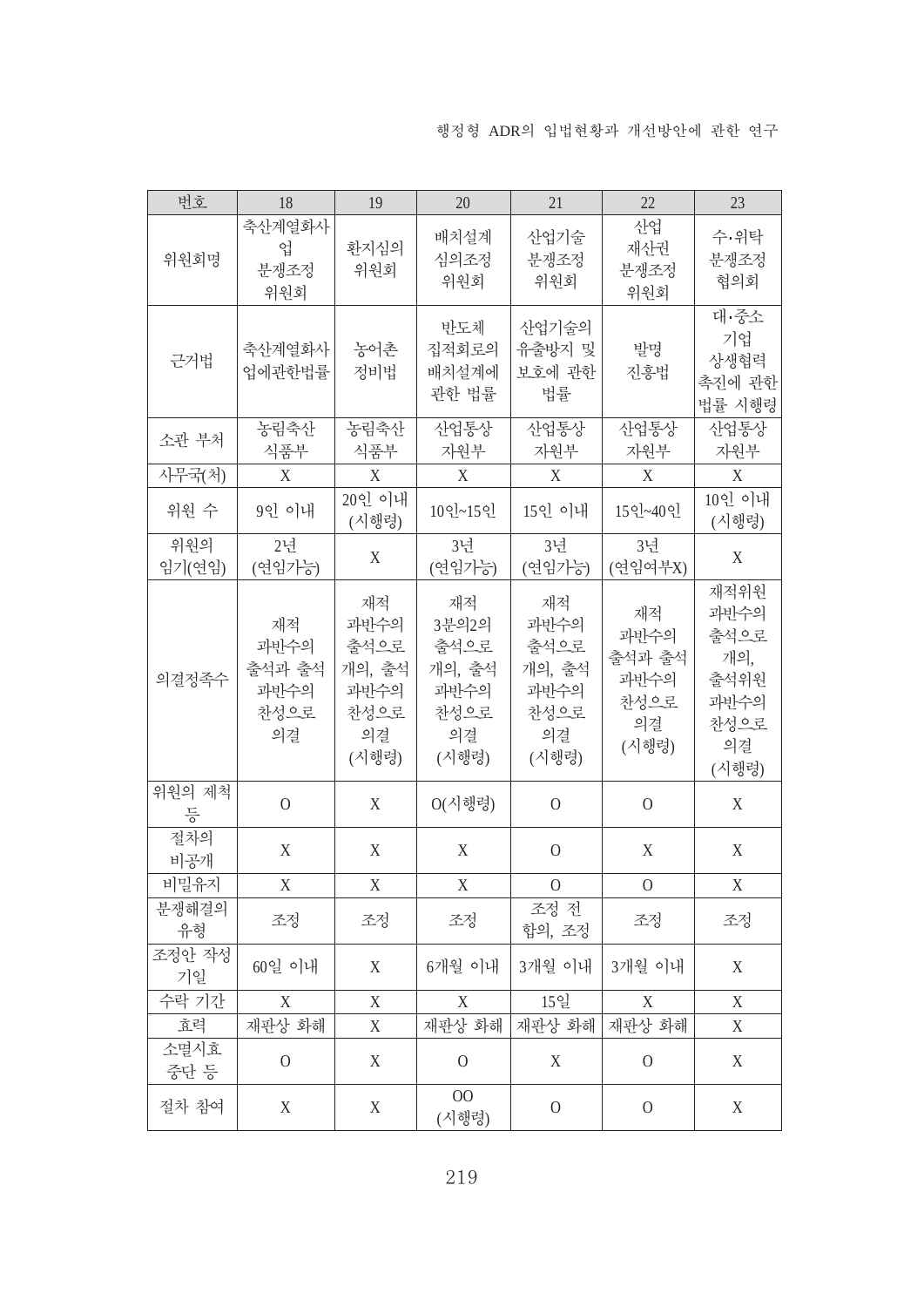| 번호            | 24                          | 25                             | 26                                   | 27                                       | 28                                  |
|---------------|-----------------------------|--------------------------------|--------------------------------------|------------------------------------------|-------------------------------------|
| 위원회명          | 시장분쟁<br>조정위원회               | 유통분쟁<br>조정위원회                  | 건강보험분쟁<br>조정위원회                      | 의료분쟁<br>조정위원회                            | 환경분쟁<br>조정위원회                       |
| 근거법           | 전통시장 및<br>상점가 육성을<br>위한 특별법 | 유통산업<br>발전법                    | 국민건강<br>보험법                          | 의료사고<br>피해구제 및<br>의료분쟁<br>조정 등에<br>관한 법률 | 환경분쟁<br>조정법                         |
| 소관 부처         | 산업통상<br>자원부                 | 산업통상<br>자원부                    | 보건복지부                                | 보건복지부                                    | 환경부                                 |
| 사무국(처)        | $\mathbf X$                 | $\boldsymbol{\mathrm{X}}$      | $\Omega$                             | X                                        | $\overline{0}$                      |
| 위원 수          | 11~15인                      | 11인~15인                        | 60인 이내                               | 50~100인                                  | 15인 이내                              |
| 위원의<br>임기(연임) | 2년<br>(연임가능)                | 2년<br>(연임여부 X)                 | 3년(시행령)<br>(연임여부 X)                  | 3년<br>(연임가능)                             | 2년<br>(연임가능)                        |
| 의결정족수         | X                           | $\mathbf X$                    | 재적 과반수의<br>출석과 출석<br>과반수의<br>찬성으로 의결 | 재적 과반수의<br>출석과 출석<br>과반수의 찬성<br>의결       | 전원의<br>출석으로 개의,<br>재적 과반수의<br>찬성 의결 |
| 위원의 제척<br>등   | $\mathbf X$                 | X                              | X                                    | $\mathbf{O}$                             | $\overline{0}$                      |
| 절차의<br>비공개    | X                           | X                              | X                                    | $\Omega$                                 | $\overline{0}$                      |
| 비밀유지          | X                           | X                              | X                                    | $\overline{O}$                           | X                                   |
| 분쟁해결의<br>유형   | 조정                          | 조정                             | 조정                                   | 조정 전 합의,<br>조정, 중재                       | 알선, 조정,<br>직권 조정,<br>합의, 재정         |
| 조정안 작성<br>기일  | 45일 이내                      | 시군구:<br>60일 이내<br>시도<br>30일 이내 | 60일<br>이내(시행령)                       | 90일 이내                                   | 알선: 3개월<br>조정, 재정:<br>9개월<br>(시행령)  |
| 수락 기간         | 15일                         | 15일                            | X                                    | 15일                                      | 재정: 60일                             |
| 효력            | 당사자 간에<br>조정서와 같은<br>내용의 합의 | 당사자 간<br>조정서와<br>동일한 내용의<br>합의 | X                                    | 조정: 재판상<br>화해<br>중재: 확정판결                | 조정, 재정:<br>재판상 화해                   |
| 소멸시효<br>중단 등  | X                           | X                              | X                                    | $\Omega$                                 | $\overline{0}$                      |
| 절차 참여         | $\Omega$                    | $\mathbf{O}$                   | X                                    | 00                                       | $00\,$                              |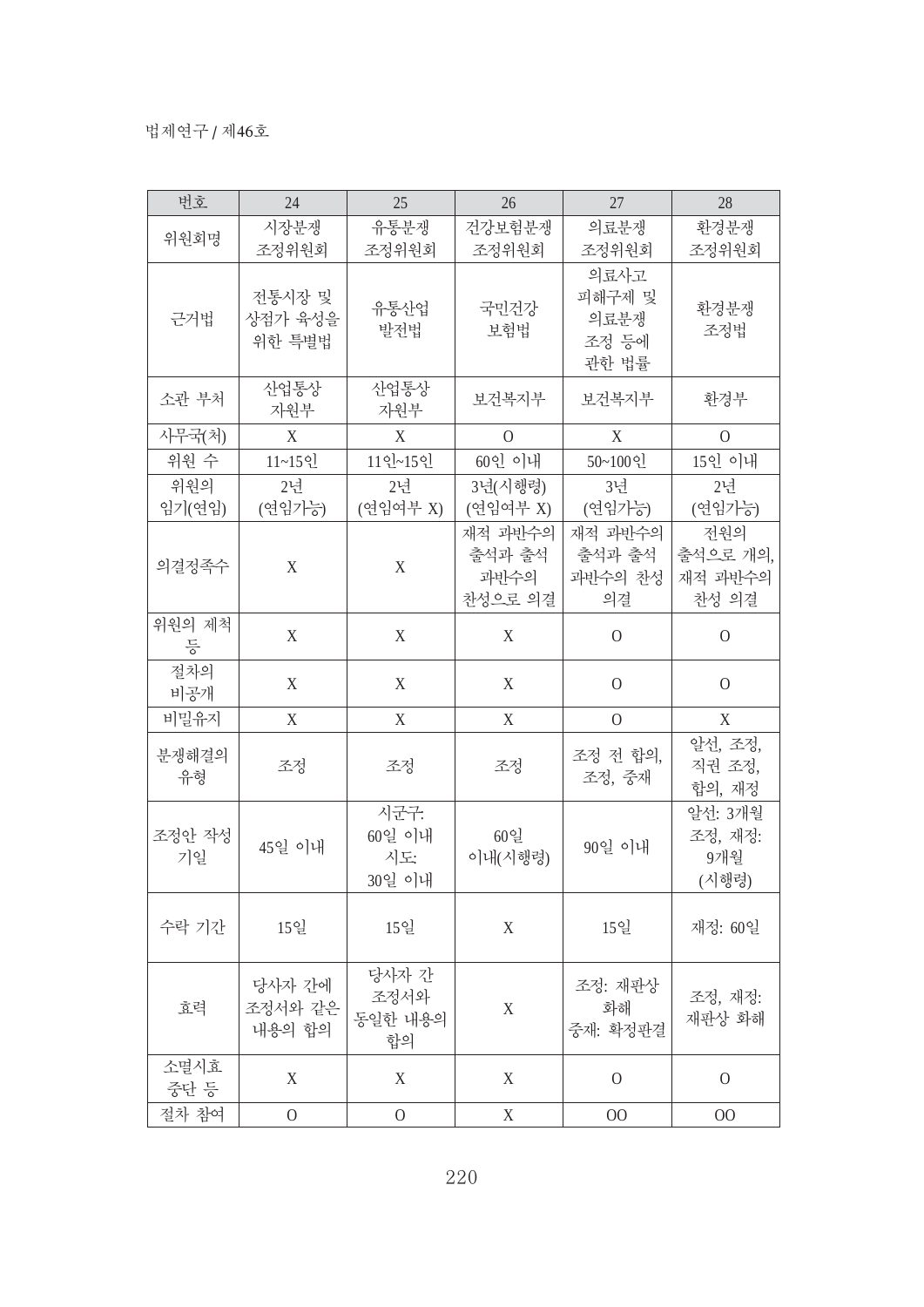| 번호            | 29                                           | 30                                        | 31                                                                          | 32                           |  |  |  |  |
|---------------|----------------------------------------------|-------------------------------------------|-----------------------------------------------------------------------------|------------------------------|--|--|--|--|
|               |                                              | 차별시정위원회                                   | 조정위원회                                                                       | 특별조정위원회                      |  |  |  |  |
| 위원회명          | 노동위원회                                        | (노동위원회)                                   | (노동위원회)                                                                     | (노동위원회)                      |  |  |  |  |
| 근거법           | 노동위원회법                                       | 노동위원회법,<br>기간제 및<br>단시간근로자 보호<br>등에 관한 법률 | 노동위원회법.<br>노동조합 및<br>노동관계조정법                                                | 노동위원회법,<br>노동조합 및<br>노동관계조정법 |  |  |  |  |
| 소관 부처         | 고용노동부                                        | 고용노동부                                     | 고용노동부                                                                       | 고용노동부                        |  |  |  |  |
| 사무국(처)        | $\Omega$                                     | X                                         | X                                                                           | X                            |  |  |  |  |
| 위원 수          | 근로자위원,<br>사용자위원:10인~50<br>٩l<br>공익위원: 10~70인 | 3인                                        | 3인                                                                          | 3인                           |  |  |  |  |
| 위원의<br>임기(연임) | 3년(연임가능)                                     | 3년(연임가능)<br>(노동위원회법)                      | 3년(연임가능)<br>(노동위원회법)                                                        | 3년(연임가능)<br>(노동위원회법)         |  |  |  |  |
| 의결정족수         | 재적 과반수의<br>출석으로 개의,<br>출석 과반수의<br>찬성으로 의결    | 전원 출석으로 개의, 출석 과반수의 찬성으로<br>의결(노동위원회법 적용) |                                                                             |                              |  |  |  |  |
| 위원의 제척<br>등   | 0(노동위원회법 적용)                                 |                                           |                                                                             |                              |  |  |  |  |
| 절차의<br>비공개    |                                              | X(노동위원회법 제19조: 공개의 원칙 적용)                 |                                                                             |                              |  |  |  |  |
| 비밀유지          |                                              | 0(노동위원회법 적용)                              |                                                                             |                              |  |  |  |  |
| 분쟁해결의<br>유형   | 화해, 조정, 중재<br>등                              | 조정, 중재                                    | 조정, 조정안에<br>대한 해석 또는<br>이행방법에 관한<br>견해 제시                                   | 조정,                          |  |  |  |  |
| 조정안 작성<br>기일  | X                                            | 60일 이내                                    | 일반사업: 10일<br>공익사업: 15일                                                      | X                            |  |  |  |  |
| 수락 기간         | X                                            | X                                         | X                                                                           | X                            |  |  |  |  |
| 효력            | 화해: 재판상 화해                                   | 조정, 중재:<br>재판상 화해                         | *조정:단체<br>협약과 동일 효력<br>* 조정안에 대한<br>해석 또는<br>이행방법에 관한<br>견해: 중재재정과<br>동일 효력 | X                            |  |  |  |  |
| 소멸시효<br>중단 등  | X                                            | X                                         | X                                                                           | X                            |  |  |  |  |
| 절차 참여         | $00\,$                                       | $00\,$                                    | $00\,$                                                                      | X                            |  |  |  |  |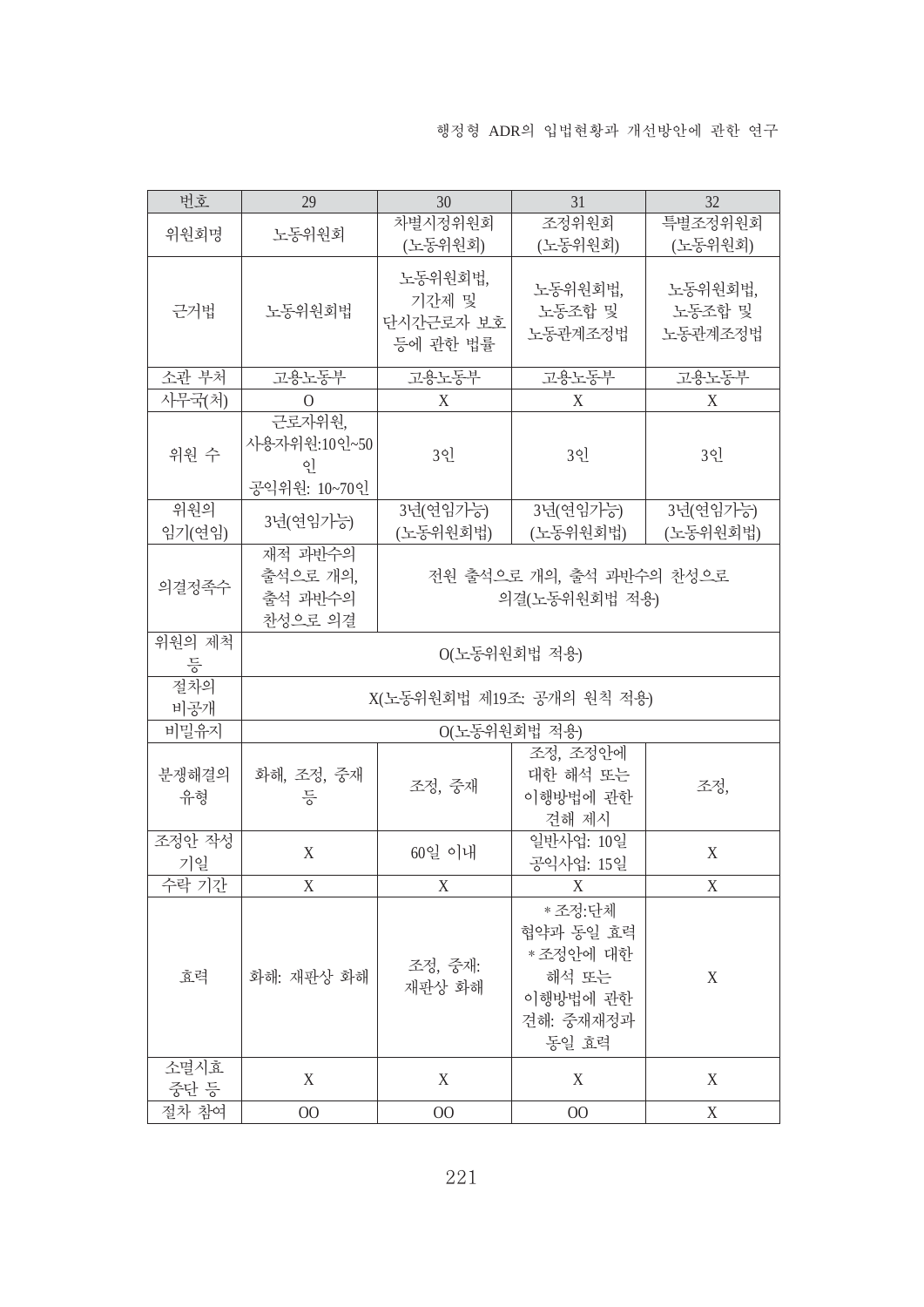| 번호     | 33             | 34                        | 35              | 36       | 37           |
|--------|----------------|---------------------------|-----------------|----------|--------------|
|        |                | 교원노동                      | 공무원노동           |          |              |
|        | 중재위원회          | 관계                        | 관계조정            | 건설분쟁     | 건축분쟁         |
| 위원회명   | (노동위원회)        | 조정위원회                     | 위원회             | 조정위원회    | 전문위원회        |
|        |                | (노동위원회)                   | (노동위원회)         |          |              |
|        |                | 노동위원회법,                   | 노동위원회법,         |          |              |
|        | 노동위원회법,        | 교원의                       | 공무원의            |          |              |
| 근거법    | 노동조합 및         | 노동조합설립                    | 노동조합 설립         | 건설산업     | 건축법          |
|        | 노동관계           | 및 운영 등에                   | 및 운영 등에         | 기본법      |              |
|        | 조정법            | 관한 법률                     | 관한 법률           |          |              |
| 소관 부처  | 고용노동부          | 고용노동부                     | 고용노동부           | 국토교통부    | 국토교통부        |
| 사무국(처) | X              | X                         | X               | $\Omega$ | 0            |
| 위원 수   | 3인             | 3인                        | 7인 이내           | 15인 이내   | 15인 이내       |
| 위원의    |                |                           |                 | 3년       | 3년           |
| 임기(연임) |                | 3년(연임가능) (노동위원회법 적용)      |                 | (연임가능)   | (연임가능)       |
|        |                |                           | 재적 과반수          |          |              |
|        | 전원 출석으로 개의, 출석 |                           | 출석 개의,          | 재적 과반수   | 재적 과반수       |
| 의결정족수  | 과반수의 찬성으로      |                           | 출석 과반수          | 출석과 출석   | 출석 개의, 출석    |
|        | 의결(노동위원회법 적용)  |                           | 찬성 의결           | 과반수 찬성   | 과반수 찬성       |
|        |                |                           | (노동위원회법)        | 의결       | 의결           |
| 위원의 제척 |                |                           |                 |          |              |
| 등      |                | 0(노동위원회법 적용)              | $O(\lambda$ 행령) | 0        |              |
| 절차의    |                |                           |                 |          |              |
| 비공개    |                | X(노동위원회법 제19조: 공개의 원칙 적용) |                 | $\Omega$ | O(시행령)       |
| 비밀유지   |                | 0(노동위원회법 적용)              |                 | X        | X            |
| 분쟁해결의  |                |                           |                 | 조정 전     | 조정, 재정, 직권   |
| 유형     | 중재             | 조정, 중재                    | 조정, 중재          | 합의, 조정   | 조정           |
|        |                |                           |                 |          | 조정: 90일      |
| 조정안 작성 |                |                           |                 |          | 이내           |
| 기일     | X              | 30일 이내                    | 30일 이내          | 60일 이내   | 재정: 180일     |
|        |                |                           |                 |          | 이내           |
|        |                |                           |                 |          | 조정: 15일      |
| 수락 기간  | 15일            | 15일                       | 15일             | 15일      | 재정: 60일      |
|        | * 중재재정:        |                           |                 |          |              |
|        | 단체협약과 동일       |                           |                 |          | 당사자 간        |
|        | 효력             | 중재재정:                     | 중재재정:           |          | 조정서 또는       |
| 효력     | *중재재정 해석       | 단체협약과                     | 단체협약과           | 재판상 화해   | 재정 내용과       |
|        | 또는 이행방법        | 같은 효력                     | 같은 효력           |          | 동일한 내용의      |
|        | 견해: 중재재정       |                           |                 |          | 합의           |
|        | 동일 효력          |                           |                 |          |              |
| 소멸시효   |                |                           |                 |          |              |
| 중단 등   | X              | X                         | $\mathbf X$     | $\Omega$ | $\mathbf{O}$ |
| 절차 참여  | 00             | $\mathbf X$               | $\mathbf X$     | 00       | $\mathbf{O}$ |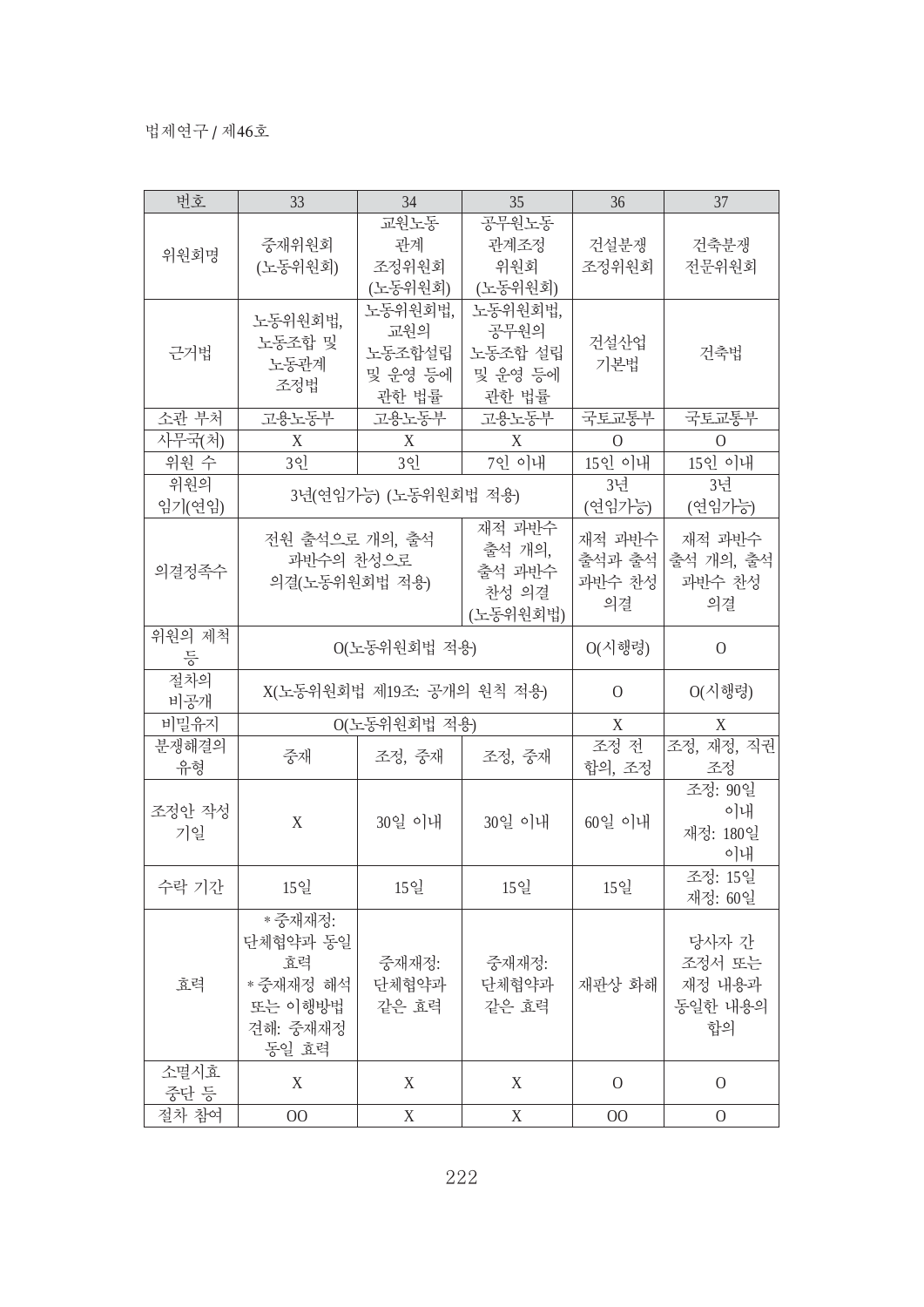| 번호            | 38                          | 39                                    | 40                           | 41                                           | 42                            | 43                           |
|---------------|-----------------------------|---------------------------------------|------------------------------|----------------------------------------------|-------------------------------|------------------------------|
| 위원회명          | 공동주택관<br>리<br>분쟁조정위<br>원회   | 공제분쟁<br>조정위원회                         | 도시분쟁<br>조정<br>위원회            | 임대주택<br>분쟁조정<br>위원회                          | 자동차보험<br>진료수가<br>분쟁심의회        | (중앙)<br>하천<br>관리<br>위원회      |
| 근거법           | 주택법                         | 여객자동차<br>운수사업법                        | 도시 및<br>주거환경<br>정비법          | 임대<br>주택법                                    | 자동차<br>손해배상<br>보장법            | 하천법                          |
| 소관 부처         | 국토<br>교통부                   | 국토교통부                                 | 국토<br>교통부                    | 국토<br>교통부                                    | 국토교통부                         | 국토<br>교통부                    |
| 사무국(처)        | X                           | $\mathbf X$                           | X                            | X                                            | $O(\lambda$ 행령)               | $\boldsymbol{\mathrm{X}}$    |
| 위원 수          | 10인 이내<br>(시행령)             | 15인 이내                                | 10인 이내                       | 10인 이내                                       | 18인                           | 중앙: 50인<br>이내                |
| 위원의<br>임기(연임) | 3년<br>(시행령)<br>(연임 여부<br>X) | 2년<br>(연임가능)                          | $\mathbf X$                  | 2년<br>(연임가능)<br>(시행령)                        | 2년<br>(연임가능)                  | 2년<br>(연임 가)                 |
| 의결정족수         | $\mathbf X$                 | 재적 과반수<br>출석과 출석<br>과반수 찬성<br>의결(시행령) | $\mathbf X$                  | 재적 과반수<br>출석 개의,<br>출석 과반수<br>찬성 의결<br>(시행령) | $\mathbf X$                   | $\mathbf X$                  |
| 위원 제척<br>등    | X                           | O(시행령)                                | X                            | X                                            | X                             | X                            |
| 절차의<br>비공개    | X                           | X                                     | X                            | X                                            | X                             | X                            |
| 비밀유지          | $\mathbf X$                 | $\mathbf X$                           | $\mathbf X$                  | $\boldsymbol{\mathrm{X}}$                    | $\mathbf X$                   | X                            |
| 분쟁해결의<br>유형   | 조정                          | 조정(법률)<br>조정 전<br>합의(시행령)             | 조정                           | 조정                                           | 조정                            | 조정                           |
| 조정안 작성<br>기일  | X                           | 30일 이내                                | 60일 이내                       | $\mathbf X$                                  | X                             | 90일 이내                       |
| 수락 기간         | X                           | 15일                                   | 15일                          | X                                            | 30일                           | 15일                          |
| 효력            | 당사자 간<br>조정서와<br>합의         | 당사자 간<br>조정서와<br>동일한 내용 동일한 내용의<br>합의 | 당사자 간<br>조정서와<br>같은 내용<br>합의 | 당사자 간<br>조정조서와  <br>같은 내용<br>합의              | 당사자 간<br>결정내용과<br>같은 내용<br>합의 | 당사자 간<br>조정서와<br>같은 내용<br>합의 |
| 소멸시효<br>중단 등  | X                           | X                                     | X                            | X                                            | X                             | X                            |
| 절차 참여         | $\mathbf X$                 | $O(\lambda$ 행령)                       | $\mathbf X$                  | $\mathbf X$                                  | $\overline{0}$                | $\overline{0}$               |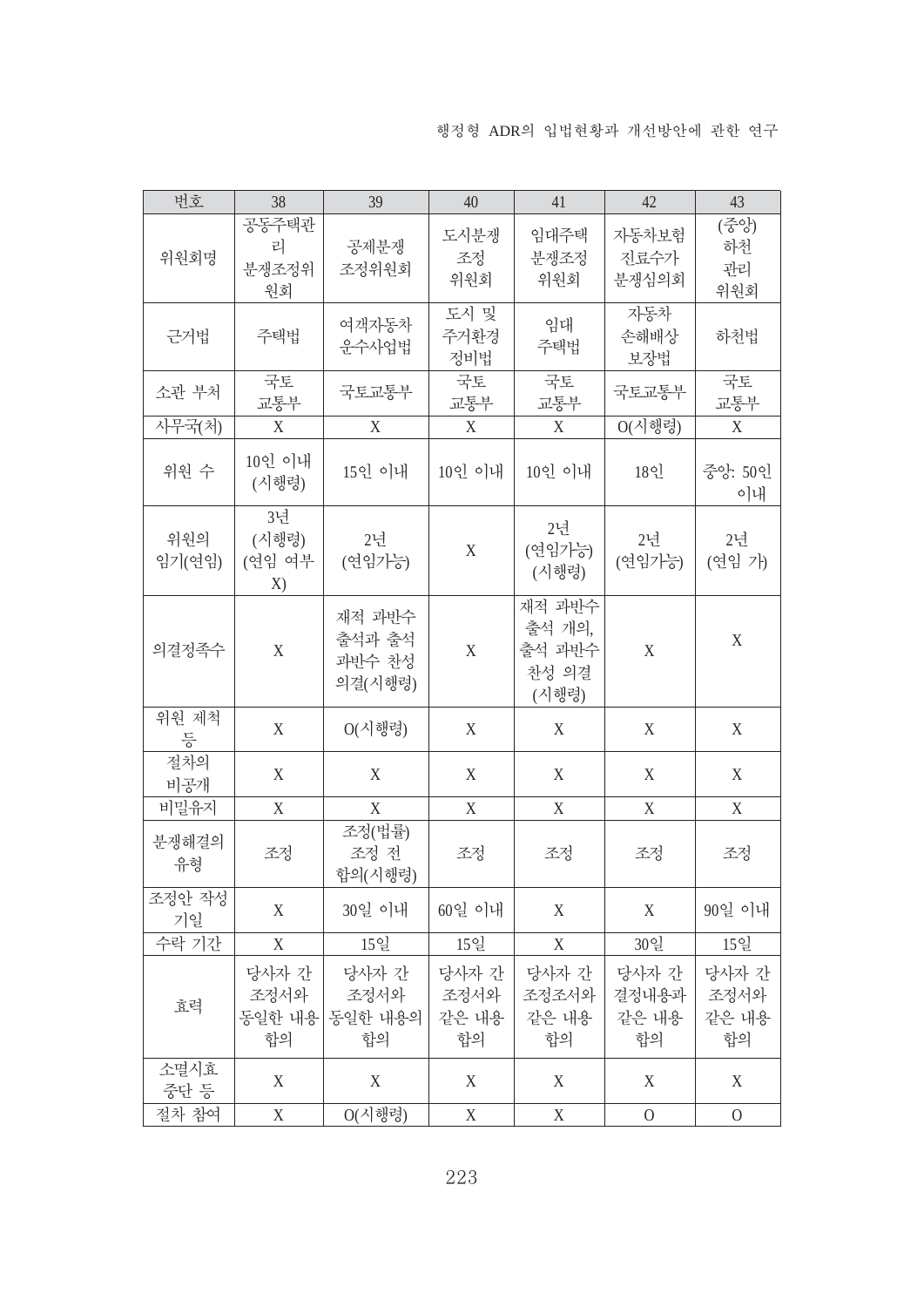| 번호            | 44                                          | 45                        | 46                                              | 47                       | 48                                             | 49                                        |
|---------------|---------------------------------------------|---------------------------|-------------------------------------------------|--------------------------|------------------------------------------------|-------------------------------------------|
| 위원회명          | 하자심사·분<br>쟁조정<br>위원회                        | 화물운송사<br>업<br>분쟁조정협<br>의회 | 중앙수산<br>조정<br>위원회                               | 조정<br>위원회<br>(국가<br>인권위) | 국민권익<br>위원회                                    | 가맹사업<br>거래분쟁<br>조정<br>협의회                 |
| 근거법           | 주택법                                         | 화물<br>자동차<br>운수<br>사업법    | 수산업법                                            | 국가인권<br>위원회법             | 부패방지<br>및국민권익<br>위원회의<br>설치와<br>운영에<br>관한 법률   | 가맹사업거<br>래의<br>공정화에<br>관한법률               |
| 소관 부처         | 국토교통부                                       | 국토<br>교통부                 | 해양<br>수산부                                       | 국가인권<br>위원회              | 국민권익<br>위원회                                    | 공정거래<br>위원회                               |
| 사무국(처)        | O(시행령)                                      | X                         | $\mathbf X$                                     | X                        | $\overline{0}$                                 | X                                         |
| 위원 수          | 50인 이내                                      | 5~10인<br>(시행령)            | $19$ 인<br>이내                                    | 3인                       | $15$ 인                                         | 99                                        |
| 위원의<br>임기(연임) | 2년<br>(연임가능)                                | $\mathbf X$               | 3년<br>(시행령)<br>(연임<br>여부X)                      | X                        | 3년(1차<br>연임가능)                                 | 3년<br>(연임<br>가능)                          |
| 의결정족수         | 분과위:<br>재적 과반수<br>출석 개의,<br>출석 과반수<br>찬성 의결 | $\mathbf X$               | 재적<br>과반수<br>출석 개의,<br>출석 과반수<br>찬성 의결<br>(시행령) | X                        | 재적위원<br>과반수의<br>출석 개의,<br>출석위원<br>과반수<br>찬성 의결 | 재적<br>과반수<br>출석 개의,<br>출석<br>과반수<br>찬성 의결 |
| 위원의 제척 등      | $O(\lambda$ ]행령)                            | X                         | O(시행령)                                          | $\overline{O}$           | $\Omega$                                       | $\Omega$                                  |
| 절차의<br>비공개    | $\overline{O}$                              | X                         | X                                               | $\Omega$                 | $X(\overline{\mathcal{Z}})$ 개<br>원칙)<br>(시행령)  | $\overline{0}$<br>(시행령)                   |
| 비밀유지          | $\Omega$                                    | X                         | X                                               | $\Omega$                 | $\overline{0}$                                 | X                                         |
| 분쟁해결의<br>유형   | 조정                                          | 조정                        | 조정                                              | 조정,<br>조정갈음<br>결정        | 조정, 중재                                         | 조정 전<br>합의,<br>조정                         |
| 조정안 작성<br>기일  | 60일 이내                                      | $\mathbf X$               | X                                               | X                        | X                                              | 60일<br>이내                                 |
| 수락 기간         | 15일                                         | X                         | X                                               | 14일<br>(조정<br>갈음)        | X                                              | $\mathbf X$                               |
| 효력            | 재판상 화해                                      | X                         | $\mathbf X$                                     | 재판상<br>화해                | $\mathbf X$                                    | 당사자 간<br>조정서와<br>같은 내용<br>합의              |
| 소멸시효<br>중단 등  | $\Omega$                                    | X                         | X                                               | X                        | X                                              | $\mathbf X$                               |
| 절차 참여         | $O(\lambda$ 행령)                             | $O(\lambda$ ] 행령)         | $\mathbf{O}$                                    | $\mathbf X$              | X                                              | $\mathbf{O}$                              |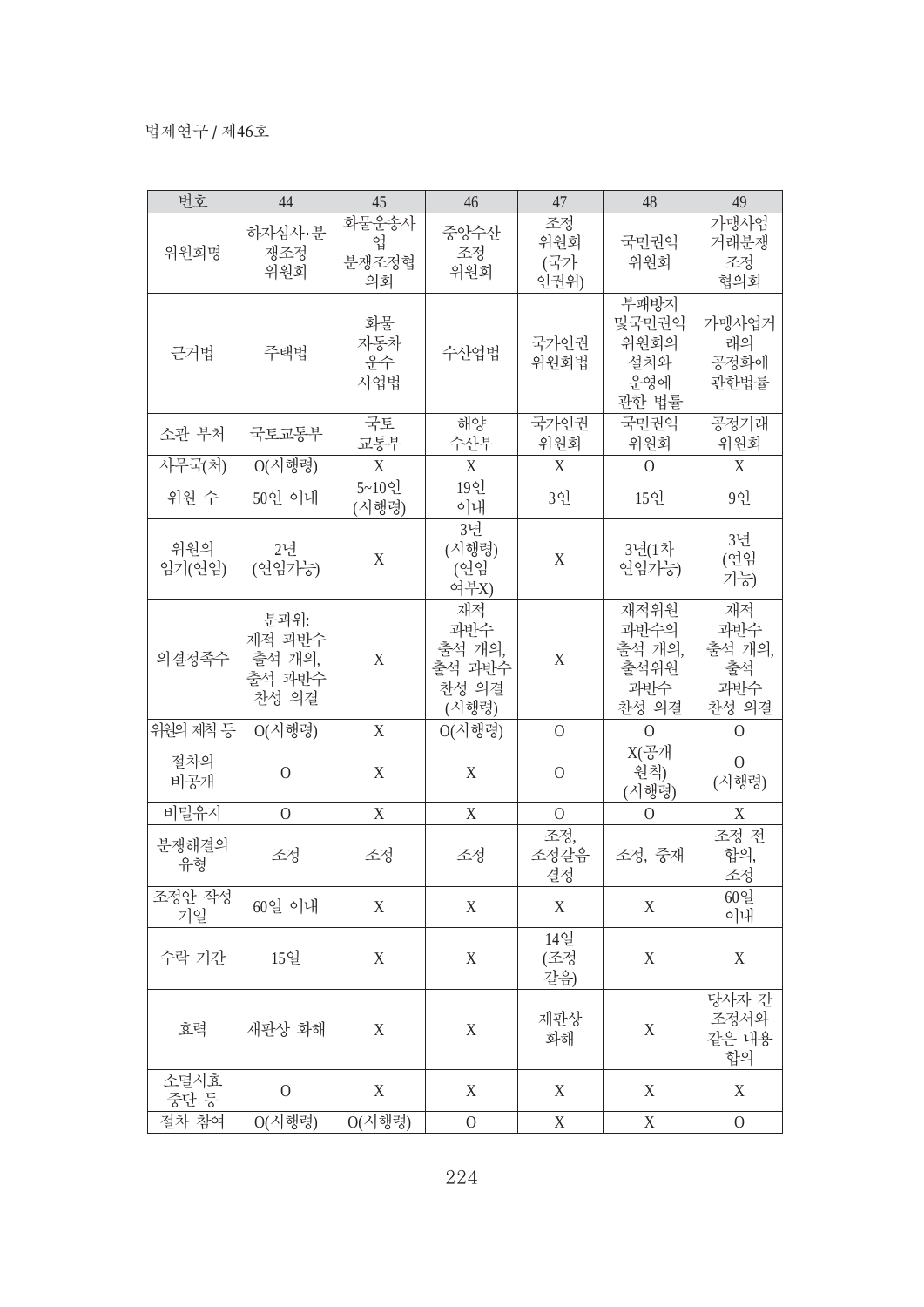| 번호            | 50                                                 | 51                                                       | 52                                                 | 53                                         | 54                                                 |
|---------------|----------------------------------------------------|----------------------------------------------------------|----------------------------------------------------|--------------------------------------------|----------------------------------------------------|
| 위원회명          | 공정거래<br>분쟁조정<br>협의회                                | 대규모유통업<br>거래분쟁<br>조정협의회                                  | 약관분쟁<br>조정협의회                                      | 소비자<br>분쟁조정<br>위원회                         | 하도급분쟁<br>조정협의회                                     |
| 근거법           | 독점규제 및<br>공정거래에<br>관한 법률                           | 대규모<br>유통업에서의<br>거래<br>공정화에<br>관한 법률                     | 약관의<br>규제에 관한<br>법률                                | 소비자<br>기본법                                 | 하도급거래<br>공정화에<br>관한 법률                             |
| 소관 부처         | 공정거래<br>위원회                                        | 공정거래<br>위원회                                              | 공정거래<br>위원회                                        | 공정거래<br>위원회                                | 공정거래위원<br>회                                        |
| 사무국(처)        | X                                                  | X                                                        | X                                                  | $O(\lambda   \vec{v}  \vec{v})$            | X                                                  |
| 위원 수          | 7인 이내                                              | 9 <sub>1</sub>                                           | 9인                                                 | 50인 이내                                     | 9인 이내                                              |
| 위원의<br>임기(연임) | 3년<br>(연임가능)                                       | 3년<br>(연임가능)                                             | 3년<br>(연임 가능)                                      | 3년<br>(연임가능)                               | 2년<br>(연임여부X)                                      |
| 의결정족<br>수     | 재적<br>과반수의<br>출석으로<br>개의, 출석<br>과반수의<br>찬성으로<br>의결 | 재적<br>과반수의<br>출석으로<br>개의, 출석<br>과반수의<br>찬성으로<br>의결       | 재적<br>과반수의<br>출석으로<br>개의, 출석<br>과반수의<br>찬성으로<br>의결 | 재적<br>과반수의<br>출석과 출석<br>과반수의<br>찬성으로<br>의결 | 재적<br>과반수의<br>출석으로<br>개의, 출석<br>과반수의<br>찬성으로<br>의결 |
| 위원의<br>제척 등   | $\mathcal{O}$                                      | $\Omega$                                                 | $\mathcal{O}$                                      | $\mathcal{O}$                              | $\Omega$                                           |
| 절차의<br>비공개    | $O(\lambda \vert \, \mathbb{N} \, \mathbb{R})$     | $O(\lambda \vert \, \mathrm{d} \vert \, \mathrm{d} \xi)$ | $O(\lambda$ ] 행령)                                  | X                                          | X                                                  |
| 비밀유지          | X                                                  | X                                                        | X                                                  | X                                          | X                                                  |
| 분쟁해결의<br>유형   | 조정 전<br>합의, 조정                                     | 조정 전<br>합의, 조정                                           | 조정 전<br>합의, 조정                                     | 조정 전 합의<br>(시행령),<br>조정(법률)                | 조정                                                 |
| 조정안<br>작성 기일  | 60일 이내                                             | 60일 이내                                                   | 60일 이내                                             | 30일 이내                                     | 60일 이내                                             |
| 수락 기간         | X                                                  | X                                                        | X                                                  | 15일                                        | X                                                  |
| 효력            | 당사자 간에<br>조정서와<br>같은 내용<br>합의                      | 당사자 간에<br>조정서와<br>같은 내용<br>합의                            | 당사자 간에<br>조정조서와<br>같은<br>내용합의                      | 재판상 화해                                     | 당사자 간에<br>조정조서와<br>동일한<br>내용의 합의                   |
| 소멸시효<br>중단 등  | $\boldsymbol{X}$                                   | X                                                        | X                                                  | $\boldsymbol{X}$                           | X                                                  |
| 절차 참여         | $\mathcal{O}$                                      | $\mathcal{O}$                                            | $\mathbf{O}$                                       | $\mathcal{O}$                              | $\mathcal{O}$                                      |

225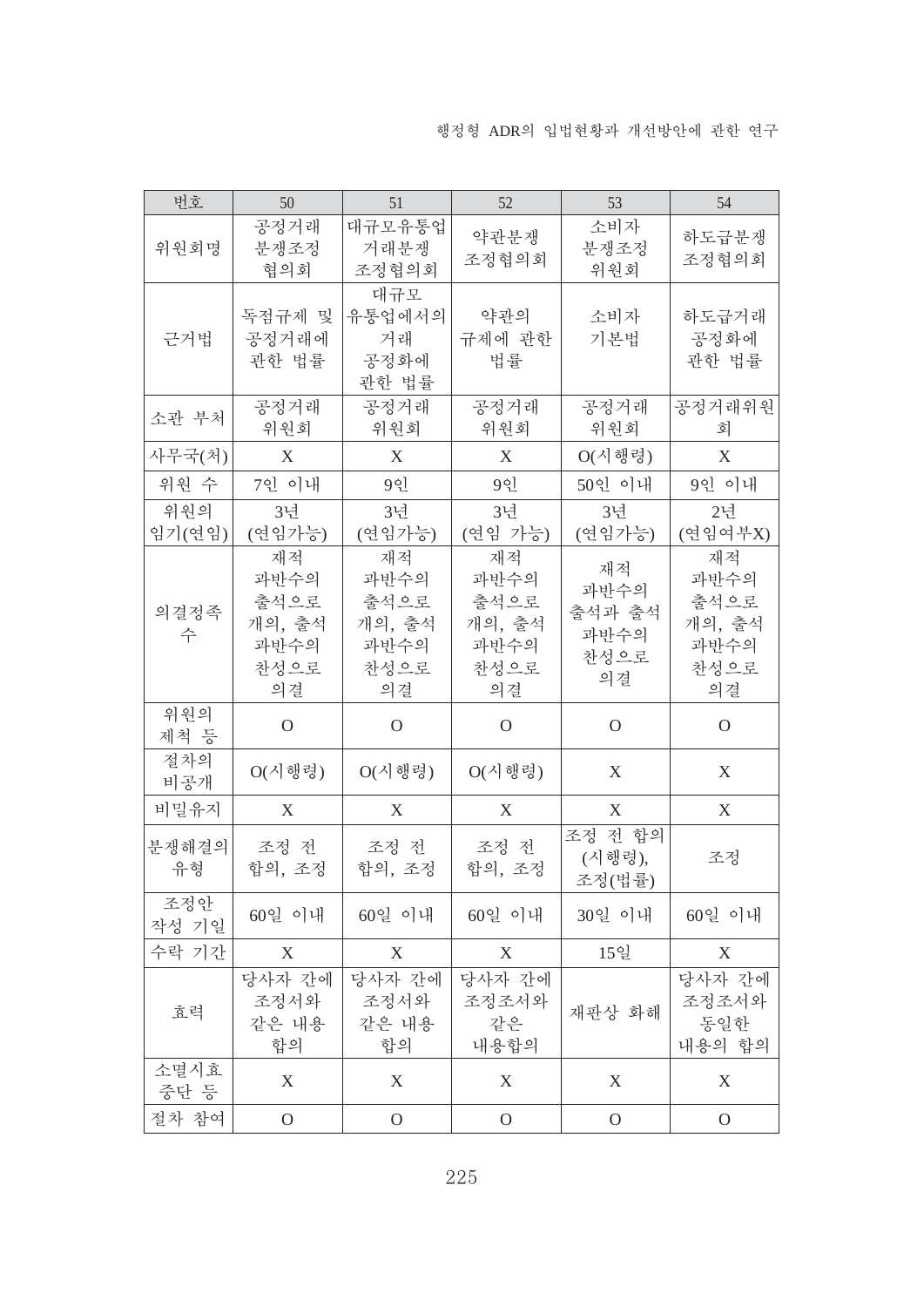| 번호            | 55                                | 56                                      | 57                              | 58                     | 59                                                       | 60                                                  |
|---------------|-----------------------------------|-----------------------------------------|---------------------------------|------------------------|----------------------------------------------------------|-----------------------------------------------------|
| 위원회명          | 금융분쟁<br>조정위원회                     | (대부업<br>관련)<br>분쟁조정위원<br>회              | 시장<br>감시<br>위원회                 | 방송분쟁<br>조정위원회          | 명예훼손<br>분쟁조정부                                            | 원자력<br>손해배상<br>심의회                                  |
| 근거법           | 금융위원회의<br>설치 등에<br>관한 법률          | 대부업 등의<br>등록 및<br>금융이용자<br>보호에 관한<br>법률 | 자본시장<br>과<br>금융투자<br>업에<br>관한법률 | 방송법                    | 정보통신망<br>이용촉진 및<br>정보보호<br>등에 관한<br>법률                   | 원자력<br>손해<br>배상법                                    |
| 소관 부처         | 금융위원회                             | 금융<br>위원회                               | 금융<br>위원회                       | 방송통신<br>위원회            | 방송통신위원회                                                  | 원자력안전위                                              |
| 사무국(처)        | X                                 | X                                       | X                               | X                      | X                                                        | X                                                   |
| 위원 수          | 30인 이내                            | 5인<br>(시행령)                             | 5인                              | 5명~7명<br>(시행령)         | 5인 이하                                                    | 11인 이내<br>(시행령)                                     |
| 위원의<br>임기(연임) | 2년<br>(연임가능)                      | 1년<br>(연임 가)<br>(시행령)                   | 3년<br>(연임<br>가능)                | 2년<br>(1회 연임)<br>(시행령) | $\mathbf X$                                              | X                                                   |
| 의결정족수         | 재적 과반수의<br>출석과<br>출석 과반수<br>찬성 의결 | 재적위원<br>3분의2의<br>찬성으로<br>의결<br>(시행령)    | X                               | $\mathbf X$            | 재적위원<br>과반수의<br>출석으로<br>개의, 출석<br>과반수의<br>찬성 의결<br>(시행령) | 재적<br>과반수의<br>출석과 출석<br>과반수의<br>찬성으로<br>의결<br>(시행령) |
| 위원의 제척<br>등   | $O(\lambda$ 행령)                   | X                                       | X                               | X                      | X                                                        | $O(\lambda$ 행령)                                     |
| 절차의<br>비공개    | $O(\lambda$ 행령)                   | $\mathbf X$                             | X                               | X                      | O(시행령)                                                   | X                                                   |
| 비밀유지          | X                                 | X                                       | $\Omega$                        | X                      | X                                                        | X                                                   |
| 분쟁해결의<br>유형   | 조정 전<br>합의,<br>조정                 | 조정                                      | 조정                              | 조정                     | 조정                                                       | 조정                                                  |
| 조정안 작성<br>기일  | 60일 이내                            | X                                       | X                               | X                      | $\mathbf X$                                              | X                                                   |
| 수락 기간         | 20일<br>(시행령)                      | X                                       | X                               | X                      | X                                                        | X                                                   |
| 효력            | 재판상<br>화해                         | $\mathbf X$                             | $\mathbf X$                     | 재판상<br>화해              | $\mathbf X$                                              | X                                                   |
| 소멸시효<br>중단 등  | X                                 | X                                       | X                               | $\mathbf X$            | X                                                        | X                                                   |
| 절차 참여         | $\mathbf{O}$                      | $\mathbf X$                             | $\mathbf{O}$                    | $\mathbf X$            | $\mathbf X$                                              | $\mathbf X$                                         |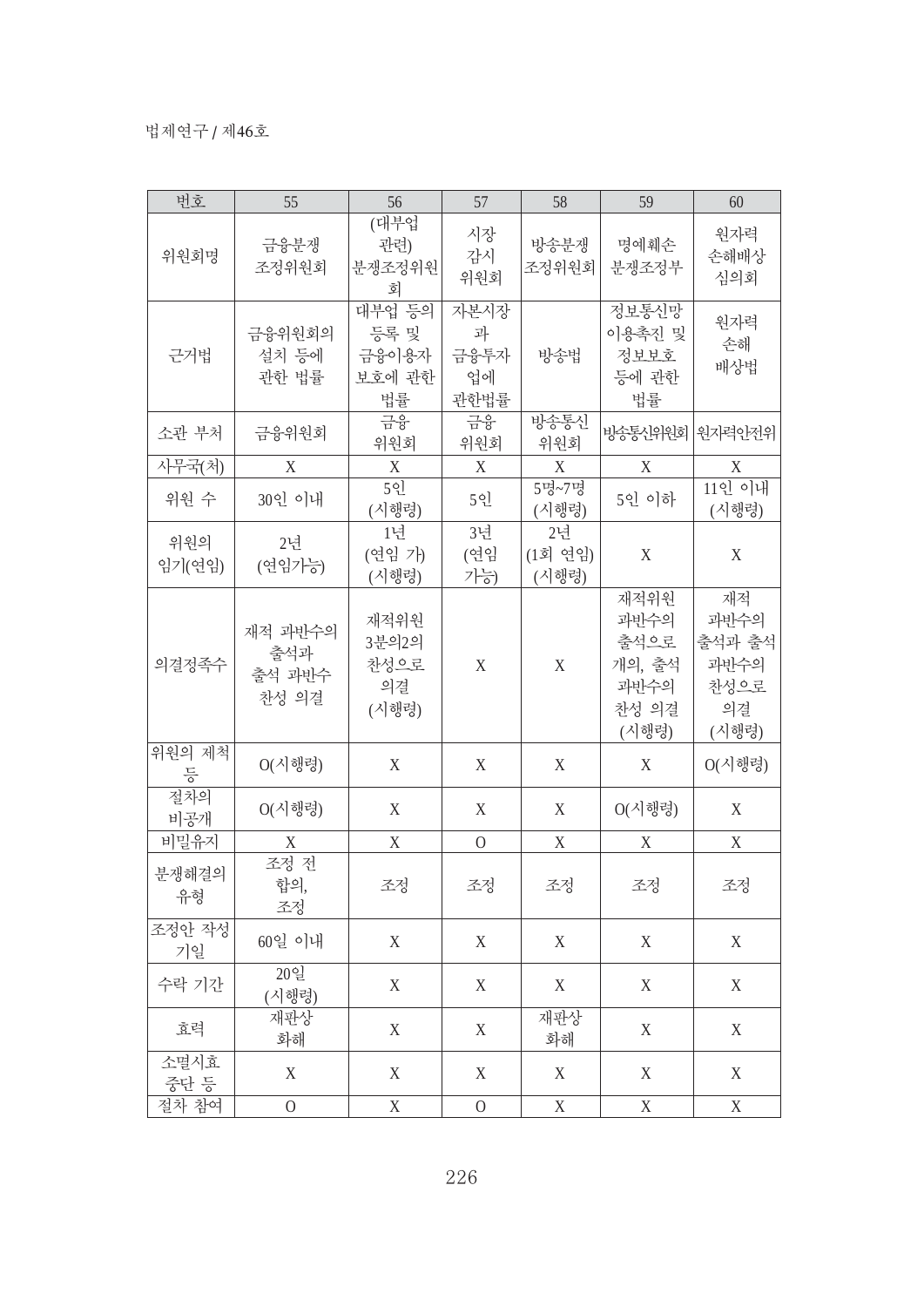## IV. 우리나라 행정형 ADR 입법 현황에 대한 분석과 평가

1. 행정형 ADR의 근거 법령과 구성

#### (1) 행정형 ADR의 근거 법령

분석 대상 행정형 ADR기구의 근거 법령을 살펴보면, 전체 60개 법령 중 95%인 57개가 법률이었고 5%인 3개가 시행령(대통령령)이었다. 따라 서 행정형 ADR기구를 설치함에 있어서는 주로 시행령 이하의 하위 법보 다는 법률에 근거하고 있음을 알 수 있다.14) 그런데 분쟁조정기구를 설치 하는데 어떠한 기준이 있거나 그 필요성 여부에 대해서 평가해주는 기관 이 없어 행정형 ADR기구의 설치가 해당 부처의 분쟁해결에 대한 이해 정도나 의지에 따라 결정되고 있는 실정이다. 그 결과 하나의 법률 소관 에 복수의 ADR기구가 설치되어 있는가 하면15) 어떤 분야는 분쟁해결기 구의 모색이 필요함에도 주무 부처의 무관심으로 ADR기구가 없는 경우 도 있다는 것이 문제이다.

#### (2) 행정형 ADR 근거 법령의 소관부처

분쟁조정위원회를 포함한 각종 행정형 ADR 근거 법령의 소관부처를 살펴보면, 전체 60개 법령 중 국토교통부 소관법령이 16%인 10개 법령으 로 가장 많았고 그 다음으로 고용노동부 소관법령은 12%인 7개 법령이 었으며, 다음으로는 산업통산자원부, 공정거래위원회, 농림축산식품부 등

<sup>14)</sup> 행정형 ADR기구의 설치가 시행규칙 이하의 법규에 근거하는 경우도 발견할 수 있 었으나 그런 경우는 극히 드물었고, 정관이나 자체 규정으로 설치하는 경우는 행정 형이라기 보다는 민간형 ADR로 보아야 할 것이다. 따라서 본 연구를 함에 있어서는 시행령 이상의 법령만을 분석대상으로 하였다.

<sup>15)</sup> 공동주택관리분쟁조정위원회와 하자심사·분쟁조정위원회는 동일한 「주택법」상에 설 치 근거가 있다. 한편, 한국인터넷진흥원에는 인터넷주소분쟁조정위원회 사무국과 개인정보 분쟁조정위원회 사무국이 함께 설치되어 있다. 이는 「인터넷주소자원에 관 한 법률,에 의하여 인터넷진홍원에 이터넷주소분쟁조정위원회 사무국이 설치되어 있고, 『개인정보 보호법』 제40조제8항에 근거하여 개인정보 분쟁조정위원회 사무국 운영 등 업무 지원을 위해 전문기관을 지정할 수 있게 되어 있는데 그 전문기관으 로 인터넷진흥원을 지정하였기 때문이다.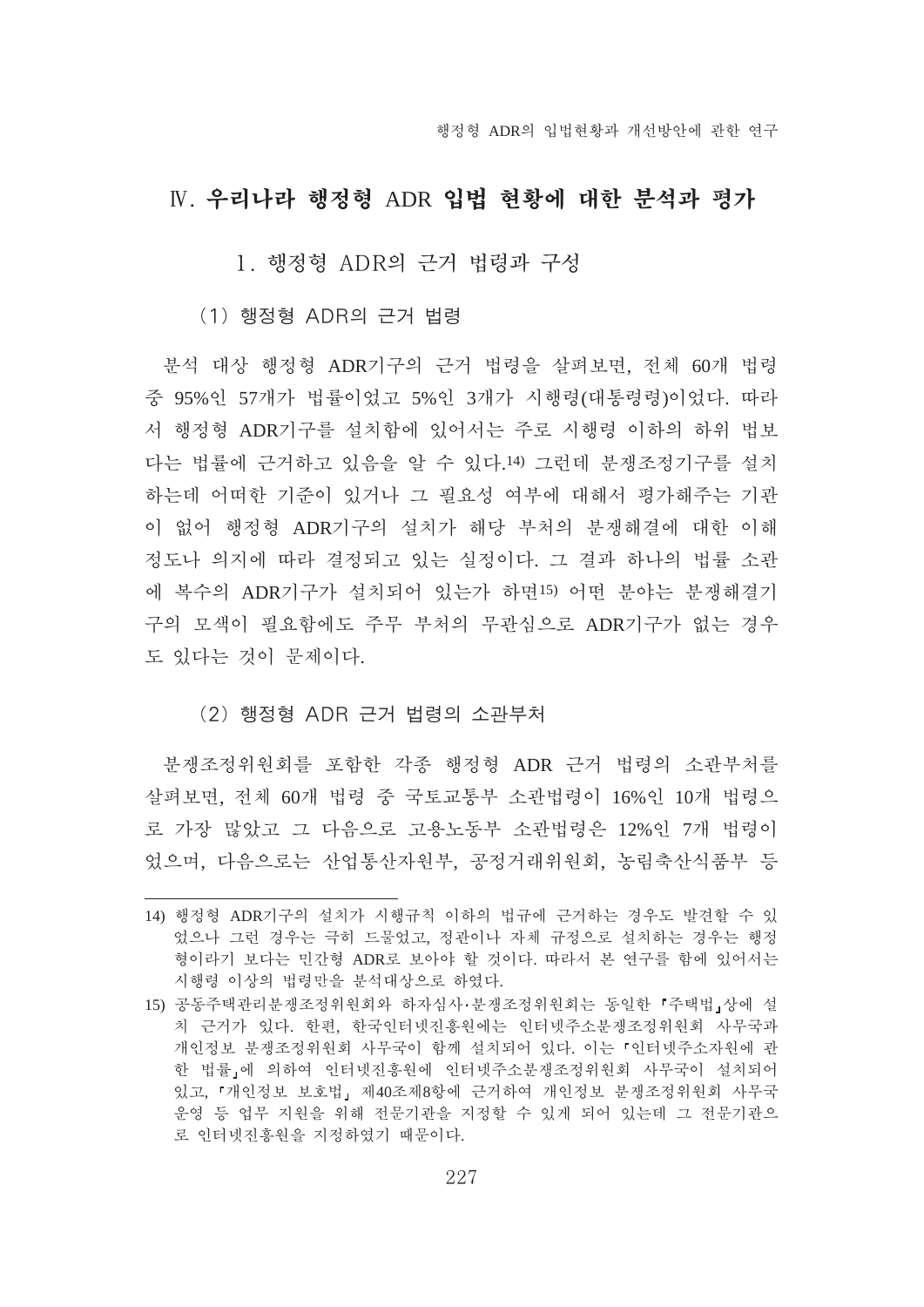의 소관 법령이 5개 이상이었다. 따라서 우리나라에서 행정형 ADR기구 는 국민들의 경제생활과 관련되는 민원과 갈등이 많은 국토교통부, 고용 노동부, 산업통산자원부, 공정거래위원회, 농림축산식품부 등의 부처나 그 산하기관에서 상대적으로 많이 활용하고 있는 것으로 보인다.16)

#### (3) 행정형 ADR기구의 사무국(처) 설치

분석 대상 행정형 ADR기구 중 전체의 25%인 15개가 사무국(처)을 설 치하고 있었다. 이 중 법률에 사무국(처)의 설치 근거를 두는 경우는 11 개이고 시행령에 설치 근거를 두는 경우가 4개였다. 사무국(처)을 설치하 는 경우는 크게 네 가지로 나눌 수 있었다. ①국민권익위원회, 중앙노동 위원회, 중앙환경분쟁조정위원회, 언론중재위원회 같은 행정기관이나 독 립기관의 경우, ②한국인터넷진흥원, 한국콘텐츠진흥원, 한국시설안전공단 과 같은 산하기관에 두어 조정위원회의 사무를 지원하는 경우, 3)행정부 처의 자문위원회로 되어 있는 조정위원회(사학분쟁조정위원회, 건강보험 분쟁조정위원회, 건설분쟁조정위원회) 등에 두는 경우, 4기타 민간기관 의 협의체 형식의 ADR기구에 두는 경우이다. 그런데 여기서 어느 경우 에는 사무국을 설치하고 어느 경우에는 설치하지 않는가를 판단하는 기 준이 없는 것이 현실이었다. 위의 ②의 경우라 할지라도 금융감독원(금융 분쟁조정위원회), 의료분쟁조정중재원(의료분쟁조정위원회), 공정거래조정 원(공정거래분쟁조정협의회) 등에는 사무국을 설치하지 않고 있었다. ③ 의 경우에도 행정부처의 자문위원회로 되어 있는 공제분쟁조정위원회, 우 체국보험분쟁조정위원회, 배치설계심의조정위원회 등 많은 분쟁조정위원 회에서는 사무국을 설치하지 않고 있었다. 사무국을 설치하는 경우에 법 령상으로 나타난 설치 이유에 있어서는 주로 '업무지워'이나 '사무처리' 를 위해 사무국(처)을 설치한다고 막연하게 규정되는 것이 보통이었다.

<sup>16)</sup> 법무부는 범죄피해자 보호법에 근거하여 자체적으로 각급 지방검찰청 및 지청에 형 사조정위원회를 운영하고 있는데, 2006년부터 일부 검찰청에서 시범적으로 하다가 2007년부터 전국 검찰청으로 확대하여 시행하던 것을 2010년 입법화에 성공한 후 매년 조정회부나 성립건수가 증가하고 있다. 이보영, "형사조정제도의 법이론적 문제 점 및 효과성 검토", 『경희법학』제48권제2호, 경희법학연구소, 2013. 6, 243-265쪽 참 癝.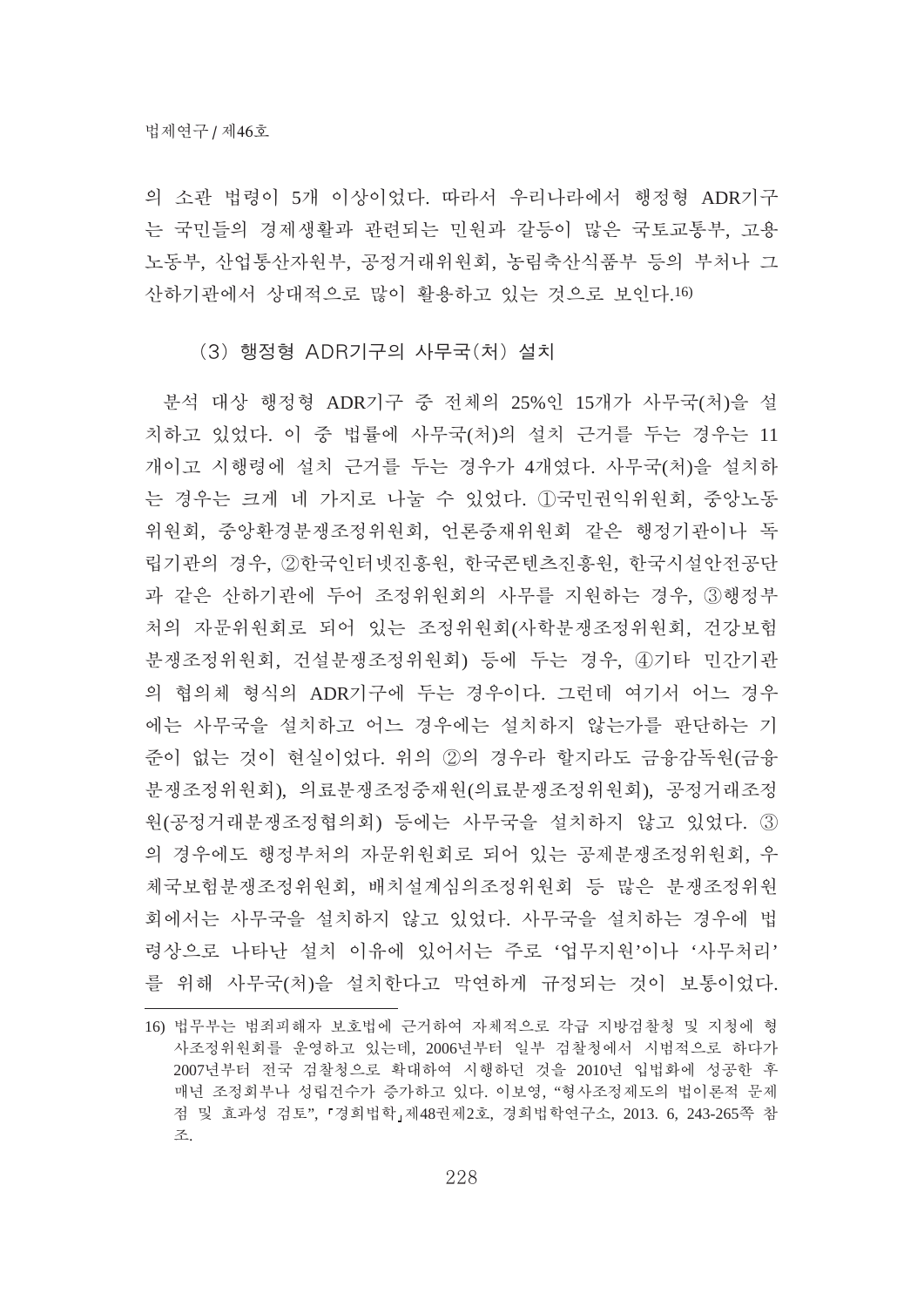따라서 행정형 ADR기구를 지워하기 위하여 사무국(처)을 설치하기 위한 어떤 기준이나 이유가 뚜렷하지 않으므로 인력과 예산이 추가적으로 소 요되는 사무국(처)을 설치함에 있어서는 그 기준을 마련할 필요가 있는 것으로 보인다.

(4) 행정형 ADR기구의 위원 구성

첫째, ADR기구를 구성하는 위원들의 수에 있어서는 분석 대상 행정형 ADR기구 중 전체의 78.3%인 47개가 법률에 규정되어 있고 20%인 12개 가 시행령에 규정되어 있었으며 1개는 위원 수에 대한 규정이 되어 있지 않았다. 법령상 규정되어 있는 위원 수는 'O명 이내', 'O명 이상 O명 이하'로 범위를 제시하는 경우가 많았으나 '○명'이라고 위원 수를 고정 하여 규정하는 경우도 있었다. 분석 대상 60개 법령 중 규정된 최대 위원 수를 기준으로 분류하면, 10명 이하가 전체의 46.7%인 28개, 11-20명 사 이가 30%인 18개, 21-30명 사이가 6.7%인 4개, 31명 이상이 15%인 9개, 위원 수 규정이 없는 것이 1개로 되어 있었다.

둘째, 위원들의 임기는 법률에 63.3%인 38개, 시행령에 21.7%인 13개가 규정되어 있으며 15%인 9개는 법률이나 시행령 상에 임기에 관한 규정 이 없었다. 위원들에 대한 임기 규정은 대부분이 2년이나 3년으로 되어 있었는데 연임 허용 여부에 따라 차이를 보였다. 연임을 허용하는 경우에 도 한 차례만 연임을 허용하는 경우도 있었다. 위원의 임기는 3년으로 하 는 경우가 가장 많았는데 전체의 50%인 30개였다(이 중 한차례만 연임을 허용하는 경우는 5개였음). 다음으로는 2년으로 하는 경우였는데 전체의 33.3%인 20개였으며(이 중 한차례만 연임을 허용하는 경우는 3개였음), 1 년으로 하는 경우는 1개로 극히 드물었다. 연임 허용 여부에 대해 밝히지 않은 규정은 임기 2년의 경우에 5개가 있고 3년의 경우에도 5개가 있었 는데, 이에 대해서는 연임을 제한한다는 규정을 두지 않고 별도로 위원들 에 대한 제척 등의 규정이 있는 것 등을 감안할 때 연임이 가능한 것으 로 해석하는 것이 좋을 것이다.

229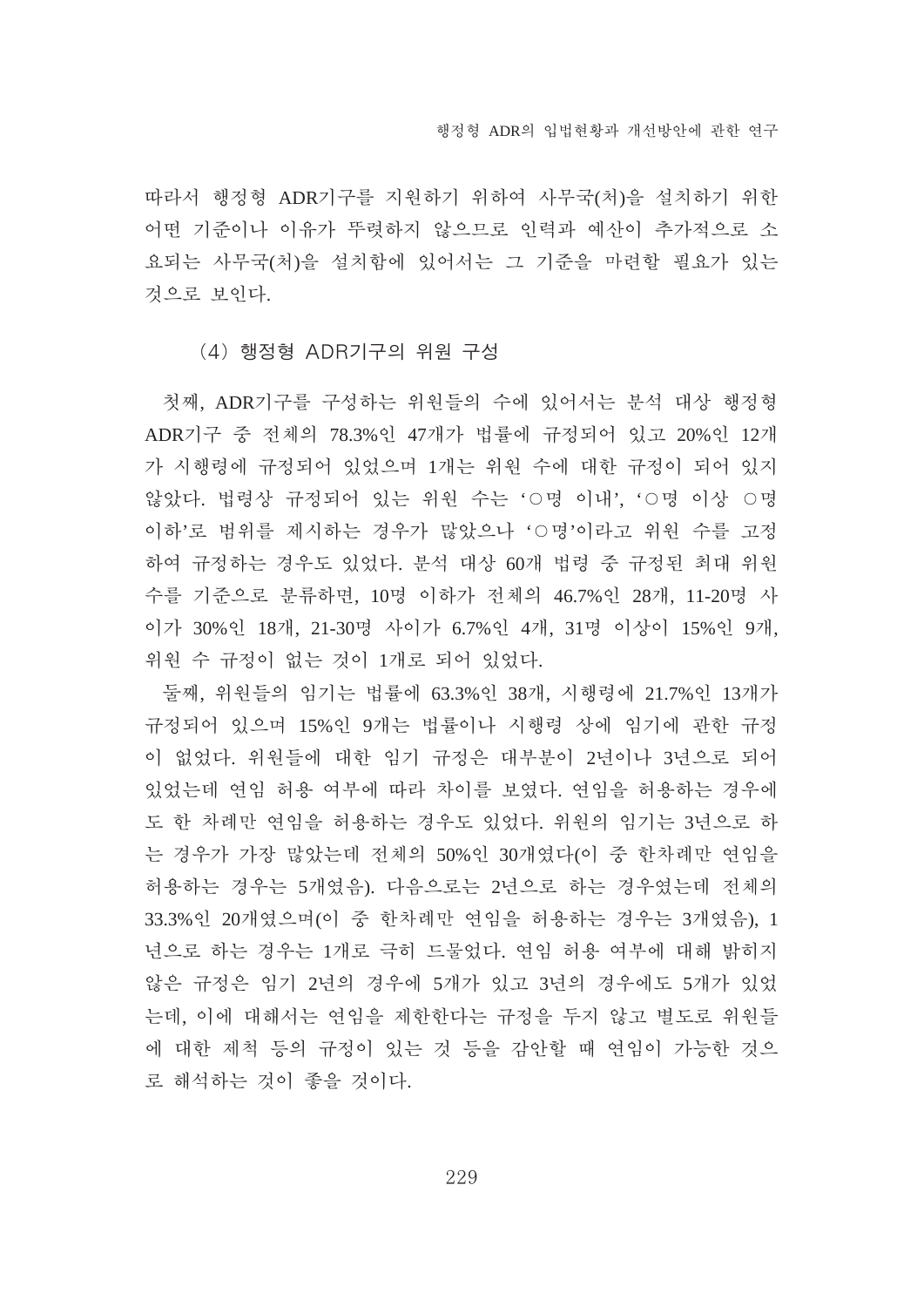#### (5) 위원의 제척·기피·회피

위원의 제척·기피·회피 규정은 ADR 절차의 공정한 진행을 위해 필수 적인 요소이다. 행정형 ADR은 전술한 바와 같이 많은 위원들이 의사결 정에 참여하기 때문에 위원 개개인이 분쟁과 직·간접적인 관련이 있는지 의 여부를 면밀히 살펴보는 것이 중요하다 할 것이다. 우선 법률에 위원 의 제척·기피·회피 규정을 두는 경우는 전체의 43.3%인 26개였고 시행령 에 두는 경우는 21.7%인 13개였으며 35%인 21개에서는 법률이나 시행령 에서 이에 대한 규정을 두고 있지 않았다. 물론 시행령 하위의 시행규칙 이나 자체 규정에 제척 기피 회피 규정을 둘 수도 있겠지만 이 규정의 중요성을 감안할 때 법률이나 시행령으로 올려서 규정하거나, 그러한 규 정을 아예 두지 않은 경우는 입법상의 보완을 요한다고 할 것이다.

#### 2. 행정형 ADR의 절차 과력 규정

(1) 의결정족수

행정형 ADR기구의 의결정족수를 법률에 규정하는 경우가 전체의 41.7%인 25개였고 시행령에 규정하는 경우는 33.3%인 20개였으며, 법률 이나 시행령에 규정을 두고 있지 않은 경우는 25%인 15개였다. 행정형 ADR은 많은 위원들이 참여하여 회의체 형식으로 결정하는 경우가 많으 므로 의결정족수에 대하여도 명확하게 규정을 하는 것이 필요하다 할 것 이다. 전체회의의 가장 많은 의결정족수 방식은 재적 과반수의 출석으로 개의하고 출석 과반수의 찬성으로 의결하는 것으로 전체의 40%인 24개 였고17) 다음으로는 재적과반수의 출석과 출석 과반수의 찬성으로 의결하 는 것으로 18.3%인 11개였다. 전원 출석으로 개의하고 출석 과반수의 찬 성으로 의결하는 경우도 8.3%인 5개였는데 이는 노동 관련 분쟁의 해결 에서 주로 사용되었다. 그 외 재적위원 3분의2의 찬성으로 의결하는 경

<sup>17)</sup> 하자심사·분쟁조정위원회는 전체회의에 대한 의결정족수 규정이 없고 분과 위원회 의결정족수가 재적 과반수의 출석으로 개의하고 출석 과반수의 찬성으로 의결하는 것으로 규정되어 있어 이 방식에 포함시켰다.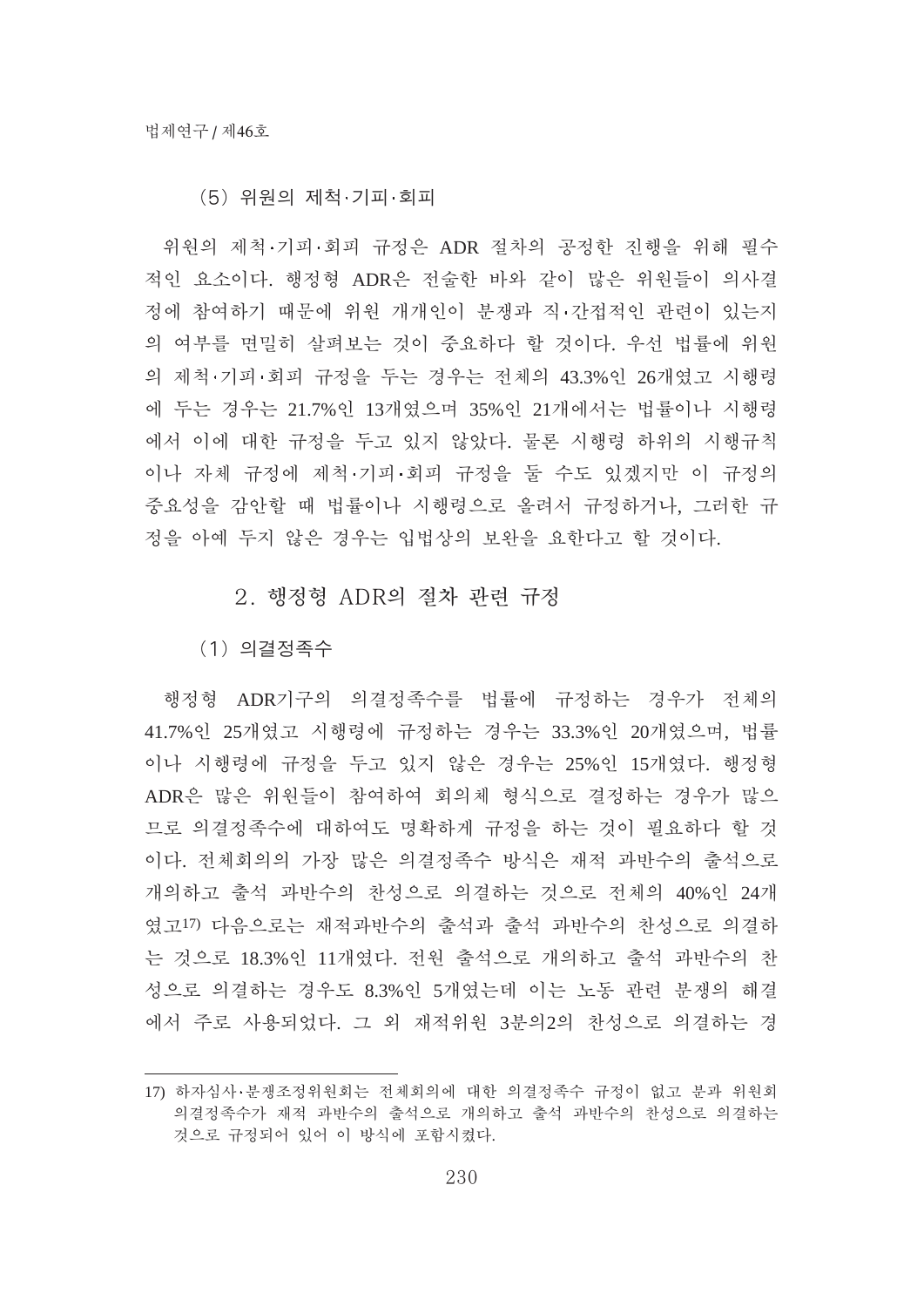우. 재적 3부의2의 출석으로 개의하고 출석 과반수의 찬성으로 의결하는 경우, 재적 과반수의 출석으로 개의하고 출석 3분의 2이상의 찬성으로 의 결하는 경우 등이 1개씩 있었다.

#### (2) 절차의 비공개와 비밀유지

분쟁해결 절차를 비밀로 하는 것은 당사자의 입장이나 이해관계를 보 호하기 위해서 필요할 뿐만 아니라 영업상의 비밀을 지켜주기도 한다. 법 률이나 시행령을 통틀어서 절차의 비공개를 규정하고 있는 경우는 전체 의 30%인 18개였고 나머지 70%인 42개는 절차의 비공개에 관한 규정을 두지 않았다. 특히 노동위원회와 국민권익위원회는 오히려 회의 공개의 원칙을 밝히는 규정을 두고 있었다. 이는 합의제 행정기관으로서의 특성 을 반영한 듯하나, 노동위원회는 '다만, 당해 회의의 결의에 의하여 공개 하지 아니할 수 있다'18)는 단서를 두는데 그침에 비하여, 국민권익위원회 는 공개를 원칙으로 하되, 신청인의 비공개 요청이 있는 경우 등 비공개 로 할 수 있는 경우를 구체적으로 규정하고 있고, 국민권익위원회와 소위 원회의 고충민원 사항에 관한 사항의 심의 의결 과정은 공개하지 아니한 다는 조항을 별도로 두는 등 입법에 있어 세심한 주의를 기울인 것으로 보인다.19) 노동위원회법도 차후 법률 개정 시 검토되어야 할 사항이다.

비밀유지 규정은 전술한 절차의 비공개와도 긴밀히 연관되어 있을 뿐 만 아니라 행정형 ADR은 분쟁해결 과정에 당사자는 물론 조정위원, 이 해관계자, 감정인, 관계 공무원 등 많은 사람이 분쟁해결 과정에서 비밀 을 알게 될 수 있다는 특징을 가지고 있다. 따라서 비밀유지 규정도 행정 형 ADR에서 필수적으로 구비해야 할 요소로 판단된다. 그럼에도 불구하 고 법률이나 시행령을 통틀어서 비밀유지 의무를 규정하고 있는 경우는 전체의 30%인 18개였고, 나머지 70%인 42개는 비밀유지에 대한 규정을 법률이나 시행령에 두고 있지 않았다. 많은 주체들이 복합적으로 참여하

<sup>18)</sup> 노동위원회법 제19조(회의의 공개) 참조.

<sup>19)</sup> 부패방지 및 국민권익위원회의 설치와 운영에 관한 법률 시행령 제20조(회의의 공개 등) 참조.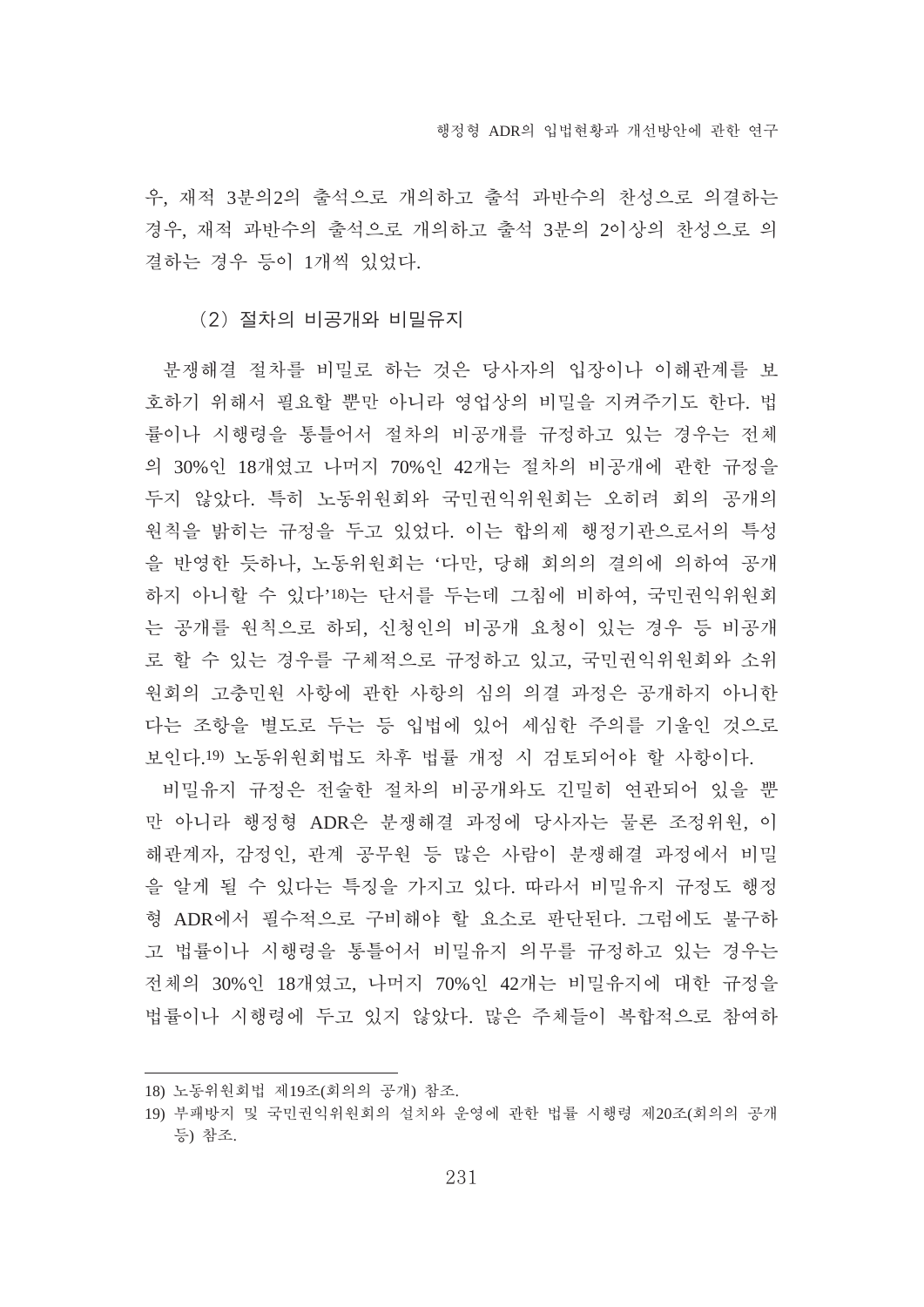게 되는 행정형 ADR의 특성을 고려할 때 비밀유지 규정이 각 개별법의 개정 시 도입되어야 할 것이다.

(3) 조정안 작성 기일과 조정안 수락 기간

법률이나 시행령을 통틀어서 조정 신청을 받은 날이나 조정회의에 부 쳐진 날부터 조정아을 작성해야 하는 조정안 작성 기일에 대한 규정은 다양하게 되어 있다. 조정안 작성 기일이 1개월 이내의 비교적 짧은 기간 으로 되어 있는 경우는 전체 63개20) 중 15.9%의 10개였고 31일-60일 이 내인 경우는 31.7%인 20개였으며, 61일-90일 이내인 경우는 12.7%인 8개 였고 6개월이나 9개월 등 상당히 장기를 요하는 경우는 4.8%인 3개가 있 었다. 조정기일을 장기로 하는 경우는 분쟁의 규모가 크거나 분쟁의 원인을 창기 어려운 특성을 갖는 환경분쟁이나 건축분쟁 등을 위해 규정되었다.

다음으로 조정안을 제시받은 당사자는 조정안을 수락할 것인가를 결정 해야 하는데 일정한 기간을 넘기면 조정안을 수락한 것으로 간주되어 조 정안은 확정되게 된다. 법률이나 시행령을 통틀어서 수락기간을 15일로 하는 경우가 대부분을 차지하고 있었다. 수락기간을 규정하고 있는 법률 과 시행령 전체 61개21) 중 31.1%인 19개가 15일로 하고 있고, 나머지 11.5%인 7개는 5일, 7일, 14일, 20일, 30일, 60일(2개)로 다양하게 분포되 어 있었다. 수락기간을 규정하고 있지 않은 경우는 전체 61개 중에서 57.4%인 35개였다.

#### (4) 당사자의 절차 참여

분쟁해결 절차에서 당사자의 참여를 보장하는 것은 분쟁의 진상 파악 을 위해 핵심적인 요소이다. 당사자의 주장이 엇갈리거나 추가적인 검증 이 필요할 경우에는 이해관계인이나 감정인 등의 참여도 필요할 것이다.

<sup>20)</sup> 유통분쟁조정위원회는 시·군·구와 시·도위원회의 작성 기일이 각각 달랐고, 환경분 쟁조정위원회는 알선과 조정·재정의 작성기일이 달랐으며, 건축분쟁전문위원회도 조 정과 재정의 작성기일이 달라 전체를 63개로 하였다.

<sup>21)</sup> 건축분쟁전문위원회는 조정과 재정의 수락기간이 달라 전체를 61개로 하였다.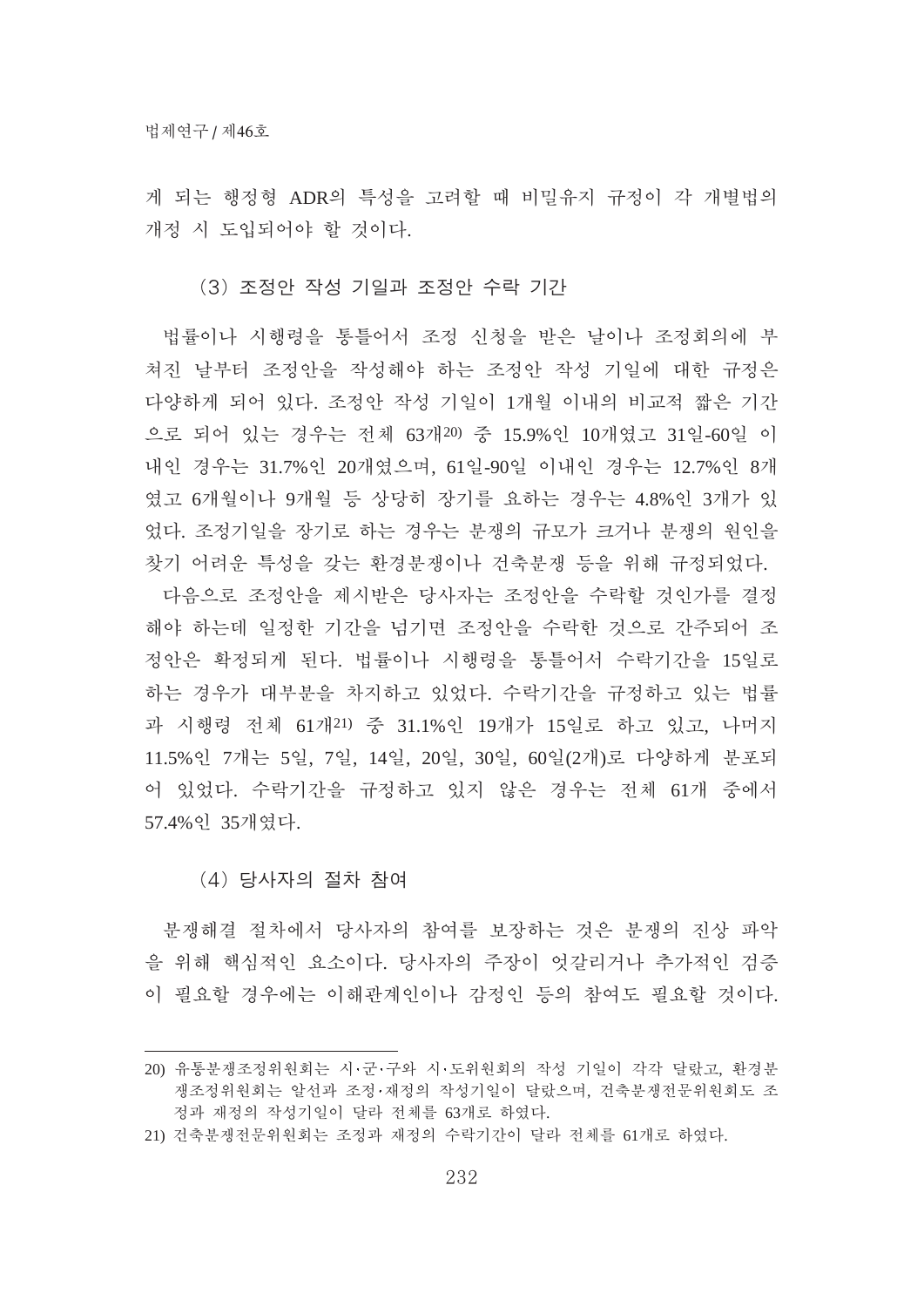조정은 적대적, 분배적 협상이라기보다는 협동적이고 통합적인 문제해결 을 촉진하는 것이 되어야 한다.22) 그러한 분쟁해결 절차에서 당사자가 참 여하여 자신의 입장을 피력하고 피해 여부나 진위를 주장할 수 있게 하 는 것은 분쟁해결 절차가 누구를 위해 존재하느냐 하는 문제와 직결된다. 따라서 행정형 ADR 절차에서 당사자의 참여보장 규정은 빠져서는 안 되 는 중요한 사항이라 할 것이다. 그런데, 당사자를 참여시키는 규정을 두 는 경우에도 '참여시켜야 한다'와 '참여시킬 수 있다'는 차이가 있다. 전 자는 후자에 비해 당사자의 절차 참여를 분쟁해결 과정의 공정성과 투명 성을 보장하기 위한 핵심적인 요소로 간주한다고 볼 수 있다.

분석 대상 ADR기구의 근거 법률과 시행령을 통틀어서 당사자의 절차 참여를 의무 조항으로 규정하는 경우는 18.3%인 11개였고 ADR기구에서 필요하면 참여시킬 수 있다는 선택적 참여 조항으로 규정하는 경우는 46.7%인 28개였다.23) 나머지 35%인 21개는 당사자의 절차 참여에 대한 규정 자체가 없는 실정이었다. 분쟁을 조정하는 위원회의 성격에 따라 차 이는 있겠지만 현재의 행정형 ADR은 당사자 참여와 분쟁해결 과정에서 의 의사소통 기회가 매우 제한적으로 되어 있어 당사자의 참여를 강화하 는 것이 필요하며, 24) 특히 당사자의 참여 규정이 없는 법령의 경우 향후 법령 개정 시 이에 대한 반영이 요구된다 할 것이다.

#### 3. 행정형 ADR의 유형과 효력

(1) 분쟁해결의 유형

조기중립평가(Early Neutral Evaluation)에서부터 약식배심원심리(Summary Jury Trial), 간이심리(Minitrial), 중재(Arbitration), 조정-중재(med-arb), 중재-조정(arb-med)에 이르기까지 다양한 ADR 기법을 사용하는 미국과 달리25)

<sup>22)</sup> Robert A. Baruch Bush & Joseph P. Folger, *The Promise of Mediation: Responding to Conflict through Empowerment and Recognition*, Jossey-Bass Publishers, 1994, p. 16.

<sup>23)</sup> 분석표에서 절차 참여를 의무 조항으로 규정하는 경우는 '00', 필요하면 참여시킬 수 있다는 선택적 참여 조항으로 규정하는 경우는 '0'으로 구분하였다.

<sup>24)</sup> 하혜영, 앞의 글, 58쪽.

<sup>25)</sup> J. M. Senger, *Federal Dispute Resolution*, Jossey-Bass, 2004, pp. 32-46.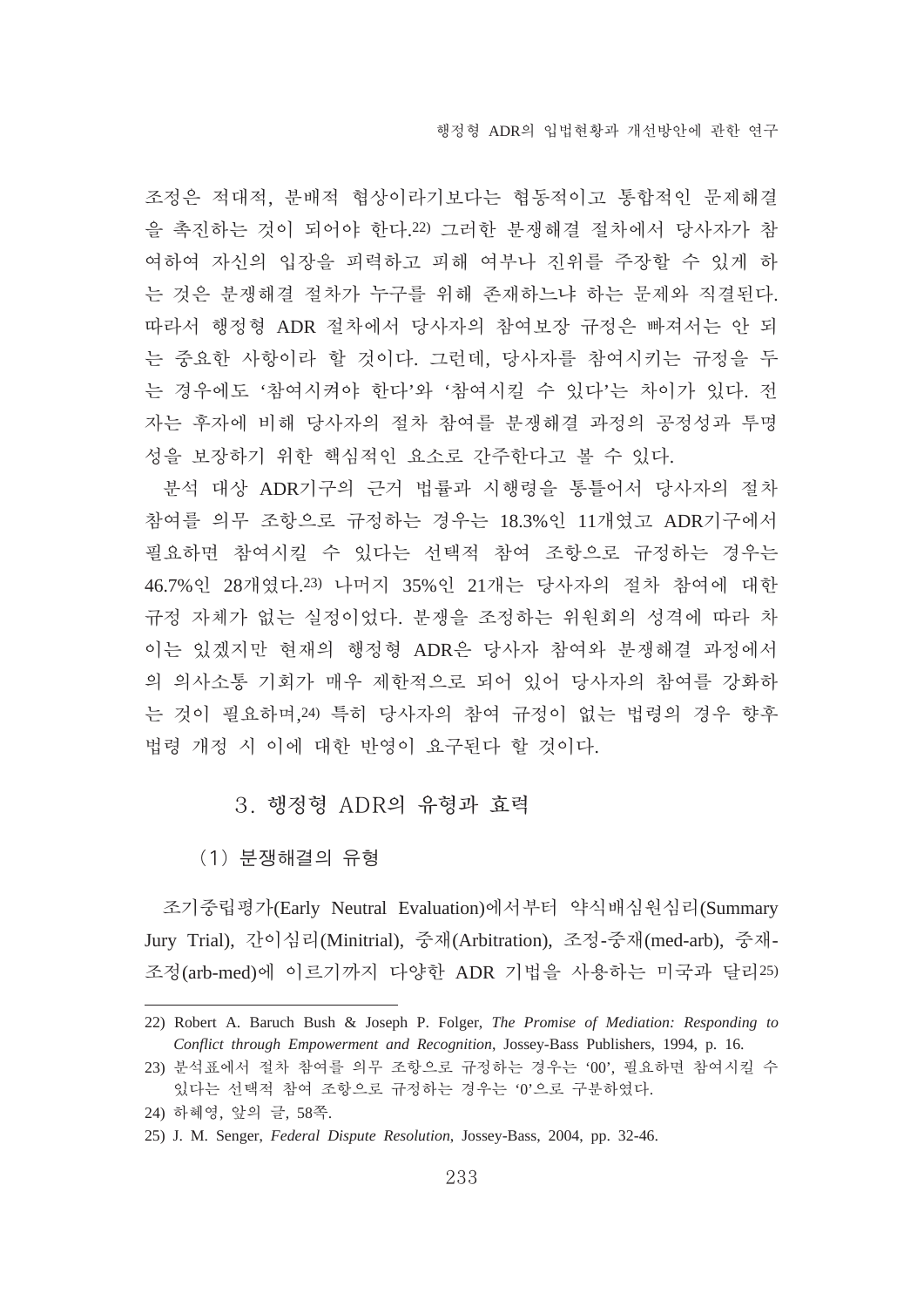우리나라의 행정형 ADR은 조정을 위주로 제하적인 분쟁해결 방식을 사 용하고 있다. 우리나라 법령상으로 본 행정형 ADR 방식은 ADR기구의 특성에 따라 조정 전 합의를 권고하거나 직권조정을 사용하는 곳도 있었 으며 일부에서 알선, 중재, 재정 등의 형식을 사용하고 있었다. 그런데 우 리나라의 행정형 ADR기구는 단순히 분쟁조정만을 하기보다 대책의 수립 에서부터 사업시행을 위한 심사나 심의 의결 등을 비롯하여, 이의신청에 불복하여 제기하는 심판청구에 대한 심리·의결,26) 하자 여부에 대한 판 정, 27) 기본계획의 심의, 28) 민원의 조사와 분석을 하기도 하며 29) 심지어 징계요구의 결정30) 기능까지 수행하기도 한다.

조정, 중재, 알선 등 일반적으로 ADR 방식이라고 일컬어지는 유형을 기주으로 살펴보면 부석대상 전체 60개 중 조정의 방식을 사용하는 경우 는 98.3%의 59개31)였고,32) 다음으로 많이 사용하는 유형은 조정 전 합의

- 26) 국민건강보험법 제88조 참조.
- 27) 주택법 제46조의 2조 참조.
- 28) 수산업법 제89조 참조.
- 29) 환경분쟁조정법 제5조 참조.
- 30) 자본시장과 금융투자업에 관한 법률 제402조 참조.
- 31) 60개 중 1개는 중재를 사용하는 노동위원회의 중재위원회이다.
- 32) 사학분쟁조정위원회의 경우 동 위원회의 기능을 ADR 유형의 하나인 '조정'이라고 볼 수 있을 것인가에 대하여 고민하였다. 사립학교법 제24조의2(사학분쟁조정위원회 의 설치 및 기능) 제2항에서 임시이사의 선임, 해임에 관한 사항이나 임시이사가 선 임된 학교법이의 정상화 추진에 관한 사항을 심의하는 것이 과연 조정이라고 볼 수 있는가이다. 물론 학교에 분쟁이 생겨서 임시이사를 선임하거나 해임하여 분쟁의 해 결에 이르게 한다는 측면에서 넓게 해석하면 조정의 일환으로 볼 수도 있겠으나, 그 렇게 본다면 행정부처에서 하는 다른 행정행위나 다른 정책 관련 수많은 위원회가 활동하는데 있어 조정을 내포하지 않는 것이 있을까라는 생각에 이르게 한다. 게다 가 동 법령은 시행령에 위원의 제척 등에 관한 규정을 둔 것 외에 의결정족수나 조 정안 작성기일, 분쟁해결의 효력 등에 관해 아무런 규정이 없어 더욱 의문이다. 하 지만 법률이 스스로 사학분쟁조정위원회라는 명칭을 쓰고 있고 다른 연구에서도 행 정형으로 많이 열거하므로 행정형 ADR로 구분할 수밖에 없었다. 건강보험분쟁조정 위원회 역시 비슷한 경우이다.

\* 사립학교법 제24조의2(사학분쟁조정위원회의 설치 및 기능)

................................................................................. ࡚ ②조정위워회는 다음 각 호의 사항을 심의한다. 1. 임시이사의 선임에 관한 사항 2. 임시이사의 해임에 과한 사항 3. 임시이사가 선임된 학교법인의 정상화 추진에 관한 사항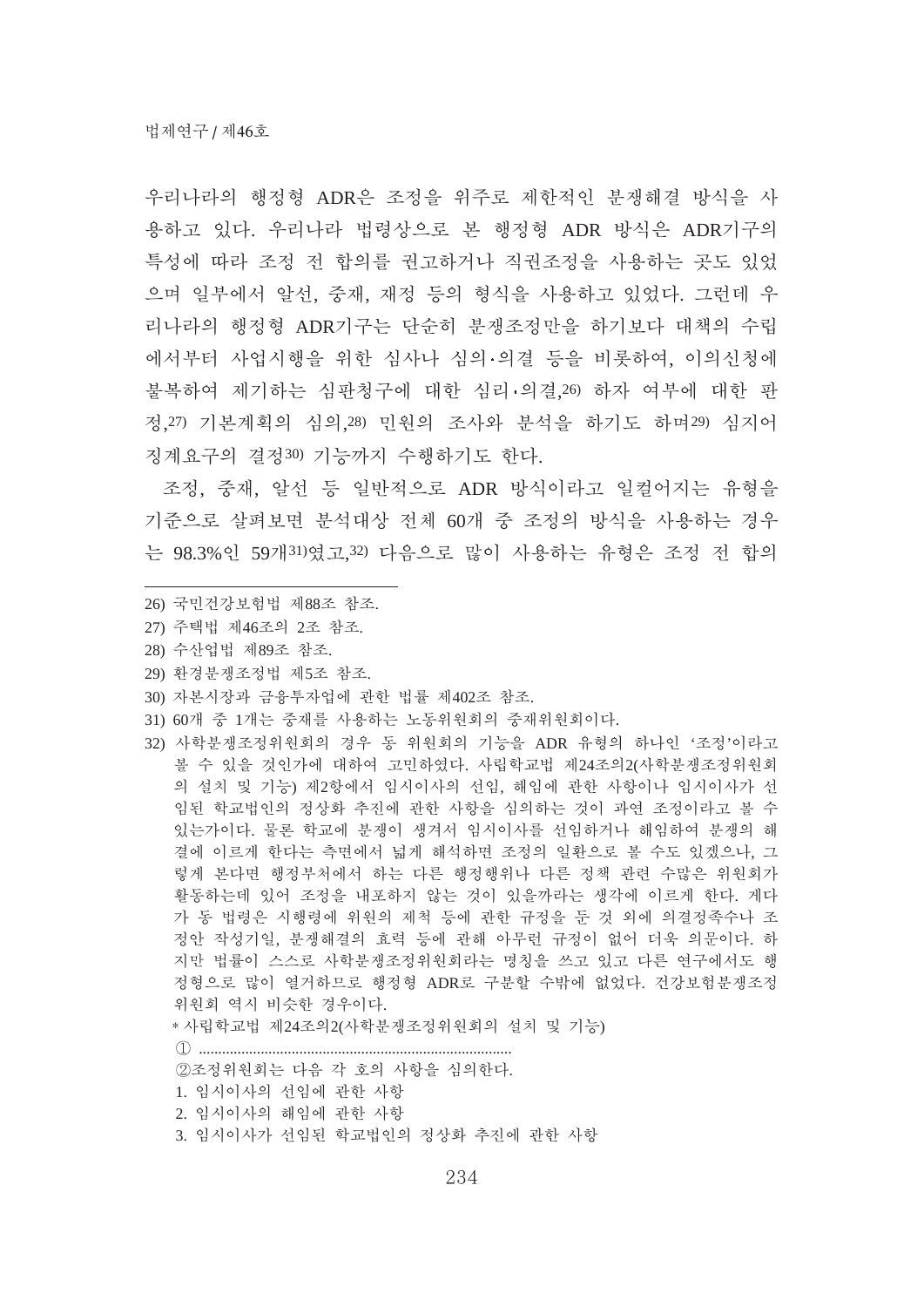를 권고하는 것으로 28.3%인 17개였다. 다음으로 중재도 13.3%인 8개로 많은 편이었다. 직권조정이나 조정을 갈음하는 결정으로 규정되어 있는 경우는 6.7%인 4개였고, 그 외 알선, 재정, 화해 등을 매우 제한적으로 규정하고 있었다. 특히 노동위원회의 조정위원회는 조정안에 대한 해석이 나 이행방법에 대해 논란이 있을 경우 의견을 제시하는 방식도 규정되고 있었는데, 이러한 의견제시의 효력을 중재재정과 같은 효력을 부여하고 있는 점에 특색이 있었다.

(2) 행정형 ADR의 유형에 따른 효력

조정의 효력이 소관 법령과 ADR기구에 따라 다르게 규정되고 있었다. 분석 대상 60개 중 59개가 조정에 대한 규정을 두고 있었는데 그 59개 중 32.2%인 19개가 조정의 효력에 대하여 재판상 화해를 규정하고 있어 가장 많았고, 27.1%인 16개가 당사자 간에 조정서와 같은 내용의 합의가 성립된 것으로 하여 다음으로 많았다. 노동위원회의 조정위원회는 조정에 대하여 단체협약과 동일한 효력을 부여하기도 하였다. 조정의 효력에 대 하여 법령상에 규정하지 않는 경우도 상당히 있었는바 59개 중 33.9%인 20개가 조정의 효력에 대해 법률이나 시행령 상에 규정을 두지 않았다. 이 또한 시행규칙 이하에 그 효력 규정을 둘 수도 있겠지만, 조정의 효력 에 관한 문제는 학자들 간에도 논란이 많은 중요한 사항이므로 법률에 명확히 규정하는 것이 좋을 것이다. 법령상에 조정의 효력에 대해서 아무 런 규정이 없을 경우에 향후 입법상의 보완을 하겠지만, 그 때까지는 이 효력을 어떻게 볼 것인가에 대하여 의문이 있을 수 있다. 재판상의 효력 은 확정판결과 같은 효력을 갖는다는 점을 감안할 때 민법상 화해와 같 이 해석하여야 할 것이다. 재판상 화해는 찬반의 논란은 있지만 기판력까 지 인정하는 주장들이 유력하게 제기되고 있기 때문이다.33)

그런데 행정형 ADR에 있어서의 조정의 효력을 규정함에 있어 입법상

<sup>4.</sup> 그 밖에 관할청이 조정위원회에 심의를 요청한 사항

<sup>33)</sup> 양경승, 우리나라 ADR의 활성화 방안과 기본법 제정을 위한 연구-해외 주요국의 언 론법제 및 대체적 분쟁해결제도(ADR)의 비교분석을 통하여-, 언론중재위원회, 2010, 150-158쪽 참조.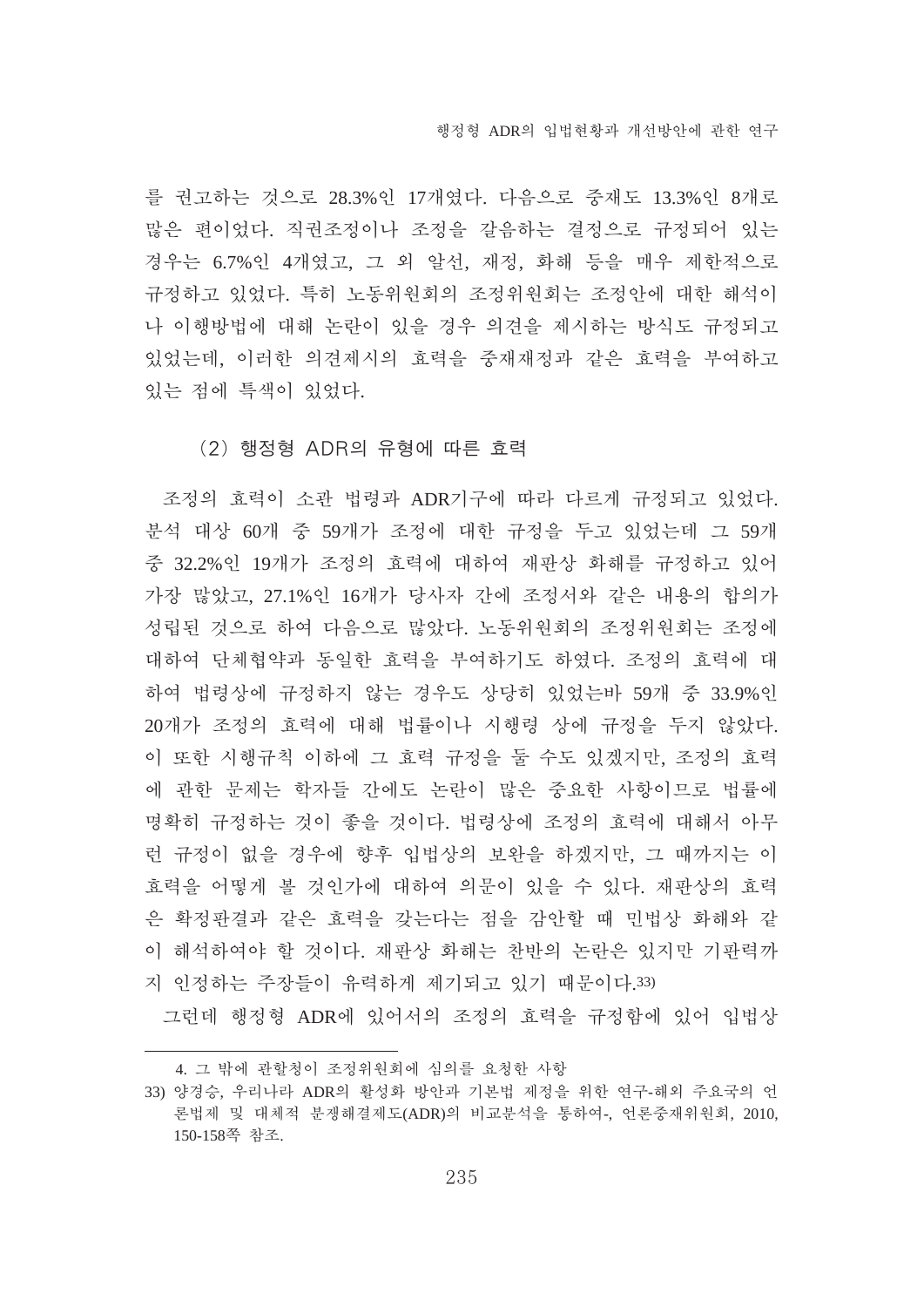여혁을 추적해보면 최근으로 올수록 재판상 화해와 같은 효력을 부여하 는 경우가 증가하고 있음을 알 수 있다. 예를 들어 조정의 효력을 당사자 간에 조정서와 같은 내용의 합의가 성립된 것으로 규정하였다가 최근의 법 개정을 통하여 재판상 화해와 같은 효력으로 변경한 경우는 환경분쟁 조정위원회(2008.3.21 법률 제8955호)를 비롯하여 전자문서·전자거래분쟁 조정위원회(2012.6.1. 법률 제11461호), 하자심사·분쟁조정위원회 (2012.12.18. 법률 제11590호), 건설분쟁조정위원회(2013.8.6. 법률 제12012 호) 등이 있다. 한편, 하자심사·분쟁조정위원회와 공동주택관리분쟁조정 위원회는 동일한 주택법을 근거로 하는 행정형 ADR기구인데, 조정의 효 력에 대해 전자는 재판상 화해와 같은 효력을 인정하고 후자는 당사자 간에 조정서와 같은 내용의 합의가 성립된 것으로 하고 있어 같은 법 내 에서 조정의 효력이 다르게 규정되고 있는 것은 의문이 아닐 수 없다.

(3) 소멸시효의 중단 등

조정 등 행정형 ADR 절차를 신청하면 시효중단의 효력이 있어야 신청 인이 추가적인 법적 구제의 진행 가능성에 대한 염려 없이 대체적 분쟁 해결을 이용할 수 있을 것이다. 그런데 분석 대상 전체 60개 법령 중에서 13.3%인 8개만이 시효중단 등의 효력에 관한 규정이 있었고 나머지 86.7%인 52개는 시효중단 등의 효력에 대해 규정을 두지 않았다.

#### V. 우리나라 행정형 ADR제도의 개선방안

1. 행정부처에 대한 ADR의 지도 및 홍보 전담기구 필요

각 부처의 행정형 ADR기구 설치의 필요성 여부에 대해서 평가해주거 나 행정부처에 공통적으로 ADR을 보급하고 지도할 기구를 설정하여 유 영하는 것이 필요하다. 이에 걸 맞는 부처로는 법무부로 하거나34) 공공갈

<sup>34)</sup> 미국 법무부의 법률정책실(Office of Legal Policy) 내에 있는 분쟁해결실(Office of Dispute Resolution)의 기능에서 힌트를 얻을 수 있을 것이다.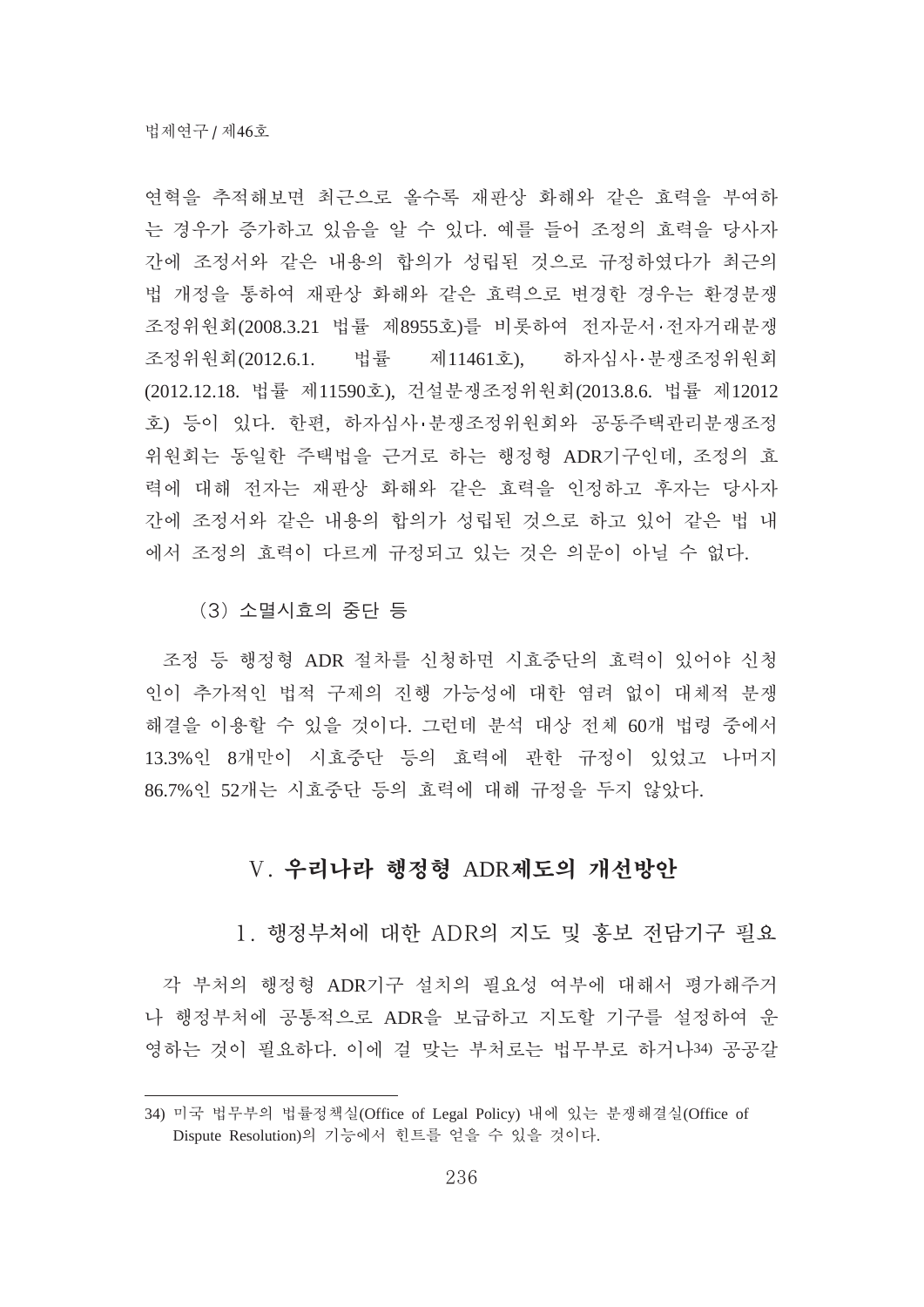등관리를 지도·교육하는 총괄부서인 국무총리 국무조정실에서 담당할 수 도 있을 것이다. 아니면 공공갈등관리를 포함하여 ADR을 전반적으로 지 원할 수 있는 분쟁해결지원센터를 별도로 설립하는 방안이 유력하게 검 토될 수 있을 것이다.35)

#### 2. 행정형 ADR기구의 사무국 설치 기준 마련

전술한 바와 같이 부석 대상 ADR기구의 25%가 인력과 예사이 추가적 으로 소요되는 사무국(처)을 설치·운영하고 있었다. 이에 대해서는 ADR 기구의 규모나 조정 사건 수, 현장 조사의 필요성 등 다양한 요소들을 고 려하여 그 필요성과 적정성이 검토된 후 사무국(처)을 설치할 수 있도록 기준 및 설치 요건 등이 마련되어야 할 것이다. 이를 위해서는 ADR기구 의 사무국(처) 설치 요건에 대한 법령상의 보완과 함께 그 필요성을 평가 할 담당할 부서로서 위의 국무조정실 또는 분쟁해결지원센터 등을 생각 할 수 있을 것이다.

#### 3. 행정형 ADR 절차의 공통 사항 통일성 필요

행정형 ADR기구는 각 개별법의 필요에 따라 그 때 그 때 만들어왔기 때문에 기본적인 절차마저 통일성이 결여되어 국민들의 입장에서는 그 절차를 이해하기 힘들고 사건에 따라 다른 절차에 적응하기가 어렵게 되 어 있다. 또 행정형 ADR 절차로서 빠트려서는 안 될 절차인 위원의 제 척·기피·회피 규정이나 당사자의 절차 참여를 통한 의사 표시 규정, 절차 의 비공개와 비밀유지 의무 등이 규정되어 있지 않은 경우도 많이 있다. 따라서 분쟁해결 절차로서 갖추어야할 기본적인 사항들에 대해서는 통일 성과 체계성을 갖추도록 정비할 필요가 있다.

http://www.justice.gov/olp/adr/index.html 참조.

<sup>35)</sup> 미국은 대체적 분쟁해결 실무그룹(The Interagency Alternative Dispute Resolution Working Group)을 설치하여 연방정부의 ADR을 지도하고 그 이용을 촉진하는 역할 을 하고 있다. http://www.adr.gov/index.html 참조.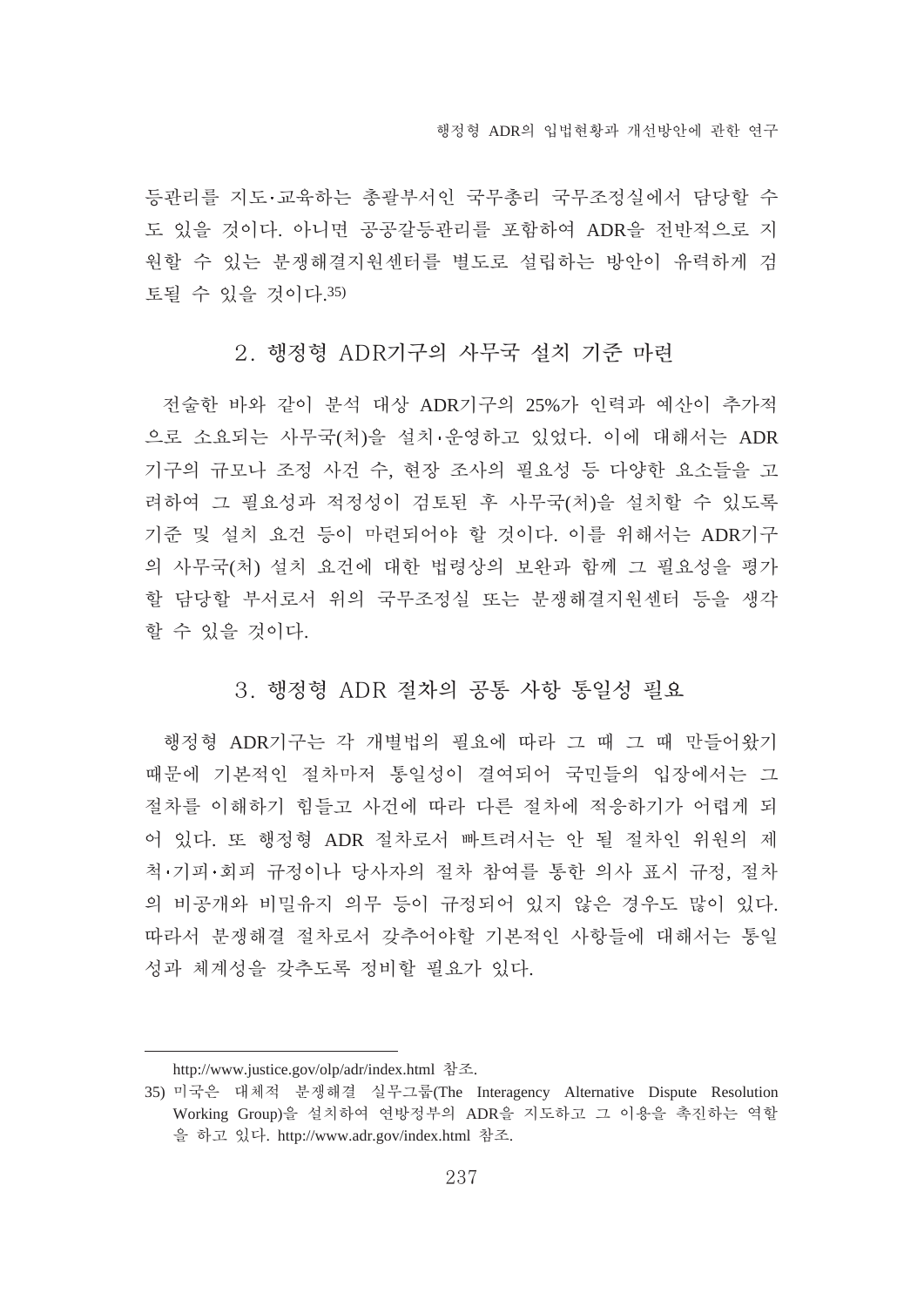#### 4. 행정형 ADR 방식의 개선 및 다양화 모색

우리나라 행정형 ADR 방식은 거의 조정 방식을 사용하고 있다. 그와 함께 조정 전 합의를 권고하기도 하고 조정과 중재를 함께 사용하기도 한다. 그런데 여기서의 조정은 엄밀히 말하면 '조정'이라기보다는 '조정위 원회' 방식이다. 전체회의와는 다른 분과위원회나 소위원회를 두고 있기 도 하지만 기본적으로는 사건을 심의 의결하는 회의체 방식인 것이다. 게 다가 분쟁조정기구가 조정뿐만 아니라 사업시행을 위한 심사나 심판청구 에 대한 의결, 기본계획의 심의 등 분쟁해결의 조정이라고 보기 어려운 업무까지 겸하는 경우가 많이 존재한다. 이는 조직의 효율성과 예산 절약 을 위하여 위원회를 가능하면 적게 설치하기 위한 노력으로 이해되나, 그 렇게 되면 위원회의 위원 구성에 있어 요구되는 자질과 전문성에 차이가 있게 되고 ADR기구로서의 특성이 손상될 수 있다.36)

미국은 과거에 행정부에서 조정 절차를 많이 이용하지 않았으나 최근 으로 올수록 미국 연방분쟁에서 조정이 가장 많이 이용되고 있다. 조정은 정부가 참여하는 ADR 중에서 약 95%를 차지한다고 한다.37) 행정형 ADR 로서의 조정은 대부분의 경우 조정인 한 명이 사건을 처리하고 독립된 전문적인 분야가 필요할 경우에는 두 명의 조정인을 선임하기도 한다.38) 조정의 방식은 대부분이 당사자와 조정인이 직접 만나서 시행되지만 전 화를 이용하여 간단하게 처리하는 경우도 있다. 이에 비해 우리나라 행정 형 ADR 방식으로서의 조정은 당사자와 의사소통하여 직접 해결책을 모 색하는데 중점이 있기보다는 회의체 형식으로서 분쟁을 심의하고 그 의 결에 의해 사건을 처리하는 민원처리기구로서의 의미가 강하다. 국민들도 행정형 분쟁조정위원회를 일종의 행정기관으로 생각하고 분쟁조정 신청 을 피해구제로 생각하는 경향이 강하다.39) 따라서 ADR로서의 조정은 당

<sup>36)</sup> Leonard L. Riskin, "Mediator Orientations, Strategies and Techniques", *Alternative to the*  High Cost of Litigation, 1994, pp. 111-114 참조.

<sup>37)</sup> J. M. Senger, *op. cit*. p. 33.

<sup>38)</sup> *Id.* p. 35.

<sup>39)</sup> 김상수, "우리나라 ADR법제의 운영현황과 발전방향", 국회입법조사처 세미나 자료, 2012. 2. 27, 10碪.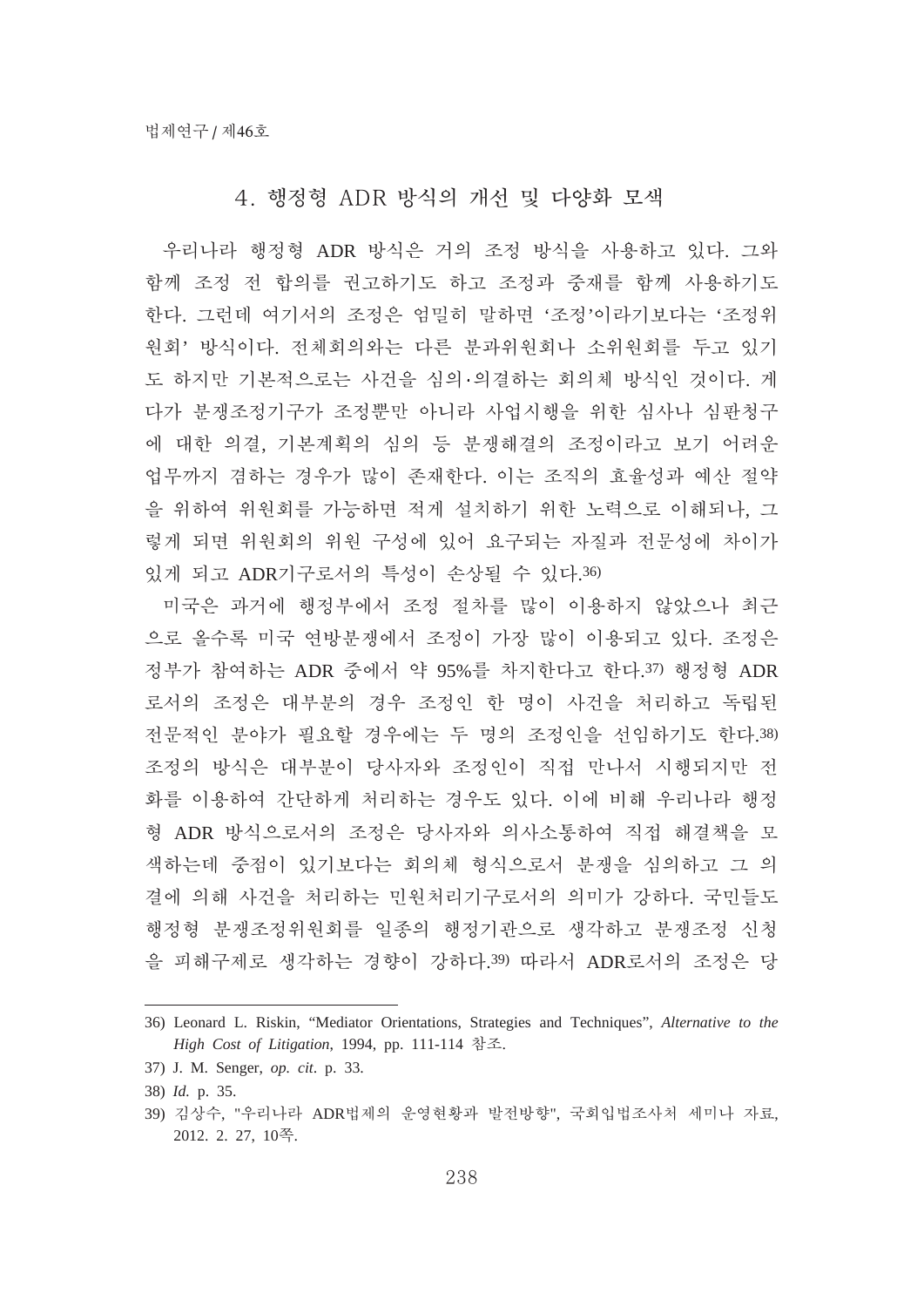사자의 자율성과 절차의 신축성이 핵심임을 감안하여.40) 1명-3명의 조정 인을 통하여 당사자와 긴밀히 협의할 수 있도록 '조정위원회'가 아닌 진 정한 '조정' 위주로 전환하거나, 당사자의 판단에 따라 '조정위원회' 또는 '조정인' 중에 선택이 가능하도록 입법적으로 보완하는 것을 검토해야 할 것이다.41) 또한 알선 및 중재를 비롯하여 조정-중재(med-arb)나 중재-조정 (arb-med) 같은 혼합 절차의 활용을 넓히는 방안을 강구하는 것이 좋을 것이다.

#### 5. ADR기본법 또는 행정형 ADR법의 제정

보다 근본적으로는 미국의 행정부쟁해결법처럼 행정형 ADR법을 별도 로 제정하여 공통적인 사항과 절차들을 동 법에 담아 행정형 ADR제도의 통일을 기하고 체계를 정립하는 방안을 생각해 볼 수 있다. 이렇게 되면 논란이 되고 있는 조정의 효력에 대해 일정한 기준에 따라 그 효력을 당 사자 간의 합의로 보든지 재판상의 효력과 같이 보든지 하거나. 아니면 전체에 대해 어느 한 쪽으로 통일되는 방안이 도출될 수도 있을 것이 다.42) 이 법을 제정하게 되면 개별법을 찾아 유사 규정들을 삭제하는 대 신 공통적인 절차적 규정들을 동 법에 마련하고 개별법에는 특별히 규정 해야 할 사항만을 남겨 놓을 수 있는바, 과거 행정절차법을 제정하면서 많은 개별법들을 정비한 것에서 그 예를 찾아 볼 수가 있다.43)

또는 현재 각 개별법에서 행정형 ADR제도가 나름대로 각 개별법 상의 특성을 반영하여 발전해 왔음을 감안하여 이러한 현실을 당분간 움직이 지 말고 개별법 상의 규정들은 그대로 남겨두되, ADR기본법을 제정하여

<sup>40)</sup> Stephen B. Goldberg, Frank E. A. Sander & Nancy H. Rogers, *Dispute Resolution: Negotiation, Mediation and Other Processes*, Aspen Law & Business, 1999, p. 123.

<sup>41) &#</sup>x27;조정위원회'가 아닌 '조정'으로의 전환은 ADR로서의 원래의 의미의 조정이 가지는 특장점과 그 효과를 달성하기 위해 필요할 것이다. Carrie J. Menkel-Meadow, et al., *Dispute Resolution: Beyod the Adversarial Model*, ASPEN Publishers, 2005, pp. 266-271.

<sup>42)</sup> 서정일, "ADR 분쟁조정제도의 통합적 운영방안", 『중재』제331호, 2010년 봄, 53-54쪽 참조.

<sup>43)</sup> 김유환, "행정형 ADR 정비방안-모델절차법(안)", 『사법 선진화를 위한 개혁』, 사법제 憱娉菮箁瞱瓱璽葹, 2007, 393-407碪.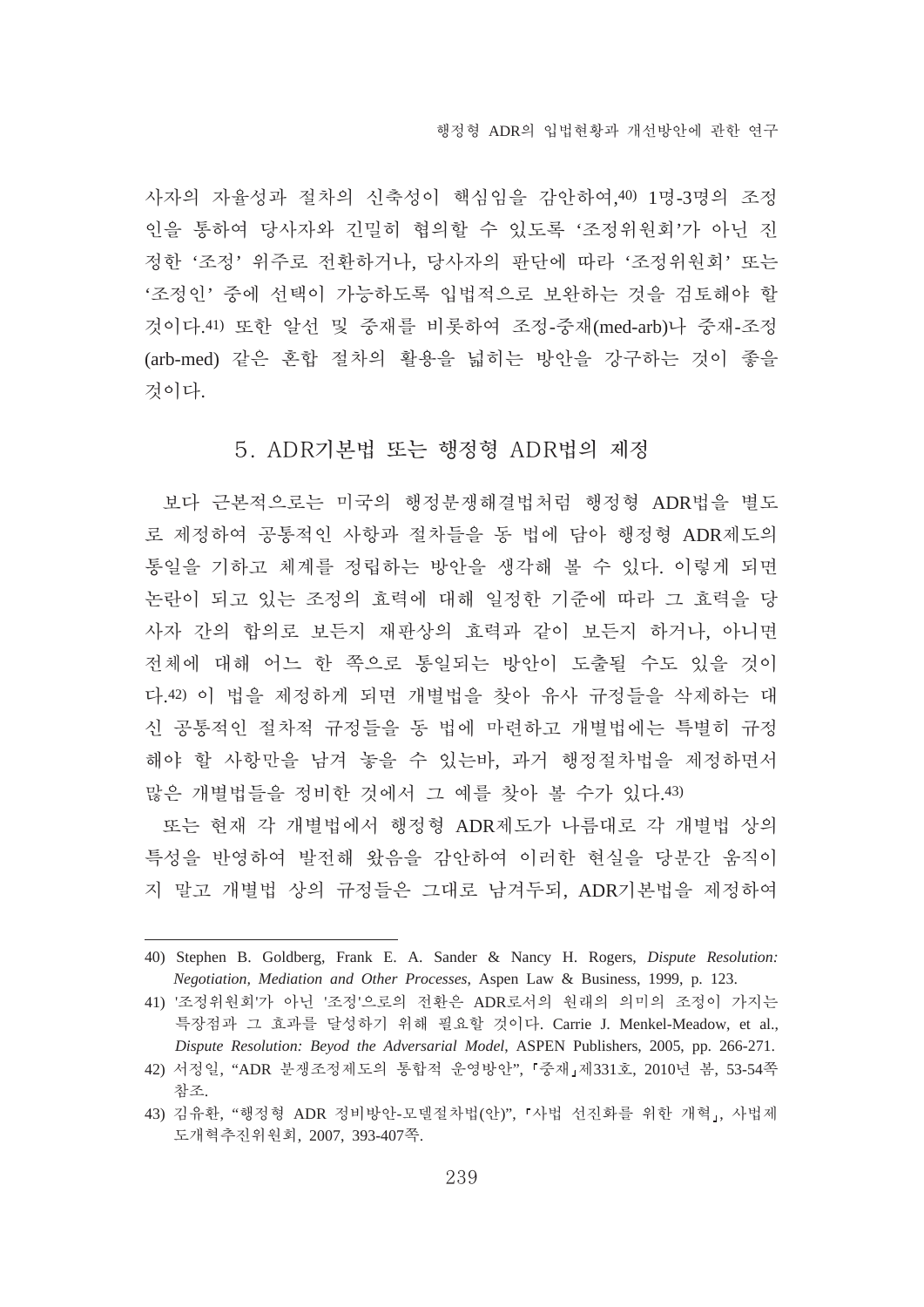현행의 각종 '조정위원회' 방식 외에 추가적으로 '조정' 등을 수행하기 위한 중립인(조정인, 중재인 등)을 통한 대체적 분쟁해결 방식과 절차를 보충해주는 조문을 두는 방법을 고려해볼 수 있다. 이러한 ADR기본법은 각 ADR법(민사조정법, 중재법 등)에 공통적으로 적용할 원칙이나 지도원 리 등을 규정하고, 민간형과 사법형 ADR뿐만 아니라 행정형 ADR의 공 통적인 절차나 원칙들을 보완해서 규율하여 줌으로써 명실 공히 ADR의 총괄적인 기본법이 되게 하는 방안이다.44)

#### Ⅵ. 결 어

지금까지 우리나라 행정형 ADR의 전체적인 입법 현황에 대하여 망라 하여 고찰하고 이에 대해 ADR기구의 구성과 운영 절차, 분쟁해결의 효 력 등에 관하여 분석·검토하였다. 발견된 문제점들에 대해서는 개선방안 을 제시하고 거시적으로는 ADR기본법 또는 행정형 ADR법의 제정을 제 안하기도 하였다. 본 연구에서 행정형 ADR의 전체적인 입법 현황을 망 라하고자 하였으나 일부는 검토 대상에서 빠진 것도 있을 것이다. 이는 일반적으로 민간형 ADR로 분류되거나 행정형과 민간형 사이에서 판단하 기가 애매한 것이 있을 수 있으며 몇 개는 명백히 행정형 ADR로 볼 수 있는 것도 있을 수 있다. 하지만 본 연구에서 검토된 행정형 ADR기구들 에 대한 분석으로도 우리나라 행정형 ADR의 거의 전부를 탐색했다 할 수 있고, 그 전체적인 현황을 판단하여 유의미한 결과를 도출함에는 큰 문제가 없을 것으로 본다. 끝으로 과거 공공갈등 해결 문제를 다룬 갈등 관리기본법이 입법 추진되다가 중지된바 있는데, 최근 공공갈등의 막대한 사회적 손실과45) 해결의 어려움으로 인하여46) 동 법에 대한 관심과 입법

<sup>44)</sup> 박철규, 한국 ADR법령체계의 현황과 정립방안 여구 - 대체적 부쟁해결 기본법(약) 제안을 중심으로, 한국개발연구원(KDI), 2012.12 참조.

<sup>45)</sup> 박준 김용기·이동원 김선빈, "한국의 사회갈등과 경제적 비용", 『CEO Information』 제710호, 삼성경제연구소(2009. 6. 24) 참조.

<sup>46)</sup> Frank E.A. Sander, "Alternative Methods of Dispute Resolution: An Overview", *University of Florida Law Review* 37, 1985, p. 8.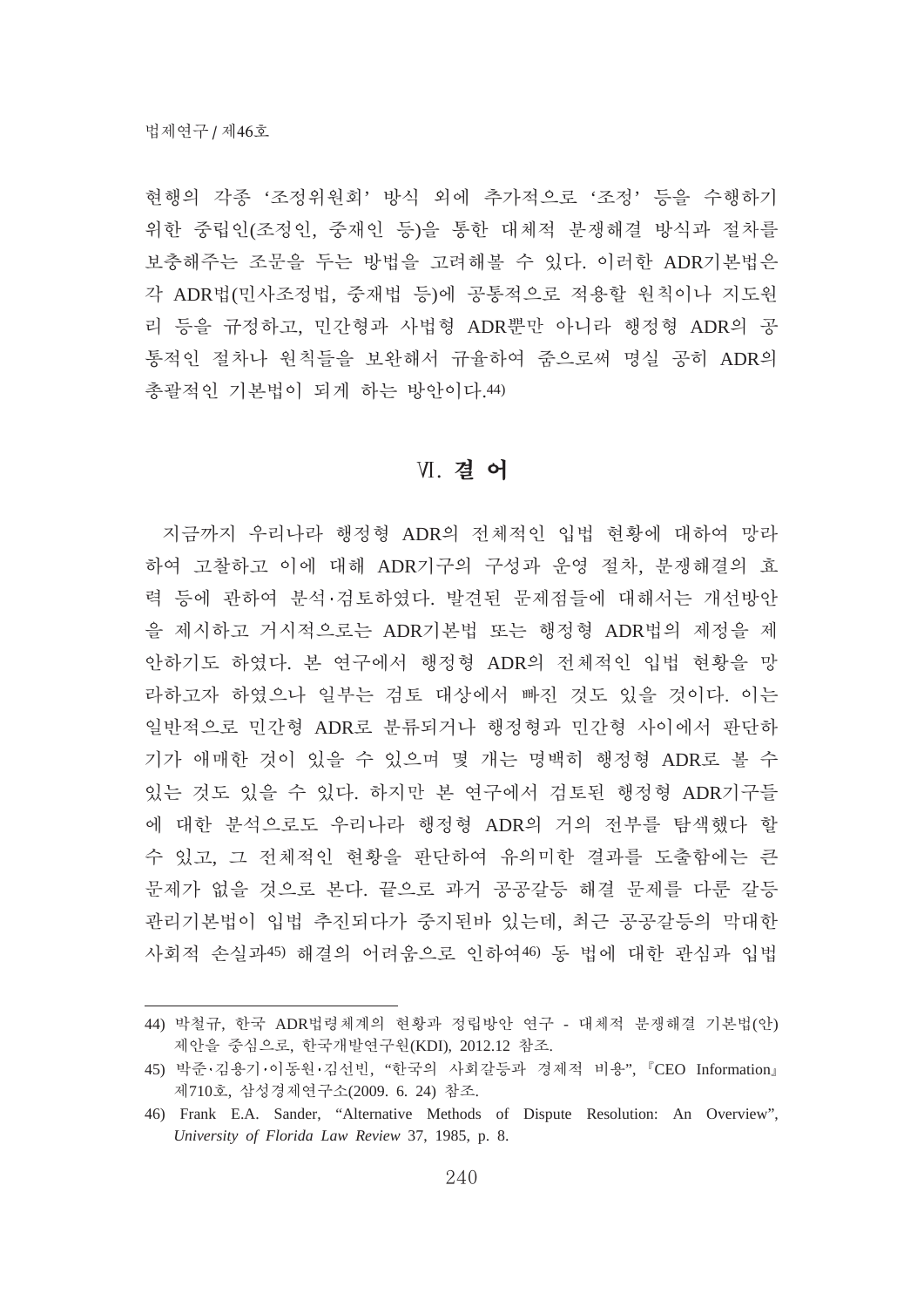화가 다시 부상하고 있다. 그러면 이러한 공공갈등관리법과 ADR기본법 이 추진될 때 양자를 포함하는 우리나라의 ADR 법령체계를 어떻게 정립 해 나가야 할 것인가에 대한 논의가 확대되어야 할 것이다. 끝으로 ADR 제도의 정착을 위해서는 미국에서와 같이 지속적인 입법적 지원이 이어 겨야 한다는 사실을 잊어서는 안 될 것이다.47)

<sup>47)</sup> 미국의 꾸준한 입법적 지원에 대해서는 Tina Nabatchi, "The Institutionalization of Alternative Dispute Resolution In the Federal Government", *Public Administration Review*, 67(4): 2007, pp. 646-661; Zhiyong Lan, "A Conflict Resolution Approach to Public Administration," *Public Administration Review*, 57(1): 1997, pp. 27-35; Nancy J. Manring, "ADR and Administrative Responsiveness: Challenges for Public Administrators", *Public Administration Review 54(2)*: 1994, pp. 197-203 참조.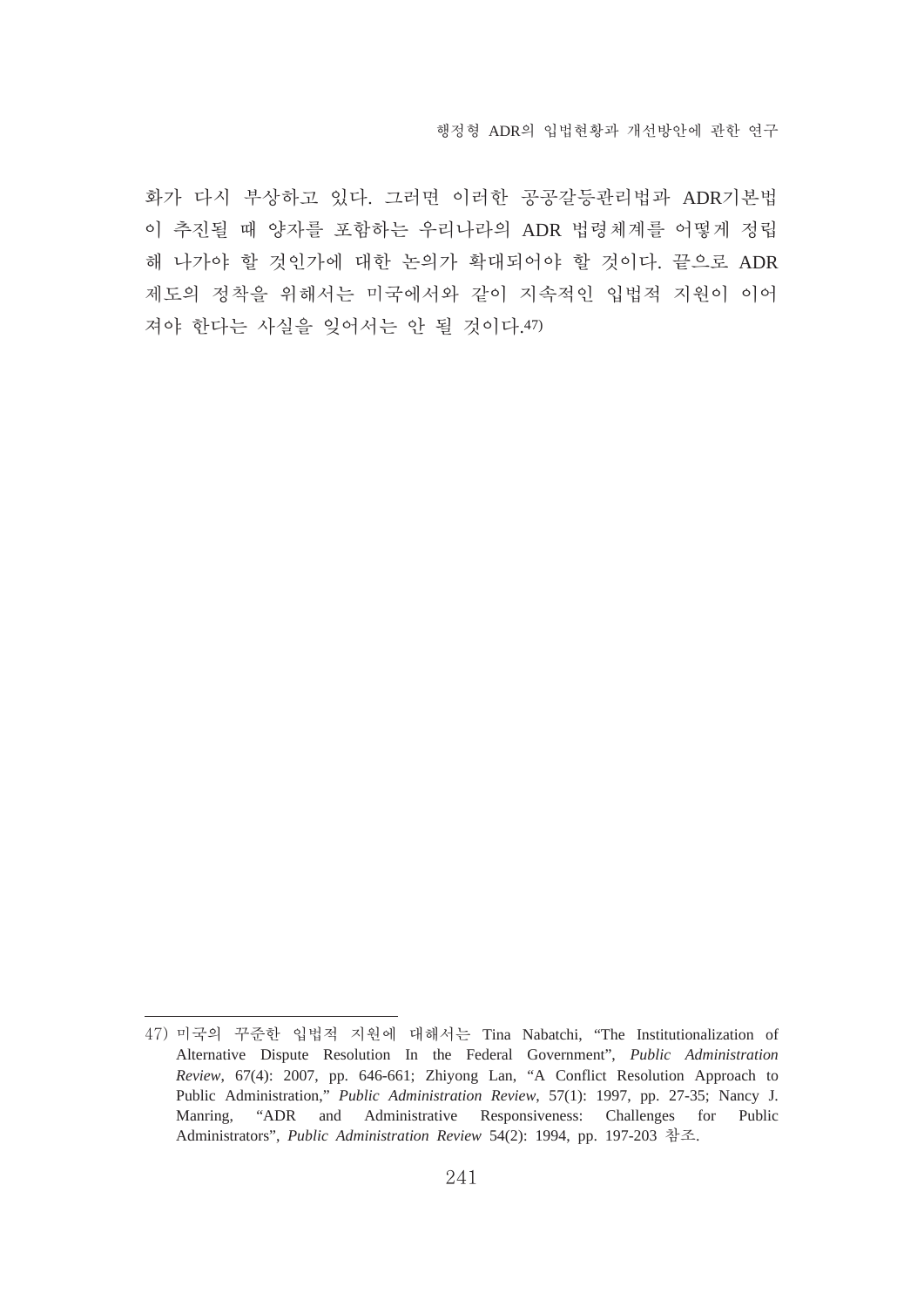## 참고문헌

- 강정혜, "대체적 분쟁해결(ADR)로서의 환경분쟁조정과 환경소송", 「환경 법연구」제30권3호, 2008.
- 김상수, "환경분쟁해결을 위한 재판과 ADR의 역할 분담," 『환경법연구』 瘉28孹1营, 2006.
- 김상수, "우리나라 ADR법제의 운영현황과 발전방향", 국회입법조사처 세 槥庅畽暹, 2012. 2. 27.
- 김연, "법원이 관여하지 않는 특별 조정절차의 검토". 「민사소송」, 2010.
- 김영욱·임유진, "언론-소스 간 갈등해소와 '조정' 기능 강화장치로서의 언 론중재제도 여구", 『한국언론학보』제54권1호, 2010.
- 김유환, "행정형 ADR 정비방안-모델절차법(안)", 『사법 선진화를 위한 개 혁」, 사법제도개혁추진위원회, 2007.
- 김인숙, "내용분석을 통한 소비자 분쟁조정 실태 연구", '소비자문제연구」 瘉32营, 2007.
- 김준한, "행정부와 대체적 분쟁해결제도". 『한국행정학보』, 1996.
- 박준·김용기·이동원·김선빈, "한국의 사회갈등과 경제적 비용", 「CEO Information 제710호, 삼성경제연구소, 2009. 6. 24.
- 박철규, 한국 ADR법령체계의 현황과 정립방안 여구 대체적 부쟁해결 기본법(아) 제아을 중심으로, 한국개발여구워(KDI), 2012.12.
- 서정일, "ADR 분쟁조정제도의 통합적 운영방안", 「중재」제331호, 2010년 봄.
- 심준섭, "국내 행정형 ADR 기구의 비교분석: 문제점과 대안", 「공존협력 연구」창간호, 2012. 12.
- 양경승, 우리나라 ADR의 활성화 방안과 기본법 제정을 위한 연구-해외 주요국의 언론법제 및 대체적 분쟁해결제도(ADR)의 비교 부석을 통하여-, 언론중재위원회, 2010.
- 유병현, "법원 외 분쟁조정위원회의 발전방향", 『고려법학』제43호, 2004.
- 이보영. "형사조정제도의 법 이론적 문제점 및 효과성 검토". 「경희법학, 제48권제2호, 경희법학연구소, 2013. 6.

이희정. "환경분쟁의 발생배경, 유형, 그리고 대책", 「환경법연구」, 2006.

임동진, 대안적 갈등해결방식(ADR)제도의 운영실태 및 개선방안 여구, 한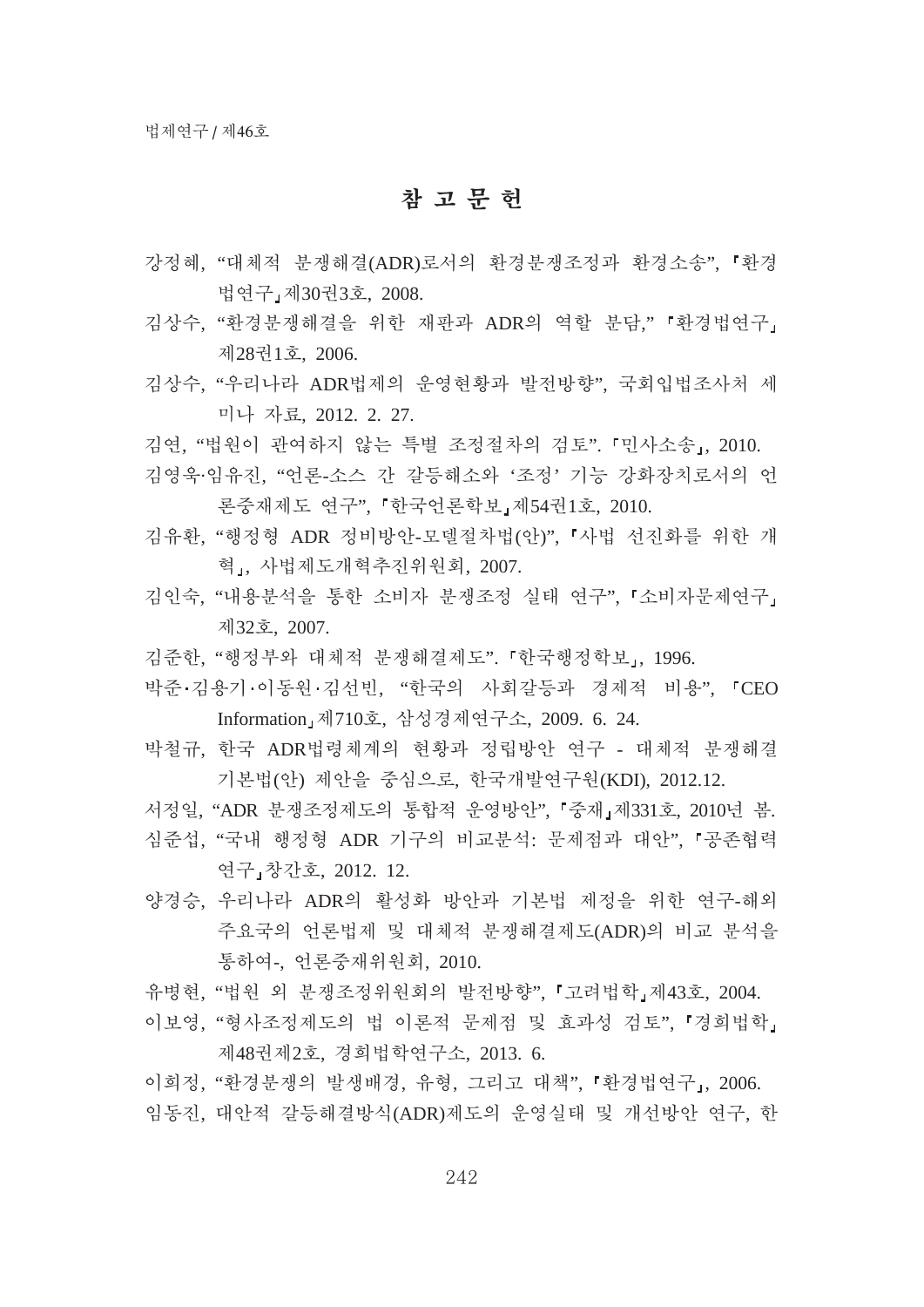국행정역구원, 2012.

- 임동진, "행정형 ADR 기구의 운영실태 및 개선방안 연구", 한국행정학보 제47권제3호, 2013 가을.
- 조홍식, "대안적(代案的) 분쟁해결제도(ADR)의 경제학: 환경분쟁조정 제 도에 대한 평가를 중심으로", 「법학」, 2006.
- 함영주, "우리 법제 하 행정형 ADR의 현황과 과제", 「언론중재」제29권제 1호, 언론중재위원회, 2009 봄.
- 하혜영, "환경분쟁에서 조정성립의 결정요인에 관한 연구: 조성성립 요인 의 판결과 예측을 중심으로". 『한국행정학보』, 2009.
- 하혜영. "행정형 ADR 기구의 제도설계에 대한 비교 연구", 「분쟁해결연 구 제10권제2호, 2012. 8.
- 홍준형 "환경갈등과 조정: 쟁점과 대안", 「환경법연구」, 2010.
- Bush, Robert A. Baruch & Joseph P. Folger, *The Promise of Mediation: Responding to Conflict through Empowerment and Recognition*, 1994.
- Goldberg, Stephen B., Frank E. A. Sander & Nancy H. Rogers, *Dispute Resolution: Negotiation, Mediation and Other Processes*, Aspen Law & Business, 1999.
- Lan, Zhiyong, "A Conflict Resolution Approach to Public Administration", *Public Administration Review,* 57(1), 1997.
- Manring, Nancy J., "ADR and Administrative Responsiveness: Challenges for Public Administrators", *Public Administration Review* 54(2), 1994.
- Menkel-Meadow, Carrie J. et al., *Dispute Resolution: Beyod the Adversarial Model*, ASPEN Publishers, 2005.
- Nabatchi, Tina, "The Institutionalization of Alternative Dispute Resolution In the Federal Government", *Public Administration Review*, 67(4), 2007.
- Riskin, Leonard L., "Mediator Orientations, Strategies and Techniques", *Alternative to the High Cost of Litigation*, 1994.
- Sander, Frank E.A. "Alternative Methods of Dispute Resolution: An Overview", *University of Florida Law Review*, 1985.
- Senger, J. M., *Federal Dispute Resolution*, Jossey-Bass, 2004.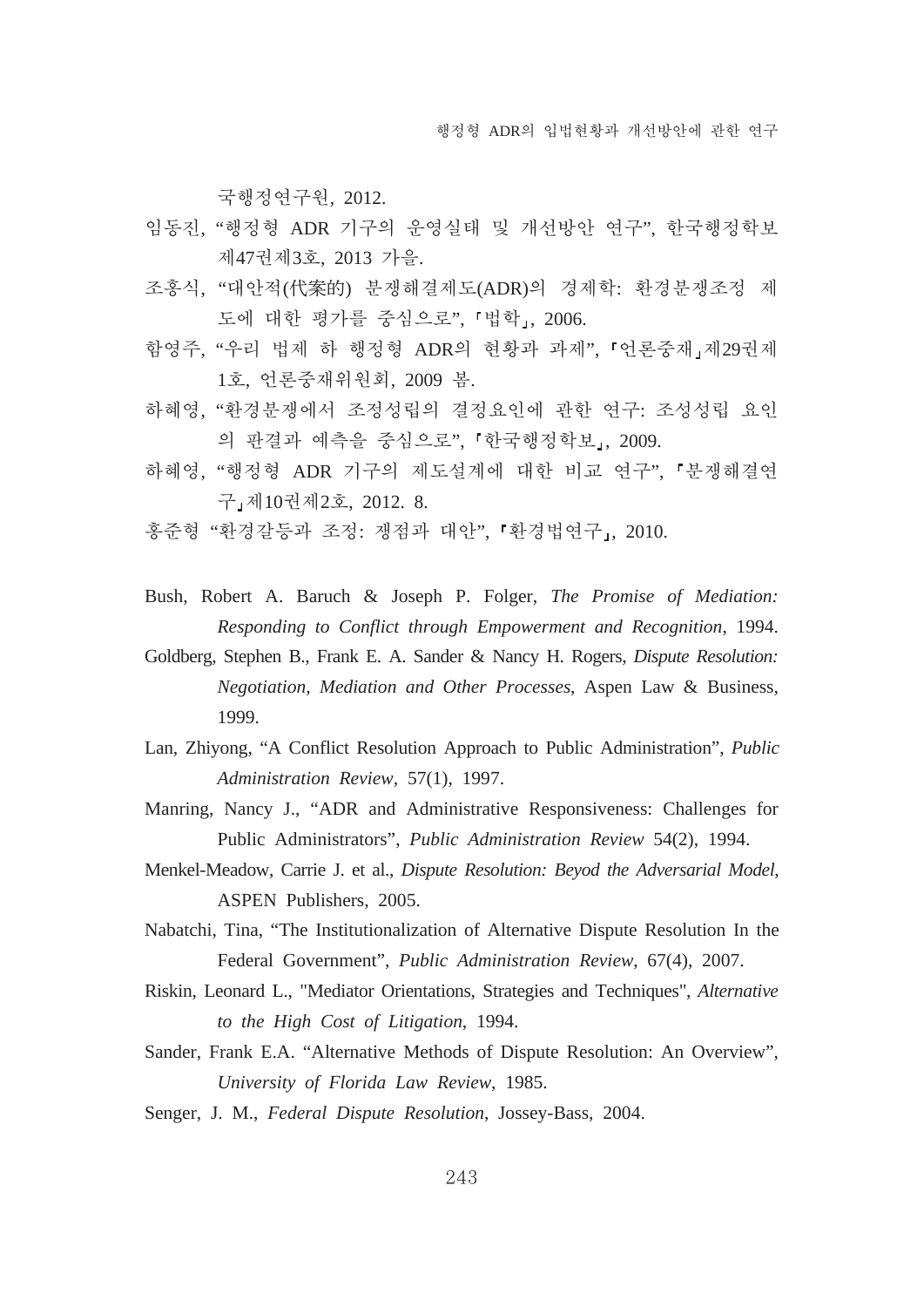법제연구 / 제46호

- 국가 법령정보센터 http://www.law.go.kr
- 孚葹檂杍瘂櫡烉炑罉http://likms.assembly.go.kr
- 한국인터넷진흥원 http://www.kisa.or.kr
- The Interagency Alternative Dispute Resolution Working Group http://www.adr.gov/
- 槥孚檂椡歭http://www.justice.gov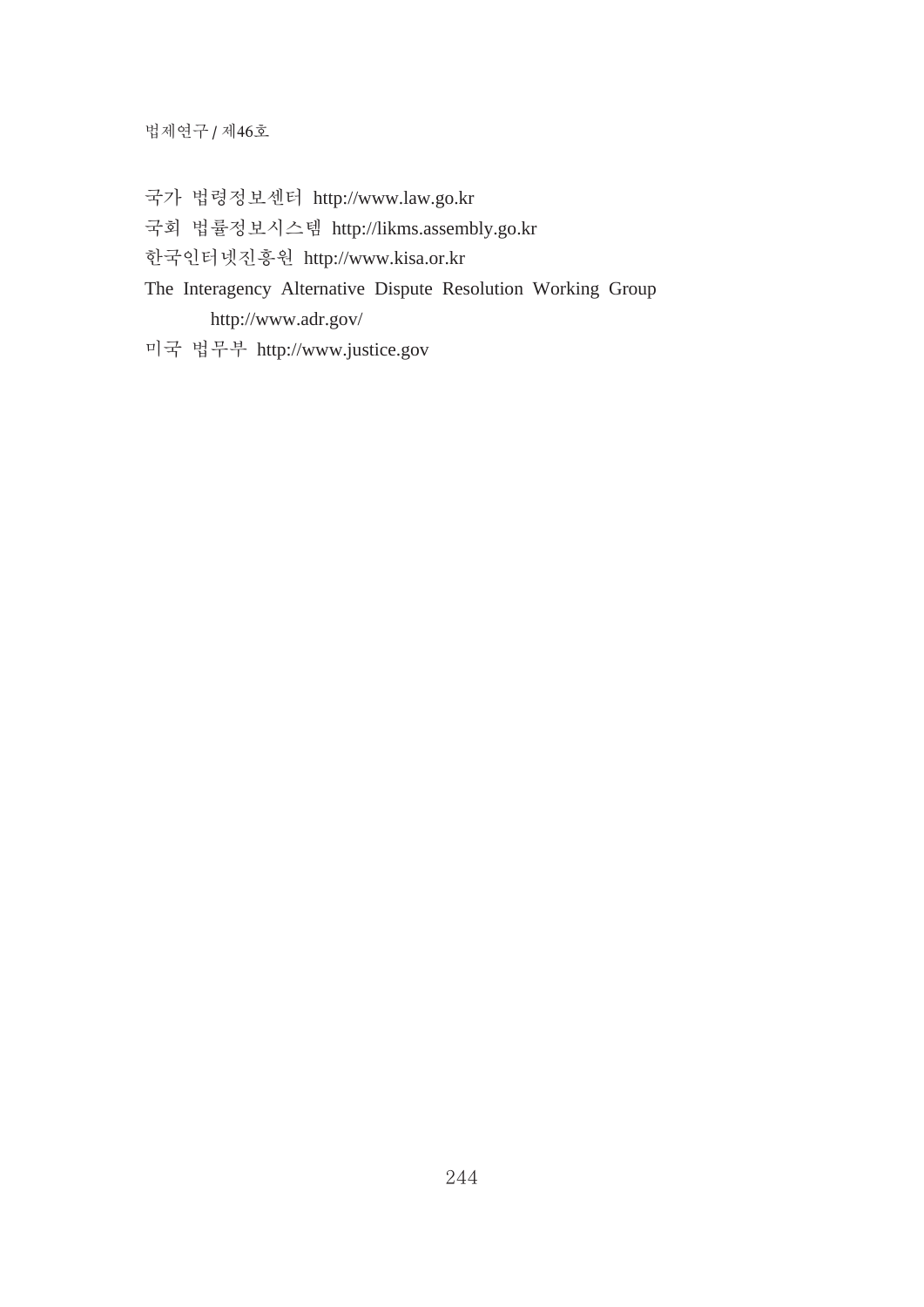해정형 ADR의 입법협홧과 개선방안에 과한 역구

## $<$ 국무초록>

행정형 ADR에 대한 그동안의 연구에서는 행정형 ADR의 전체적인 현 황이나 전반적인 운영실태 등에 대한 연구는 거의 없는 실정이다. 본 연 구는 행정형 ADR에 대해 전체적인 현황에 대하여 총체적으로 망라하여 분석한 연구가 거의 없는 상황에 주목하였다. 따라서 본 연구의 목적은 행정형 ADR기구의 전체적인 입법 현황을 정리하여 분석 · 검토하고 그 문제점을 진단하여 개선방안을 도출하는데 있다. 행정형 ADR기구의 분 석표를 작성함에 있어서는 행정형 분쟁해결 절차에 있어 법령상 갖춰야 할 기본적인 핵심 사항이 무엇일까에 중점을 두어 분석 요소를 결정하였 다. 이를 위해 ADR기구의 설치 근거, ADR기구의 구성, 행정형 ADR의 분쟁해결 절차, 행정형 ADR의 유형과 효력 등으로 구분하여 세부 분석 요소를 검토하였다. 우리나라 행정형 ADR제도의 개선방안으로는 행정부 처에 대한 ADR의 홍보 및 교육 전담기구 필요, 행정형 ADR기구의 사무 국 설치 기준 마련, 행정형 ADR 절차의 공통 사항 통일성 필요, 행정형 ADR 방식의 개선 및 다양화 모색, ADR기본법 또는 행정형 ADR법의 제 정 등을 들 수 있다.

주제어 : 대체적 분쟁해결, 행정형 ADR, 조정, 조정위원회, 중재, ADR법령체계